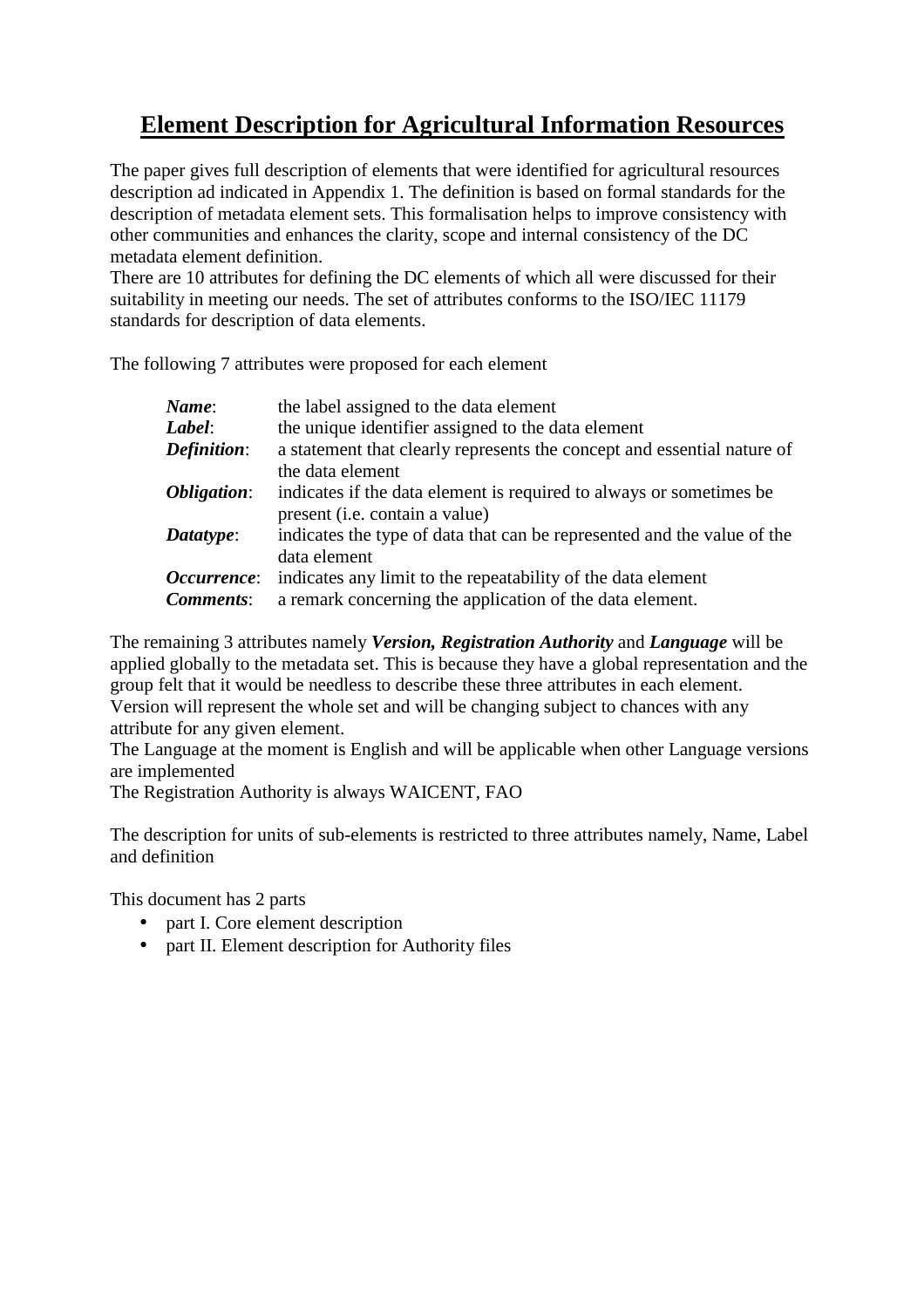# **PART I. CORE ELEMENT DESCRIPTION**

# **1. Core Element: Creator**

| Name       | Creator                                                                        |
|------------|--------------------------------------------------------------------------------|
| Label      | Creator                                                                        |
| Definition | Entity (Person, organisation or agency) primarily responsible for              |
|            | creating, making available and making contribution to the intellectual content |
|            | of the resource                                                                |
| Obligation | Mandatory                                                                      |
| Datatype   | Alphanumeric                                                                   |
| Occurrence | Repeatable                                                                     |
| Comments   |                                                                                |

## **Qualifiers for Agricultural Resources**

## **I. Corporate Author**

| Name       | CorporateAuthor                                                            |
|------------|----------------------------------------------------------------------------|
| Label      | Corporate Author                                                           |
| Definition | Organisation or agency primarily responsible for creating the intellectual |
|            | content of the resource                                                    |
| Obligation | Optional                                                                   |
| Datatype   | Alphanumeric                                                               |
| Occurrence | Repeatable                                                                 |
| Comments   |                                                                            |

#### *Sub-elements*

| <b>Name</b> |                                                                    |
|-------------|--------------------------------------------------------------------|
| Name        | Name                                                               |
| Label       | Name                                                               |
| Definition  | Name given to the organisation or agency primarily responsible for |
|             | creating the intellectual content of the resource                  |
| Obligation  | Optional                                                           |
| Datatype    | Alphanumeric                                                       |
| Occurrence  | Not repeatable                                                     |
| Comments    |                                                                    |

#### **II. Personal Author**

| Name       | PersonalAuthor                                                            |
|------------|---------------------------------------------------------------------------|
| Label      | Personal Author                                                           |
| Definition | Person primarily responsible for creating the intellectual content of the |
|            | resource                                                                  |
| Obligation | Optional                                                                  |
| Datatype   | Alphanumeric                                                              |
| Occurrence | Repeatable                                                                |
| Comments   |                                                                           |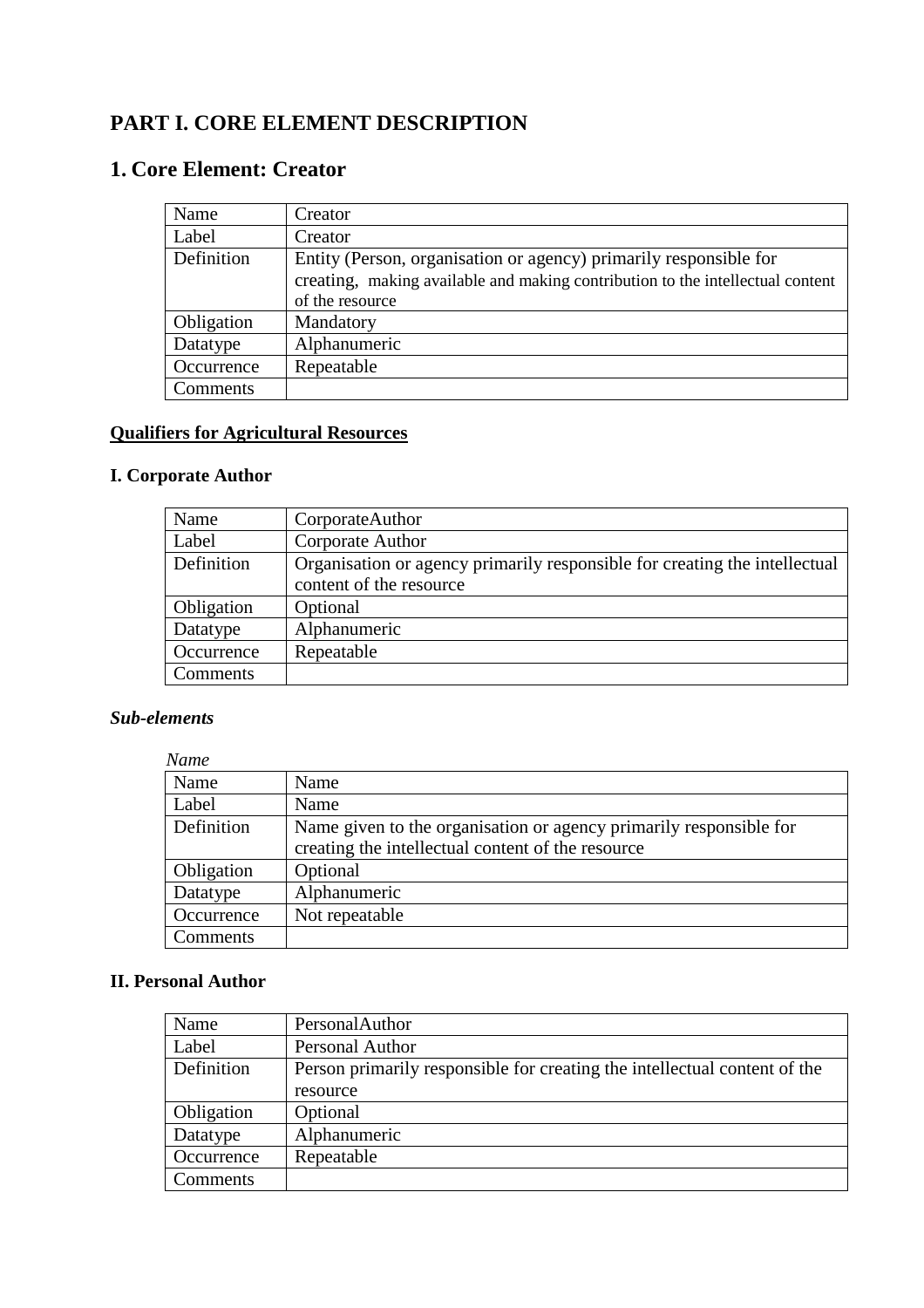#### *Name*

| Name       | Name                                                                                                |
|------------|-----------------------------------------------------------------------------------------------------|
| Label      | Name                                                                                                |
| Definition | Name given to person primarily responsible for creating the intellectual<br>content of the resource |
| Obligation | Optional                                                                                            |
| Datatype   | Alphanumeric                                                                                        |
| Occurrence | Not repeatable                                                                                      |
| Comments   |                                                                                                     |

## **III. Researcher**

| Name       | Researcher                                                  |
|------------|-------------------------------------------------------------|
| Label      | Researcher                                                  |
| Definition | Person primarily responsible for the research investigation |
| Obligation | Optional                                                    |
| Datatype   | Alphanumeric                                                |
| Occurrence | Repeatable                                                  |
| Comments   |                                                             |

#### *Sub-elements*

#### *Name*

| Name       | Name                                                            |
|------------|-----------------------------------------------------------------|
| Label      | Name                                                            |
| Definition | Name given to the person primarily responsible for the research |
|            | investigation                                                   |
| Obligation | Optional                                                        |
| Datatype   | Alphanumeric                                                    |
| Occurrence | Not repeatable                                                  |
| Comments   |                                                                 |

## **IV. Institution**

| Name       | Institution                                                             |
|------------|-------------------------------------------------------------------------|
| Label      | Institution                                                             |
| Definition | The organization or institute hosting the staff of the ongoing research |
|            | project. Also referred to as the "executing institution".               |
| Obligation | Optional                                                                |
| Datatype   | Alphanumeric                                                            |
| Occurrence | Repeatable                                                              |
| Comments   |                                                                         |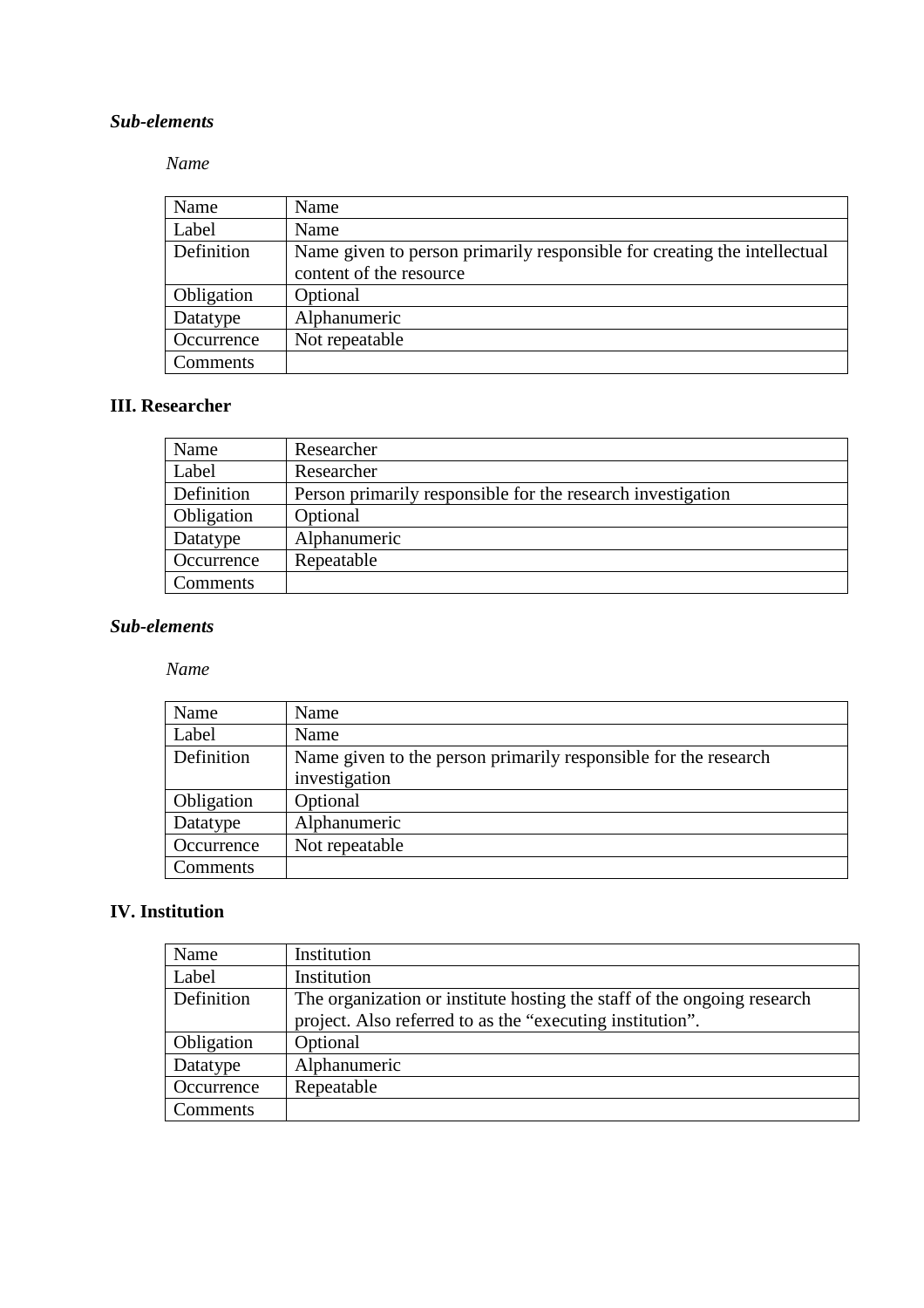#### *Name*

| Name       | Name                                                                   |
|------------|------------------------------------------------------------------------|
| Label      | Name                                                                   |
| Definition | Name of the organization or institute hosting the staff of the ongoing |
|            | research project. Also referred to as the "executing institution".     |
| Obligation | Optional                                                               |
| Datatype   | Alphanumeric                                                           |
| Occurrence | Not repeatable                                                         |
| Comments   | The institution name must include the name of the unit where the       |
|            | research is actually being carried out (Laboratory, Department,        |
|            | Experiment Station, etc.)                                              |

## **V. Publisher**

| Name       | Publisher                                                               |
|------------|-------------------------------------------------------------------------|
| Label      | Publisher                                                               |
| Definition | Entity responsible for making the resource available                    |
| Obligation | Optional                                                                |
| Datatype   | Alphanumeric                                                            |
| Occurrence | Not repeatable                                                          |
| Comments   | Example of a contributor include a person, an organisation or a service |

#### *Sub-elements*

#### *Name*

| Name       | Name                                                         |
|------------|--------------------------------------------------------------|
| Label      | Name                                                         |
| Definition | Name of entity responsible for making the resource available |
| Obligation | Optional                                                     |
| Datatype   | Alphanumeric                                                 |
| Occurrence | Not repeatable                                               |
| Comments   |                                                              |

#### **VI. Editor**

| Name       | Editor                                                            |
|------------|-------------------------------------------------------------------|
| Label      | Editor                                                            |
| Definition | Person responsible for intellectual quality of published resource |
| Obligation | Optional                                                          |
| Datatype   | Alphanumeric                                                      |
| Occurrence | Repeatable                                                        |
| Comments   |                                                                   |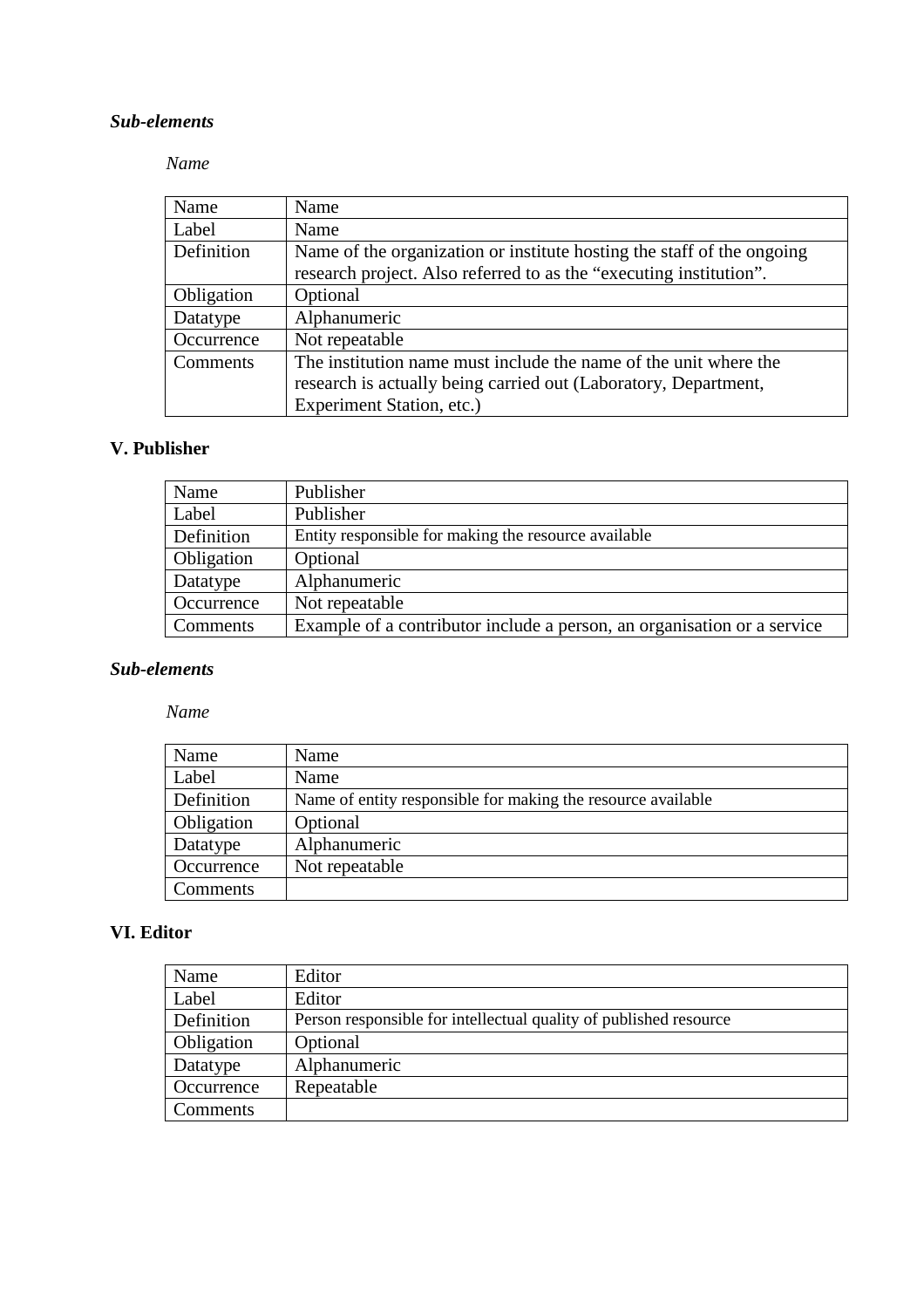#### *Name*

| Name       | Name                                                                               |
|------------|------------------------------------------------------------------------------------|
| Label      | Name                                                                               |
| Definition | Name given to the person responsible for intellectual quality of published<br>work |
| Obligation | Optional                                                                           |
| Datatype   | Alphanumeric                                                                       |
| Occurrence | Not Repeatable                                                                     |
| Comments   |                                                                                    |

# **VII. Compiler**

| Name       | Compiler                                                                    |
|------------|-----------------------------------------------------------------------------|
| Label      | Compiler                                                                    |
| Definition | Person responsible for assembling the final document from different sources |
| Obligation | Optional                                                                    |
| Datatype   | Alphanumeric                                                                |
| Occurrence | Repeatable                                                                  |
| Comments   |                                                                             |

#### *Sub-elements*

#### *Name*

| Name       | Name                                                                   |
|------------|------------------------------------------------------------------------|
| Label      | Name                                                                   |
| Definition | Name given to the person responsible for assembling the final document |
|            | from different sources                                                 |
| Obligation | Optional                                                               |
| Datatype   | Alphanumeric                                                           |
| Occurrence | Not repeatable                                                         |
| Comments   |                                                                        |

#### **VIII. Donor**

| Name       | Donor                                                                |
|------------|----------------------------------------------------------------------|
| Label      | Donor Organization                                                   |
| Definition | The organization which contributes with financial support over a     |
|            | stipulated period of time to the related activities of the project   |
| Obligation | Optional                                                             |
| Datatype   | Alphanumeric                                                         |
| Occurrence | Repeatable                                                           |
| Comments   | Acronyms may be used for the name of the parent body where these are |
|            | well known, and standard abbreviations for common words may be       |
|            | used.                                                                |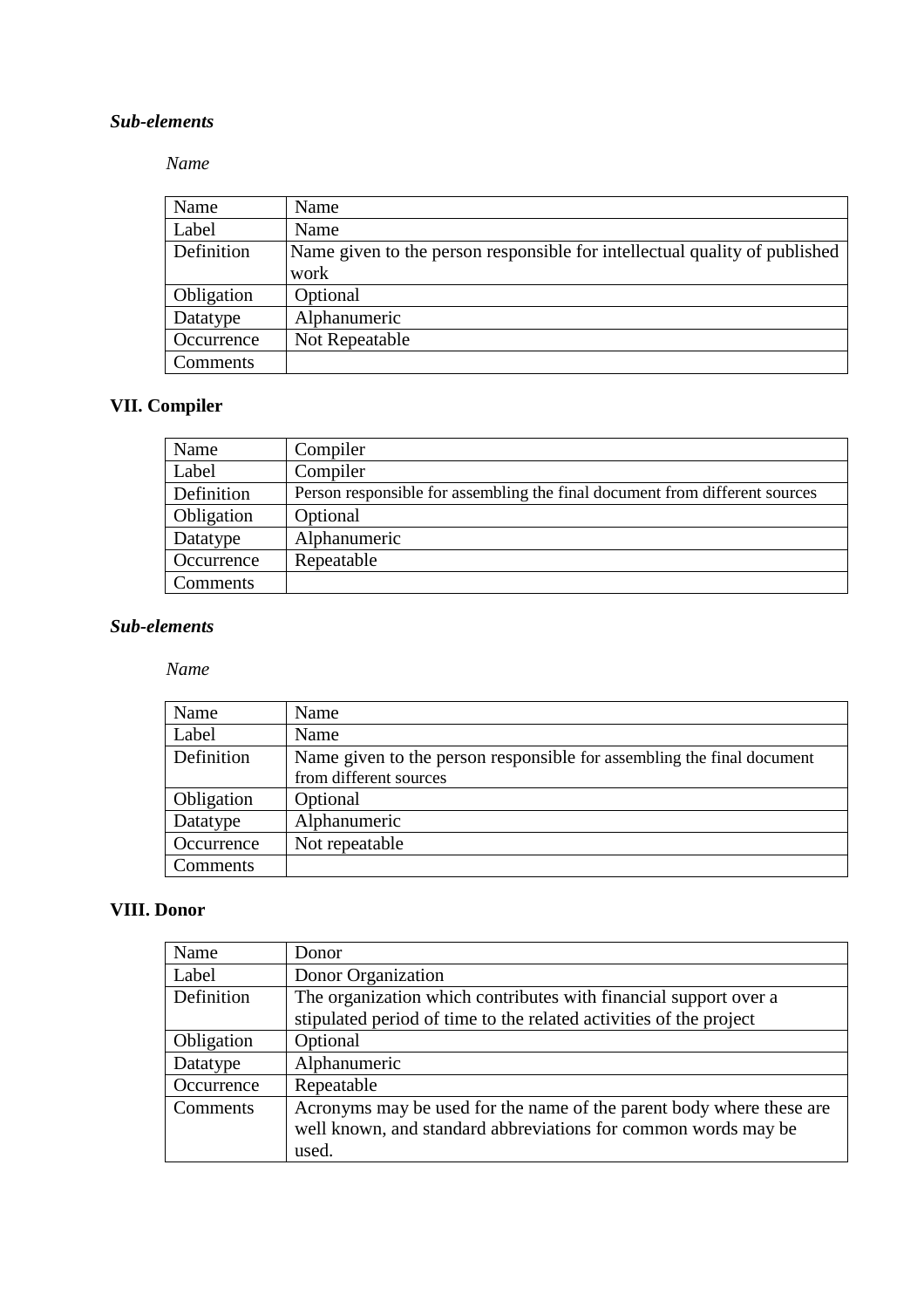#### *Name*

| Name       | Name                                                                      |
|------------|---------------------------------------------------------------------------|
| Label      | Name                                                                      |
| Definition | The name of the organization which contributes with financial support     |
|            | over a stipulated period of time to the related activities of the project |
| Obligation | Optional                                                                  |
| Datatype   | Alphanumeric                                                              |
| Occurrence | Not repeatable                                                            |
| Comments   | Acronyms may be used for the name of the parent body where these are      |
|            | well known, and standard abbreviations for common words may be used.      |

# **IX. Co-operating Institution**

| Name       | CooperatingInstitutionName                                                  |
|------------|-----------------------------------------------------------------------------|
| Label      | Cooperating Institution Name                                                |
| Definition | The organization or institute which is actively cooperating in the work     |
|            | of the research project, often providing support staff. Also referred to as |
|            | "joint or cooperating executing institution"                                |
| Obligation | Optional                                                                    |
| Datatype   | Alphanumeric                                                                |
| Occurrence | Repeatable                                                                  |
| Comments   | The cooperating institution name must include the name of the unit          |
|            | where the research is actually being carried out (Laboratory,               |
|            | Department, Experiment Station, etc. Acronyms may be used for the           |
|            | name of the parent body where these are well known, and standard            |
|            | abbreviations for common words may be used.                                 |

#### *Sub-elements*

#### *Name*

| Name       | Name                                                                   |
|------------|------------------------------------------------------------------------|
| Label      | Name                                                                   |
| Definition | Name of the organization or institute which is actively cooperating in |
|            | the work of the research project, often providing support staff. Also  |
|            | referred to as "joint or cooperating executing institution"            |
| Obligation | Optional                                                               |
| Datatype   | Alphanumeric                                                           |
| Occurrence | Not Repeatable                                                         |
| Comments   | The Cooperating Institution Name must include the name of the unit     |
|            | where the research is actually being carried out (Laboratory,          |
|            | Department, Experiment Station, etc.) Acronyms may be used for the     |
|            | name of the parent body where these are well known, and standard       |
|            | abbreviations for common words may be used.                            |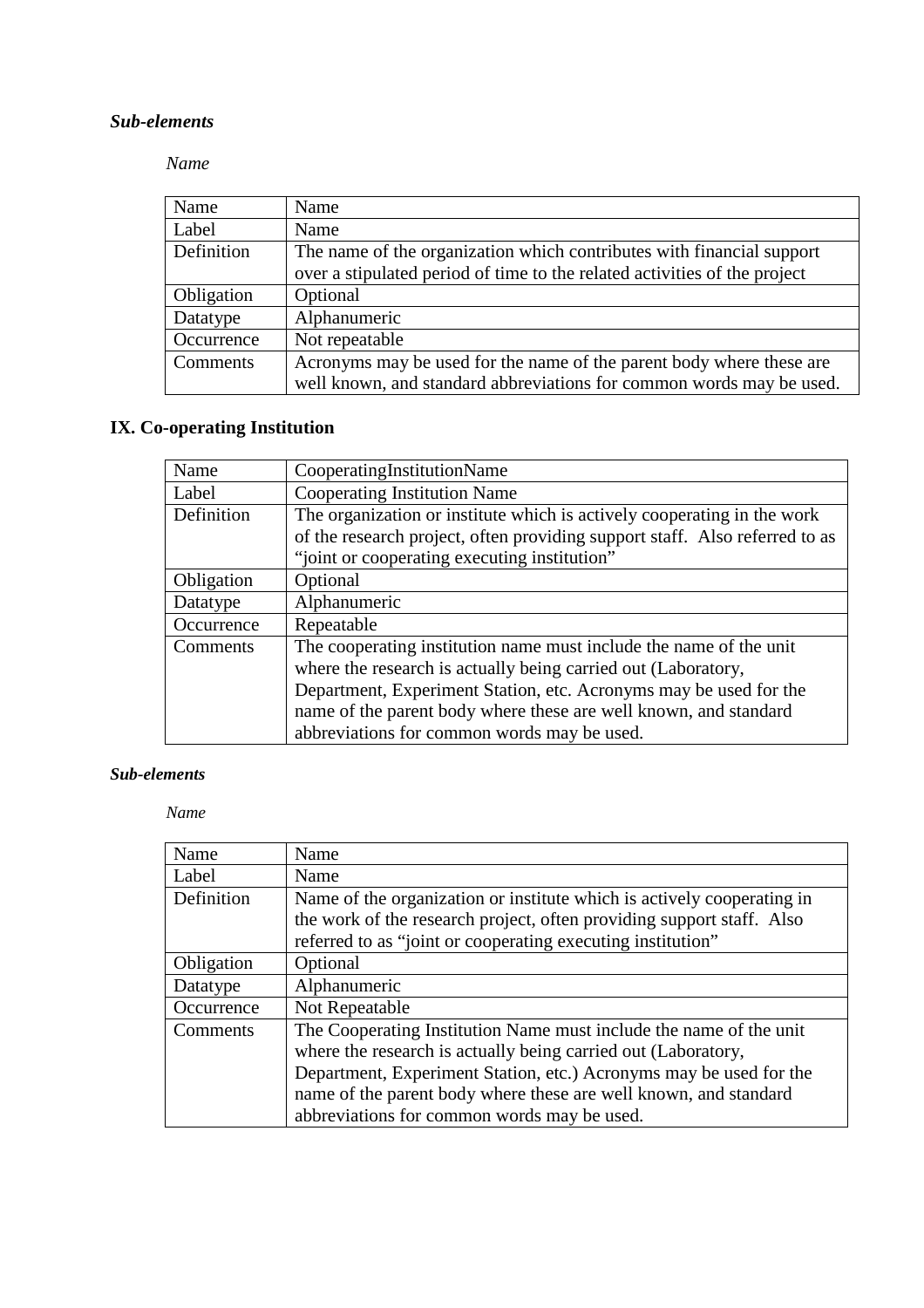# **2. Core Element: Rights**

| Name       | Rights                                                                                                                                         |
|------------|------------------------------------------------------------------------------------------------------------------------------------------------|
| Label      | Rights                                                                                                                                         |
| Definition | Information about rights held in and over the resource                                                                                         |
| Obligation | Optional                                                                                                                                       |
| Datatype   | Alphanumeric                                                                                                                                   |
| Occurrence | Repeatable                                                                                                                                     |
| Comments   | Contains management statement for the resource or references a service<br>providing information. Also encompasses Intellectual Property Rights |
|            | IPR)                                                                                                                                           |

# **Qualifiers for Agricultural Resources**

#### **I. Statement**

| Name       | <b>Statement</b>                                                                                                                                        |
|------------|---------------------------------------------------------------------------------------------------------------------------------------------------------|
| Label      | <b>Statement</b>                                                                                                                                        |
| Definition | Written assertion of ownership rights relating to resource                                                                                              |
| Obligation | Optional                                                                                                                                                |
| Datatype   | Alphanumeric                                                                                                                                            |
| Occurrence | Repeatable                                                                                                                                              |
| Comments   | Contains management statement for the resource or references a service<br>providing information. Also encompasses Intellectual Property Rights<br>(IPR) |

# **II. Terms Of Use**

| Name       | TermsOfUse                                                              |
|------------|-------------------------------------------------------------------------|
| Label      | Terms of use                                                            |
| Definition | Extent and manner of use permitted to, and restrictions covering use of |
|            | resource by the public                                                  |
| Obligation | Optional                                                                |
| Datatype   | Alphanumeric                                                            |
| Occurrence | Repeatable                                                              |
| Comments   |                                                                         |

## **III. Patent**

| Name       | Patent                                                                     |
|------------|----------------------------------------------------------------------------|
| Label      | Patent                                                                     |
| Definition | Reference number and description referring to owner's exclusive right over |
|            | object/invention or resource                                               |
| Obligation | Optional                                                                   |
| Datatype   | Alphanumeric                                                               |
| Occurrence | Not repeatable                                                             |
| Comments   |                                                                            |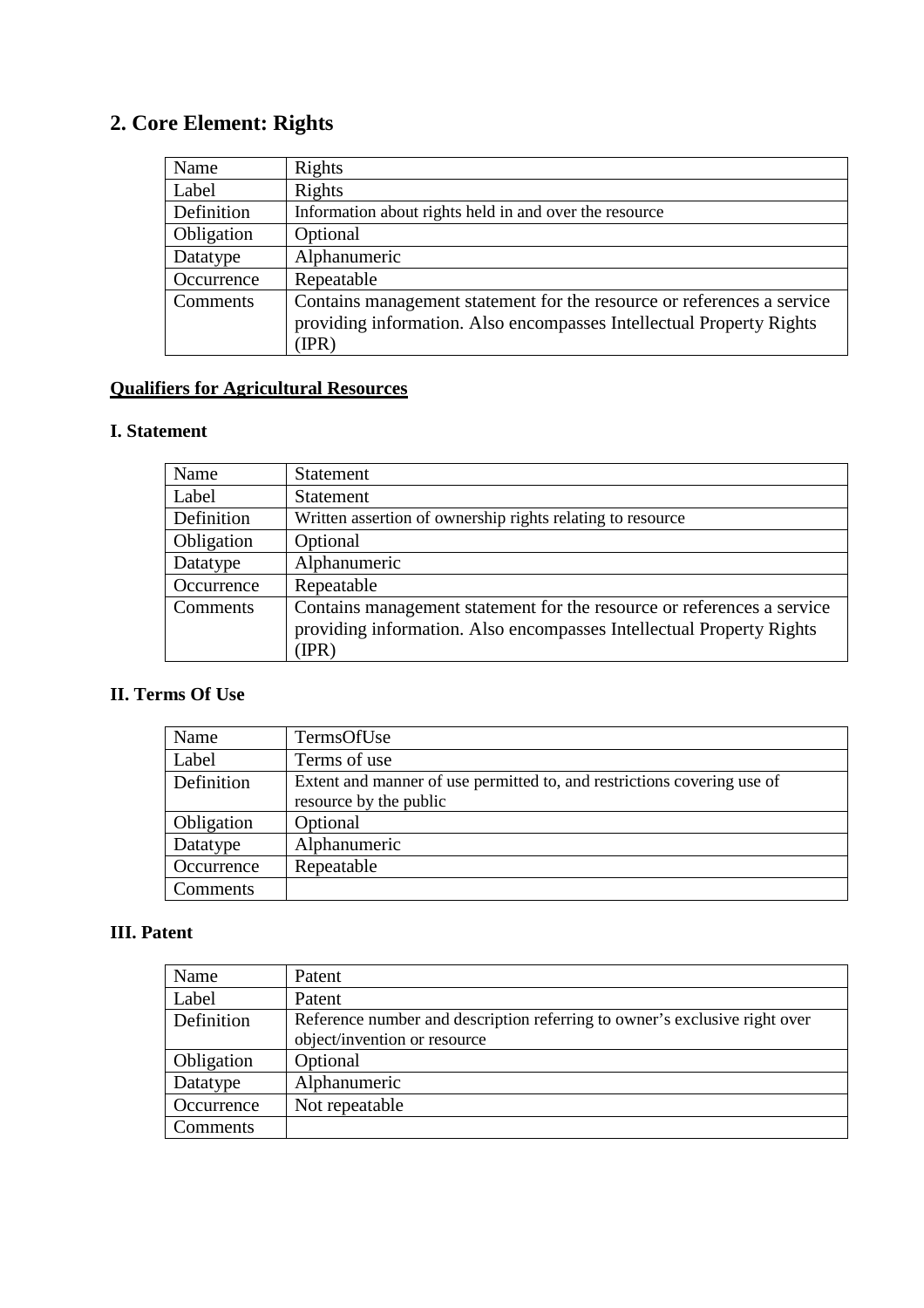# **3. Core Element: Title**

| Name       | Title                                                                 |
|------------|-----------------------------------------------------------------------|
| Label      | Title                                                                 |
| Definition | Name given to resource                                                |
| Obligation | Mandatory                                                             |
| Datatype   | Alphanumeric                                                          |
| Occurrence | Not repeatable                                                        |
| Comments   | Typically, a title will be the name by which the resource is formally |
|            | known                                                                 |

## **Qualifiers for Agricultural Resources**

## **I. Main Title**

| Name       | MainTitle                                                             |
|------------|-----------------------------------------------------------------------|
| Label      | Main Title                                                            |
| Definition | Title by which resource is known                                      |
| Obligation | Optional                                                              |
| Datatype   | Alphanumeric                                                          |
| Occurrence | Not repeatable                                                        |
| Comments   | Typically, a title will be the name by which the resource is formally |
|            | known. In any of the UN languages, Spanish, English, French, Arabic   |
|            | and Chinese                                                           |

# **II. Title Supplement**

| Name       | TitleSupplement                                                       |
|------------|-----------------------------------------------------------------------|
| Label      | <b>Title Supplement</b>                                               |
| Definition | Secondary information referenced to the title                         |
| Obligation | Optional                                                              |
| Datatype   | Alphanumeric                                                          |
| Occurrence | Repeatable                                                            |
| Comments   | Typically, a title will be the name by which the resource is formally |
|            | known. In any of the UN languages, Spanish, English, French, Arabic   |
|            | and Chinese                                                           |

## **III. Alternative Title**

| Name       | AlternativeTitle                                                      |
|------------|-----------------------------------------------------------------------|
| Label      | Alternative title                                                     |
| Definition | Substitute or translation in other languages                          |
| Obligation | Optional                                                              |
| Datatype   | Alphanumeric                                                          |
| Occurrence | Repeatable                                                            |
| Comments   | Typically, a title will be the name by which the resource is formally |
|            | known. In any of the UN languages, Spanish, English, French, Arabic   |
|            | and Chinese                                                           |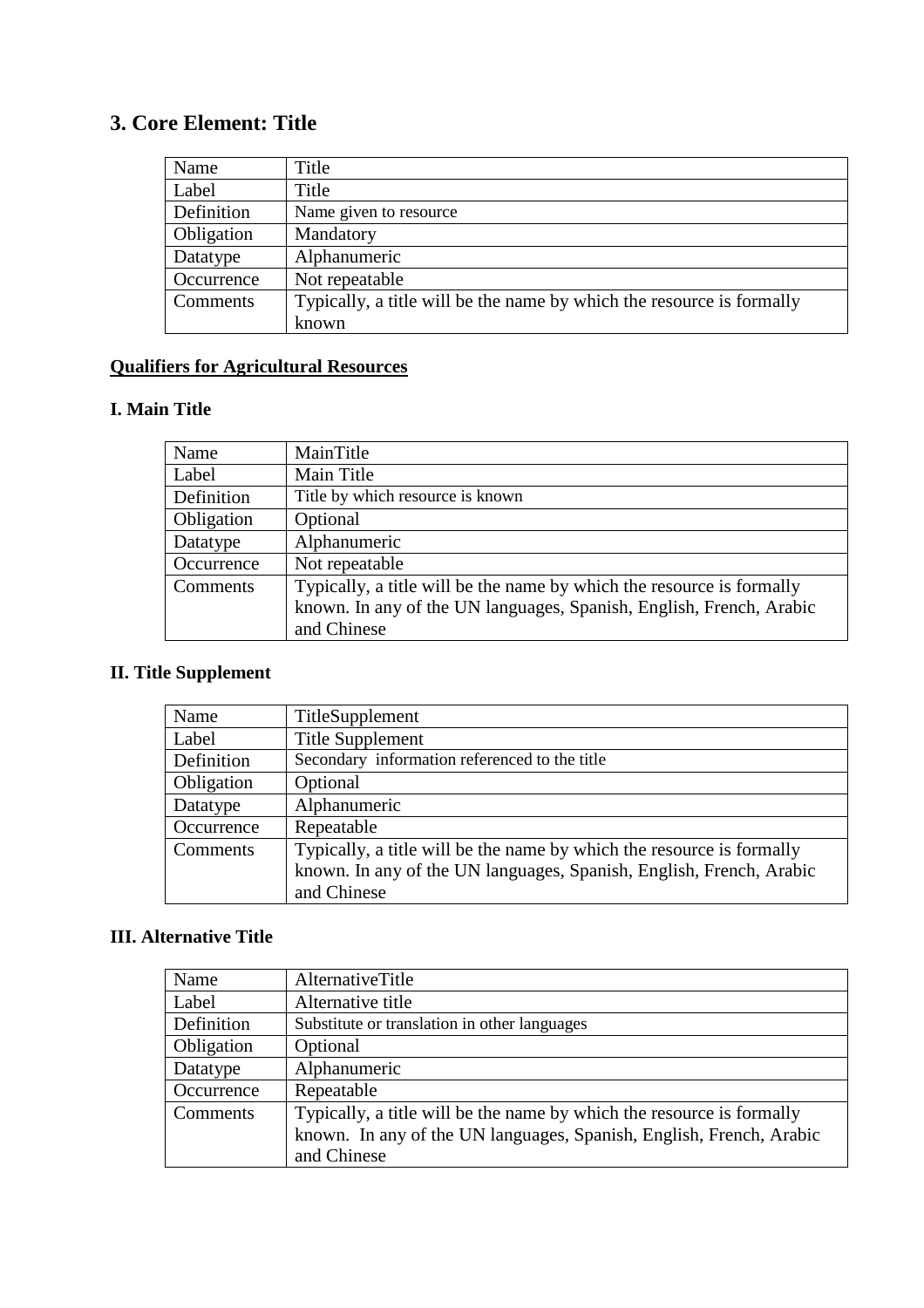# **4. Core element: Relation**

| Name       | Relation                  |
|------------|---------------------------|
| Label      | Relation                  |
| Definition | A reference to a resource |
| Obligation | Optional                  |
| Datatype   | Alphanumeric              |
| Occurrence | Repeatable                |
| Comments   |                           |

## **Qualifiers for Agricultural Resources**

## **I. Is Part of**

| Name       | <b>IsPartOf</b>                                                               |
|------------|-------------------------------------------------------------------------------|
| Label      | Is Part Of                                                                    |
| Definition | The described resource is a physical or logical part of a referenced resource |
| Obligation | Optional                                                                      |
| Datatype   | Alphanumeric                                                                  |
| Occurrence | Not repeatable                                                                |
| Comments   | typically, the different bibliographies a resource can be part of.            |
|            | Mandatory if there are related documents                                      |

#### *Sub-elements*

 *Part Of Monograph* 

| Name       | PartOfMonograph                                                                 |
|------------|---------------------------------------------------------------------------------|
| Label      | Part of monograph                                                               |
| Definition | An analytic from a monograph                                                    |
| Obligation | Optional                                                                        |
| Datatype   | Alphanumeric                                                                    |
| Occurrence | Not Repeatable                                                                  |
| Comments   | typically, indicates the resource is part of a monograph such as a chapter from |
|            | a book or a paper from a conference proceeding. Value is the link to the        |
|            | monograph. Mandatory if there are related documents                             |

## *Part Of Monographic Series*

| Name       | PartOfMonographicSeries                                                     |
|------------|-----------------------------------------------------------------------------|
| Label      | Part of Monographic Series                                                  |
| Definition | An analytic from of an issue of a monographic series                        |
| Obligation | Optional                                                                    |
| Datatype   | Alphanumeric                                                                |
| Occurrence | Not Repeatable                                                              |
| Comments   | typically, indicates the resource is part of a monographic series such as a |
|            | chapter from a book that is part of a series. Value is the link to the      |
|            | monographic serial. Mandatory if there are related documents                |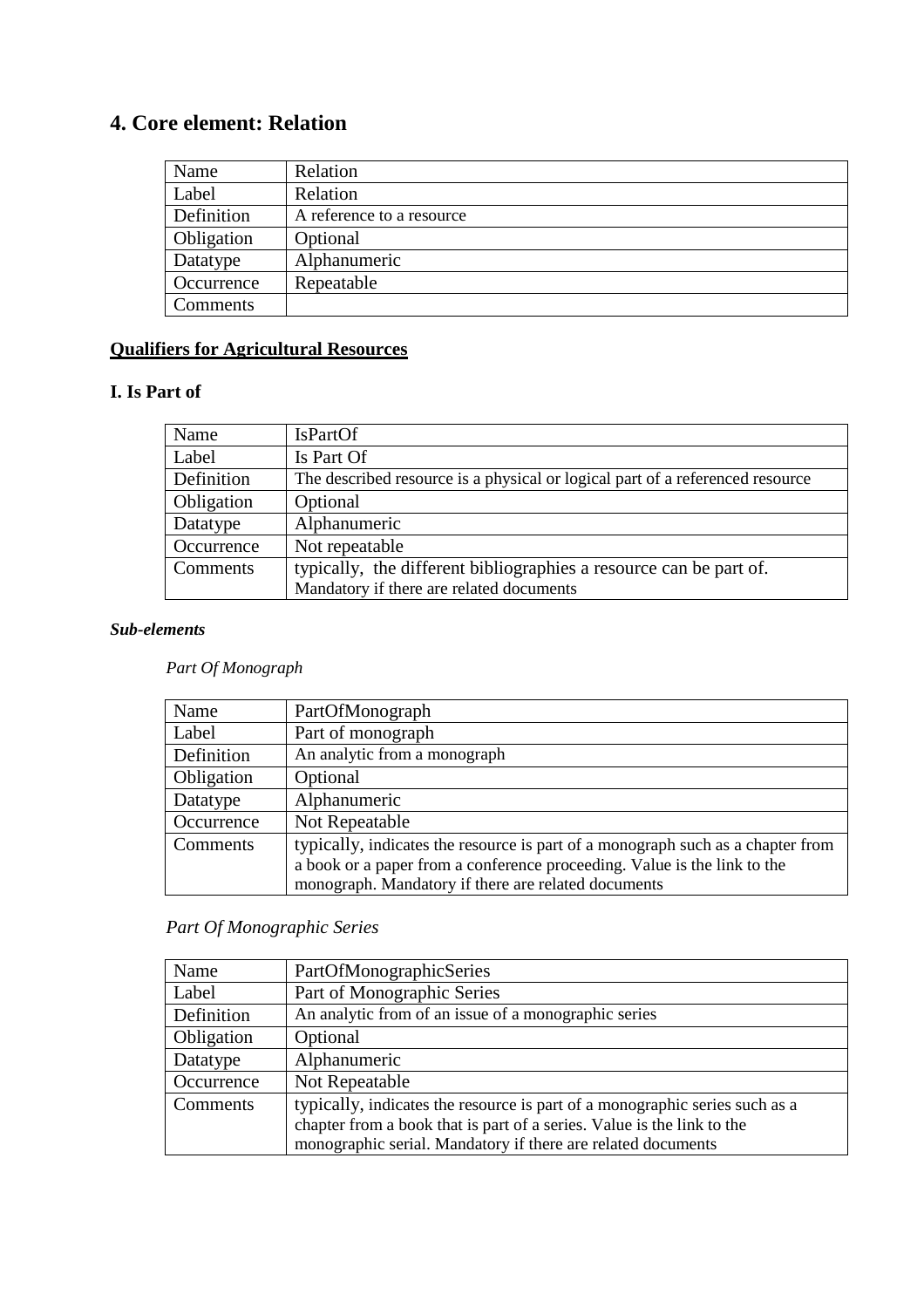# *Part Of Serial*

| Name       | PartOfSeries                                                                    |
|------------|---------------------------------------------------------------------------------|
| Label      | Part of Series                                                                  |
| Definition | An analytic from a serial                                                       |
| Obligation | Optional                                                                        |
| Datatype   | Alphanumeric                                                                    |
| Occurrence | Not Repeatable                                                                  |
| Comments   | Typically, indicates the resource is part of a serial such as an article from a |
|            | journal. Value is a link to the serial                                          |

#### *Has Part*

| Name       | HasPart                                                                            |
|------------|------------------------------------------------------------------------------------|
| Label      | Has part                                                                           |
| Definition | The described resource includes the referenced resource either physically          |
|            | or logically                                                                       |
| Obligation | Optional                                                                           |
| Datatype   | Alphanumeric                                                                       |
| Occurrence | Repeatable                                                                         |
| Comments   | A monograph whether a single or multi-volume work or a series that has part        |
|            | which is considered as an independent resource. Value is a link to the analytic or |
|            | URI. Mandatory if there are related documents                                      |

## **II. References**

| Name       | References                                                                  |
|------------|-----------------------------------------------------------------------------|
| Label      | References                                                                  |
| Definition | The described resource references, is referenced or otherwise points to the |
|            | referenced resource                                                         |
| Obligation | Optional                                                                    |
| Datatype   | Alphanumeric                                                                |
| Occurrence | Repeatable                                                                  |
| Comments   | Value is a link such as record number of a related documents and related    |
|            | language versions or URI. Mandatory if there are related documents          |

# **III. Edition**

| Name       | Edition                                                                      |
|------------|------------------------------------------------------------------------------|
| Label      | Edition                                                                      |
| Definition | Is a version of or Has a version of a monograph, URI                         |
| Obligation | Optional                                                                     |
| Datatype   | Alphanumeric                                                                 |
| Occurrence | Repeatable                                                                   |
| Comments   | The described resource has a version, is a version of or is an adaptation of |
|            | the referenced resource. changes in version imply substantial changes in     |
|            | content rather than differences in format                                    |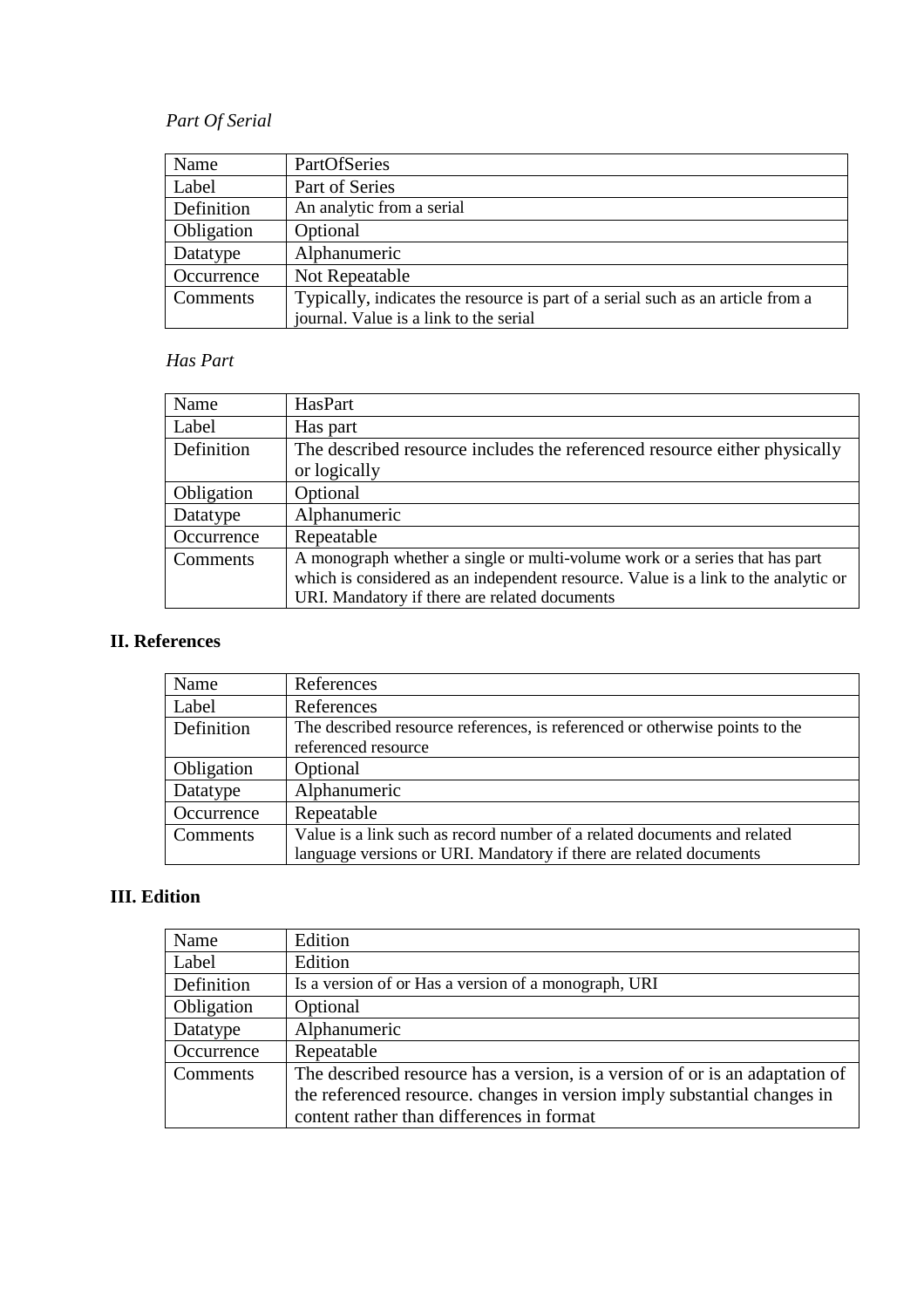## **IV. Related Programme**

| Name       | RelatedProgramme                                                         |
|------------|--------------------------------------------------------------------------|
| Label      | <b>Related Programme</b>                                                 |
| Definition | Refers to the main research programme of which the project is a part and |
|            | to whose detailed objectives and plan of work the project usually        |
|            | adheres                                                                  |
| Obligation | Optional                                                                 |
| Datatype   | Alphanumeric                                                             |
| Occurrence | Repeatable                                                               |
| Comments   | Mandatory if there are related projects                                  |

## **V. Related Research Project**

| Name       | <b>RelatedResearchProjects</b>                                            |
|------------|---------------------------------------------------------------------------|
| Label      | <b>Related Research Projects</b>                                          |
| Definition | Refers to associated research projects which are usually also part of the |
|            | principal research programme                                              |
| Obligation | Optional                                                                  |
| Datatype   | Alphanumeric                                                              |
| Occurrence | repeatable                                                                |
| Comments   | Mandatory if there are related projects                                   |

# **5. Core element: Subject**

| Name       | Subject                                                                         |
|------------|---------------------------------------------------------------------------------|
| Label      | Subject                                                                         |
| Definition | The topic of the content of the resource                                        |
| Obligation | Mandatory                                                                       |
| Datatype   | Alphanumeric                                                                    |
| Occurrence | Repeatable                                                                      |
| Comments   | Typically, expressed as keywords or classification schemes. Best practice is to |
|            | select a value from a controlled vocabulary. Users have the choice of Scheme    |
|            | and Thesaurus to apply.                                                         |

## **Qualifiers for Agricultural Resources**

# **I. Subject Classification**

| Name       | SubjectClassification                                                      |
|------------|----------------------------------------------------------------------------|
| Label      | <b>Subject Classification</b>                                              |
| Definition | The systematic arranging into classes (classifying), according to common   |
|            | characteristics or affinities, things, topics, themes or notions which are |
|            | the subject of any branch of science or of a methodical inquiry            |
| Obligation | Optional                                                                   |
| Datatype   | Alphanumeric                                                               |
| Occurrence | Repeatable                                                                 |
| Comments   | Users have the choice of Scheme to apply.                                  |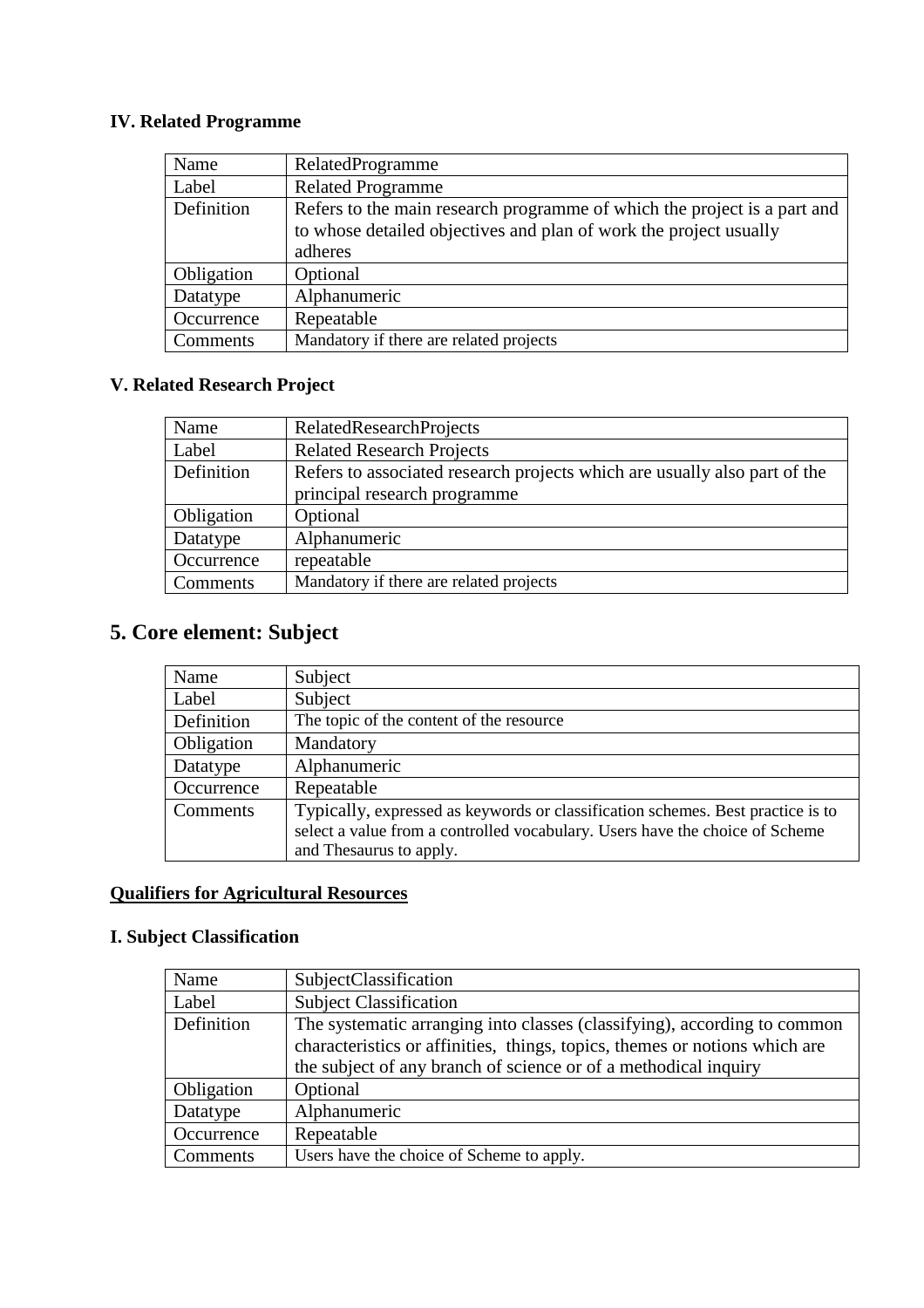## *AGRIS Subject Categories*

| Name       | AGRISSubjectCategories                                               |
|------------|----------------------------------------------------------------------|
| Label      | <b>AGRIS Subject Categories</b>                                      |
| Definition | Subject categories for indexing agricultural resources developed and |
|            | maintained by FAO                                                    |
| Obligation | Optional                                                             |
| Datatype   | Alphanumeric                                                         |
| Occurrence | Repeatable                                                           |
| Comments   | To include values for Primary and Secondary subject categories       |

## *LCSH*

|            | <b>LCSH</b>                          |
|------------|--------------------------------------|
| Name       |                                      |
| Label      | <b>LCSH</b>                          |
| Definition | Library of Congress Subject Headings |
| Obligation | Optional                             |
| Datatype   | Alphanumeric                         |
| Occurrence | Repeatable                           |
| Comments   |                                      |

## *DDC*

| Name       | DDC                         |
|------------|-----------------------------|
| Label      | DDC                         |
| Definition | Dewey Classification Scheme |
| Obligation | Optional                    |
| Datatype   | Alphanumeric                |
| Occurrence | Repeatable                  |
| Comments   |                             |

# *LCC*

| Name       | <b>LCC</b>                         |
|------------|------------------------------------|
| Label      | <b>LCC</b>                         |
| Definition | Library of Congress Classification |
| Obligation | Optional                           |
| Datatype   | Alphanumeric                       |
| Occurrence | Repeatable                         |
| Comments   |                                    |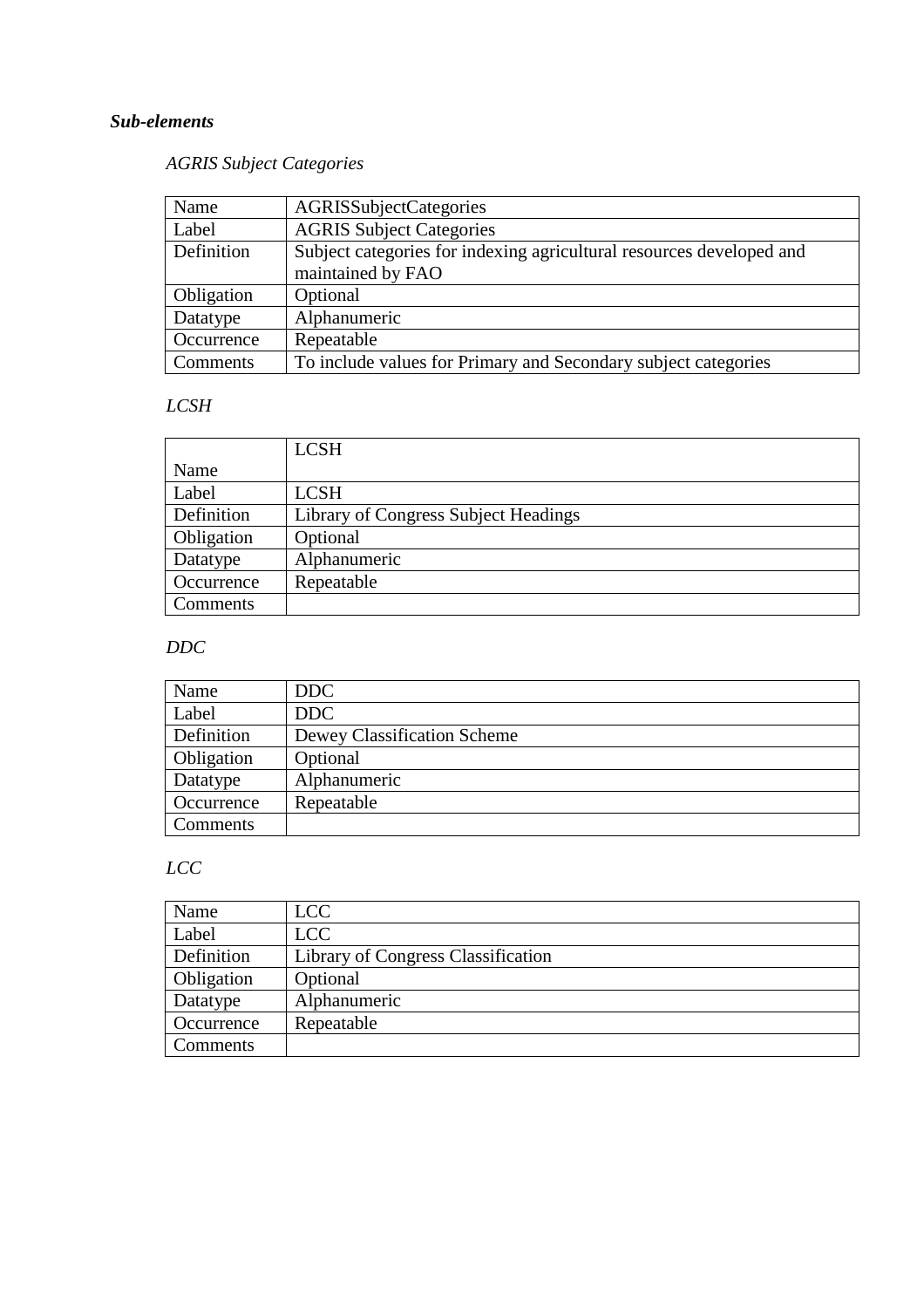## *UDC*

| Name       | <b>UDC</b>                       |
|------------|----------------------------------|
| Label      | <b>UDC</b>                       |
| Definition | Universal Decimal Classification |
| Obligation | Optional                         |
| Datatype   | Alphanumeric                     |
| Occurrence | Repeatable                       |
| Comments   |                                  |

## *CABI Codes*

| Name       | <b>CABICodes</b>                                                                                                                                                                                                                                                                                        |
|------------|---------------------------------------------------------------------------------------------------------------------------------------------------------------------------------------------------------------------------------------------------------------------------------------------------------|
| Label      | <b>CABI</b> Codes                                                                                                                                                                                                                                                                                       |
| Definition | The main subject headings derived from the classification schemes used<br>in the AGRICOLA and AGRIS databases, to group resources in to a<br>specific subject. These enable searchers to locate general subject<br>categories that are not easy to retrieve using descriptors alone adopted by<br>CABI. |
| Obligation | Optional                                                                                                                                                                                                                                                                                                |
| Datatype   | Alphanumeric                                                                                                                                                                                                                                                                                            |
| Occurrence | Repeatable                                                                                                                                                                                                                                                                                              |
| Comments   |                                                                                                                                                                                                                                                                                                         |

## **II. Thesaurus**

| Name       | <b>Thesaurus</b>                                                          |
|------------|---------------------------------------------------------------------------|
| Label      | <b>Thesaurus</b>                                                          |
| Definition | A classified list of terms or keywords, in a particular field, for use in |
|            | indexing and information retrieval.                                       |
| Obligation | Optional                                                                  |
| Datatype   | Alphanumeric                                                              |
| Occurrence | Repeatable                                                                |
| Comments   |                                                                           |

#### *Sub-elements*

## *AGROVOC*

| Name       | <b>AGROVOC</b>                                                    |
|------------|-------------------------------------------------------------------|
| Label      | <b>AGROVOC</b>                                                    |
| Definition | Multilingual agricultural thesaurus produced by FAO, and used for |
|            | indexing and cataloguing                                          |
| Obligation | Optional                                                          |
| Datatype   | Alphanumeric                                                      |
| Occurrence | Repeatable                                                        |
| Comments   |                                                                   |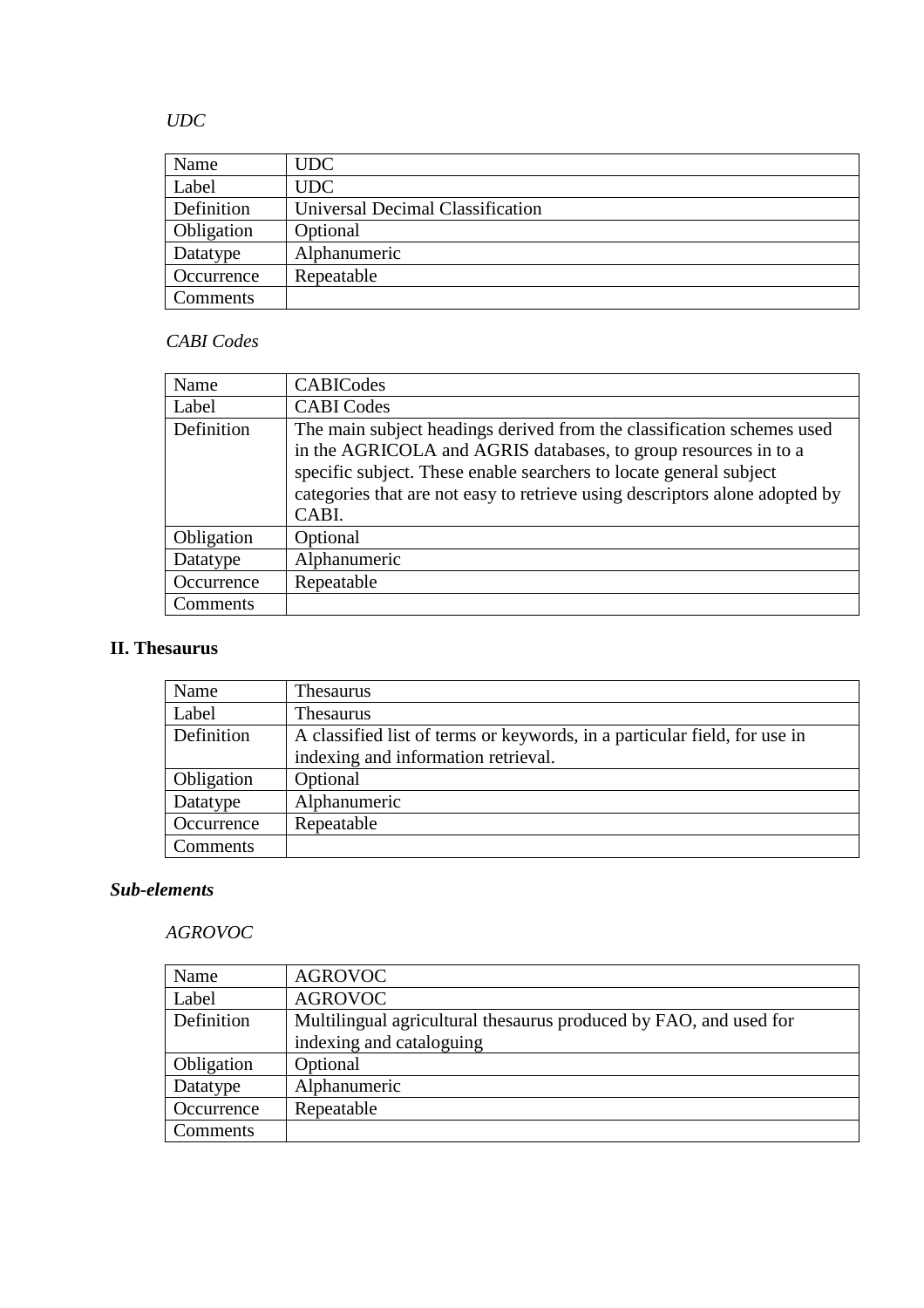## *CABI Thesaurus*

| Name       | <b>CABIThesaurus</b>                                                   |
|------------|------------------------------------------------------------------------|
| Label      | <b>CABI</b> Thesaurus                                                  |
| Definition | A classified list of terms, more especially key words, in agricultural |
|            | sciences for use in indexing and information retrieval created by CAB  |
|            | International produced by CAB International.                           |
| Obligation | Optional                                                               |
| Datatype   | Alphanumeric                                                           |
| Occurrence | Repeatable                                                             |
| Comments   |                                                                        |

## *ASFA Thesaurus*

| Name       | <b>ASFA Thesaurus</b>                                                       |
|------------|-----------------------------------------------------------------------------|
| Label      | <b>ASFA Thesaurus</b>                                                       |
| Definition | A classified list of terms, more especially key words, in fisheries for use |
|            | in indexing and information retrieval created by ASFA (Aquatic Sciences     |
|            | and Fisheries Abstracts                                                     |
| Obligation | Optional                                                                    |
| Datatype   | Alphanumeric                                                                |
| Occurrence | Repeatable                                                                  |
| Comments   |                                                                             |

## *NAL Thesaurus*

| Name       | <b>NALThesaurus</b>                                                        |
|------------|----------------------------------------------------------------------------|
| Label      | <b>NALThesaurus</b>                                                        |
| Definition | A classified list of terms, more especially key words, in agricultural     |
|            | sciences for use in indexing and information retrieval created by National |
|            | Agricultural Library (NAL) of United States.                               |
| Obligation | Optional                                                                   |
| Datatype   | Alphanumeric                                                               |
| Occurrence | Repeatable                                                                 |
| Comments   |                                                                            |

# **6. Core Element: Coverage**

| Name       | Coverage                                                               |
|------------|------------------------------------------------------------------------|
| Label      | coverage                                                               |
| Definition | The extent or scope or resource content. To include a place name,      |
|            | geographic co-ordinates, jurisdiction or period of time.               |
| Obligation | Optional                                                               |
| Datatype   | Alphanumeric                                                           |
| Occurrence | Repeatable                                                             |
| Comments   | Recommended best practice is to select value from a controlled         |
|            | vocabulary. Where appropriate, named places or time period be used in  |
|            | preference to numeric identifiers such as co-ordinates or date ranges. |
|            | Indication of geographic regions if indicated                          |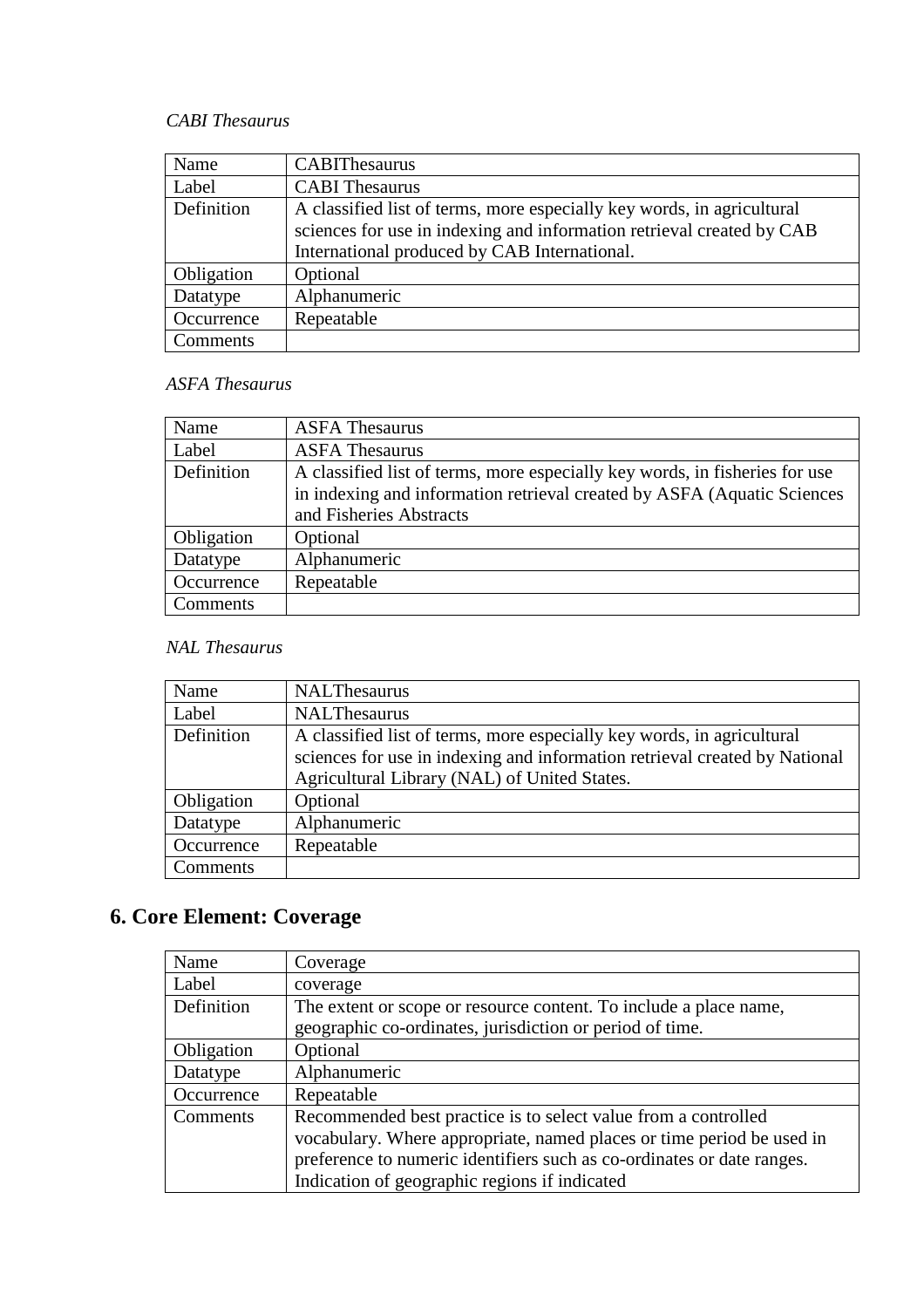# **Qualifiers for Agricultural Resources**

## **I. Thesaurus**

| Name       | <b>Thesaurus</b>                                                          |
|------------|---------------------------------------------------------------------------|
| Label      | <b>Thesaurus</b>                                                          |
| Definition | A classified list of terms or keywords, in a particular field, for use in |
|            | indexing and information retrieval.                                       |
| Obligation | Optional                                                                  |
| Datatype   | Alphanumeric                                                              |
| Occurrence | Repeatable                                                                |
| Comments   | For indexing of geographical descriptors                                  |

### *Sub-elements*

### *AGROVOC Thesaurus*

| Name       | <b>AGROVOCThesaurus</b>                                           |
|------------|-------------------------------------------------------------------|
| Label      | <b>AGROVOC Thesaurus</b>                                          |
| Definition | Multilingual agricultural thesaurus produced by FAO, and used for |
|            | indexing and cataloguing                                          |
| Obligation | Optional                                                          |
| Datatype   | Alphanumeric                                                      |
| Occurrence | Repeatable                                                        |
| Comments   | For selections of geographic names and regions                    |

## *GTN*

| Name       | GTN                                     |
|------------|-----------------------------------------|
| Label      | <b>GTN</b>                              |
| Definition | The Getty Thesaurus of Geographic names |
| Obligation | Optional                                |
| Datatype   | Alphanumeric                            |
| Occurrence | Repeatable                              |
| Comments   |                                         |

# **II. ISO 3166 Country Codes**

| Name       | ISO3166                                                   |
|------------|-----------------------------------------------------------|
| Label      | ISO 3166                                                  |
| Definition | ISO 3166 codes for the representing of names of countries |
| Obligation | Optional                                                  |
| Datatype   | Alphanumeric                                              |
| Occurrence | Repeatable                                                |
| Comments   |                                                           |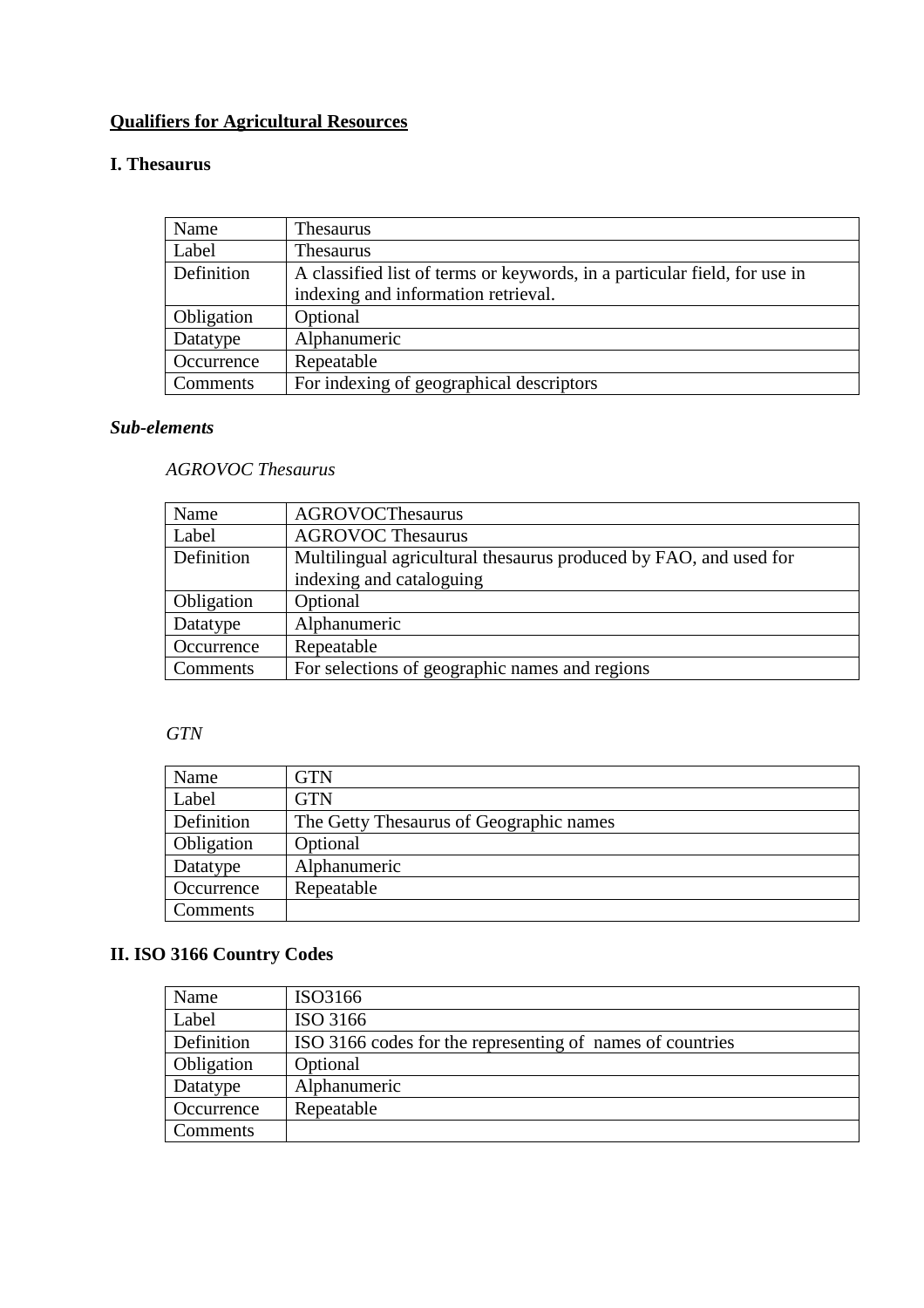# **7. Core Element: Description**

| Name       | Description                                                            |
|------------|------------------------------------------------------------------------|
| Label      | Description                                                            |
| Definition | Account of the resource. This includes an abstract, table of contents, |
|            | reference to a geographical representation of content or a free-text   |
|            | account of the content                                                 |
| Obligation | Optional                                                               |
| Datatype   | Alphanumeric                                                           |
| Occurrence | Repeatable                                                             |
| Comments   |                                                                        |

# **Qualifiers for Agricultural Resources**

#### **I. Abstract**

| Name       | Abstract                                 |
|------------|------------------------------------------|
| Label      | Abstract                                 |
| Definition | A summary of the content of the resource |
| Obligation | Optional                                 |
| Datatype   | Alphanumeric                             |
| Occurrence | Repeatable                               |
| Comments   |                                          |

#### **II. Table of Contents**

| Name       | TableOfContents                                                             |
|------------|-----------------------------------------------------------------------------|
| Label      | <b>Table of Contents</b>                                                    |
| Definition | A list of sub-units of the content of the resource                          |
| Obligation | Optional                                                                    |
| Datatype   | Alphanumeric                                                                |
| Occurrence | Repeatable                                                                  |
| Comments   | Itemised listing of subject headings, chapters of a resource (book, article |
|            | $etc.$ )                                                                    |

## **III. Notes**

| Name       | <b>Notes</b>                                                           |
|------------|------------------------------------------------------------------------|
| Label      | <b>Notes</b>                                                           |
| Definition | Brief statement, annotation, comment elucidation concerning any aspect |
|            | of resource                                                            |
| Obligation | Optional                                                               |
| Datatype   | Alphanumeric                                                           |
| Occurrence | Repeatable                                                             |
| Comments   | Many entries can be included                                           |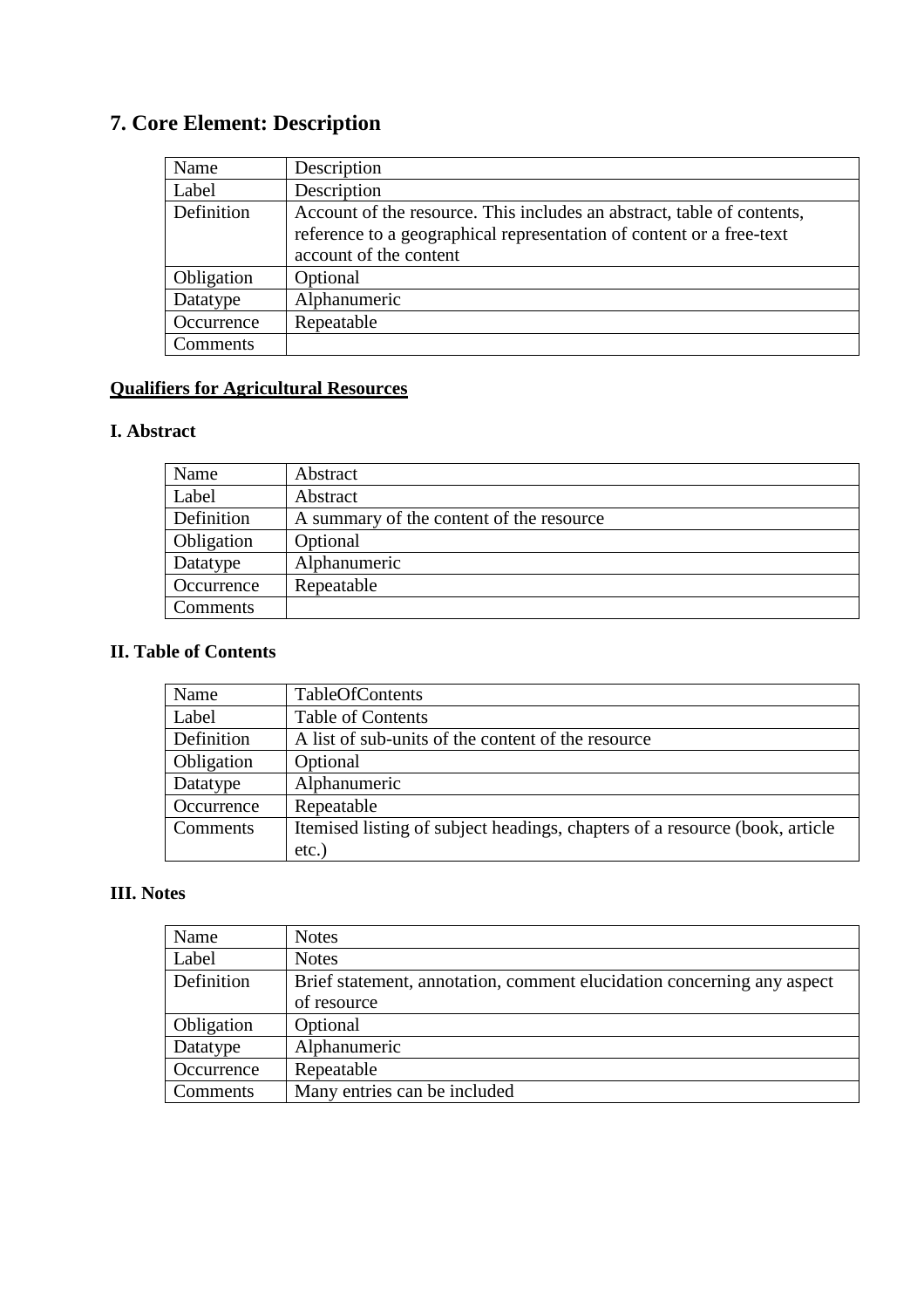# **IV. Holdings**

| Name       | Holdings                                                                       |
|------------|--------------------------------------------------------------------------------|
| Label      | Holdings                                                                       |
| Definition | Holdings are collections of any literary, scientific or technical type hosted, |
|            | safeguarded and maintained by a library.                                       |
| Obligation | Optional                                                                       |
| Datatype   | Alphanumeric                                                                   |
| Occurrence | Repeatable                                                                     |
| Comments   | Describes the location of the resource. Can be physical address or             |
|            | electronic location. also indicates availability in the context of whether the |
|            | resource has restrictions to public access                                     |

#### *Sub-elements*

#### *I. Location*

| Name       | Location                          |
|------------|-----------------------------------|
| Label      | Location                          |
| Definition | The physical location of resource |
| Obligation | Optional                          |
| Datatype   | Alphanumeric                      |
| Occurrence | Repeatable                        |
| Comments   |                                   |

## *Sub-elements*

#### *Address*

| Name       | Address                                              |
|------------|------------------------------------------------------|
| Label      | Address                                              |
| Definition | The physical address details of location of resource |
| Obligation | Optional                                             |
| Datatype   | Alphanumeric                                         |
| Occurrence | Repeatable                                           |
| Comments   |                                                      |

#### *II. Online*

| Name       | Online               |
|------------|----------------------|
| Label      | Online               |
| Definition | Electronic resources |
| Obligation | Optional             |
| Datatype   | Alphanumeric         |
| Occurrence | Repeatable           |
| Comments   |                      |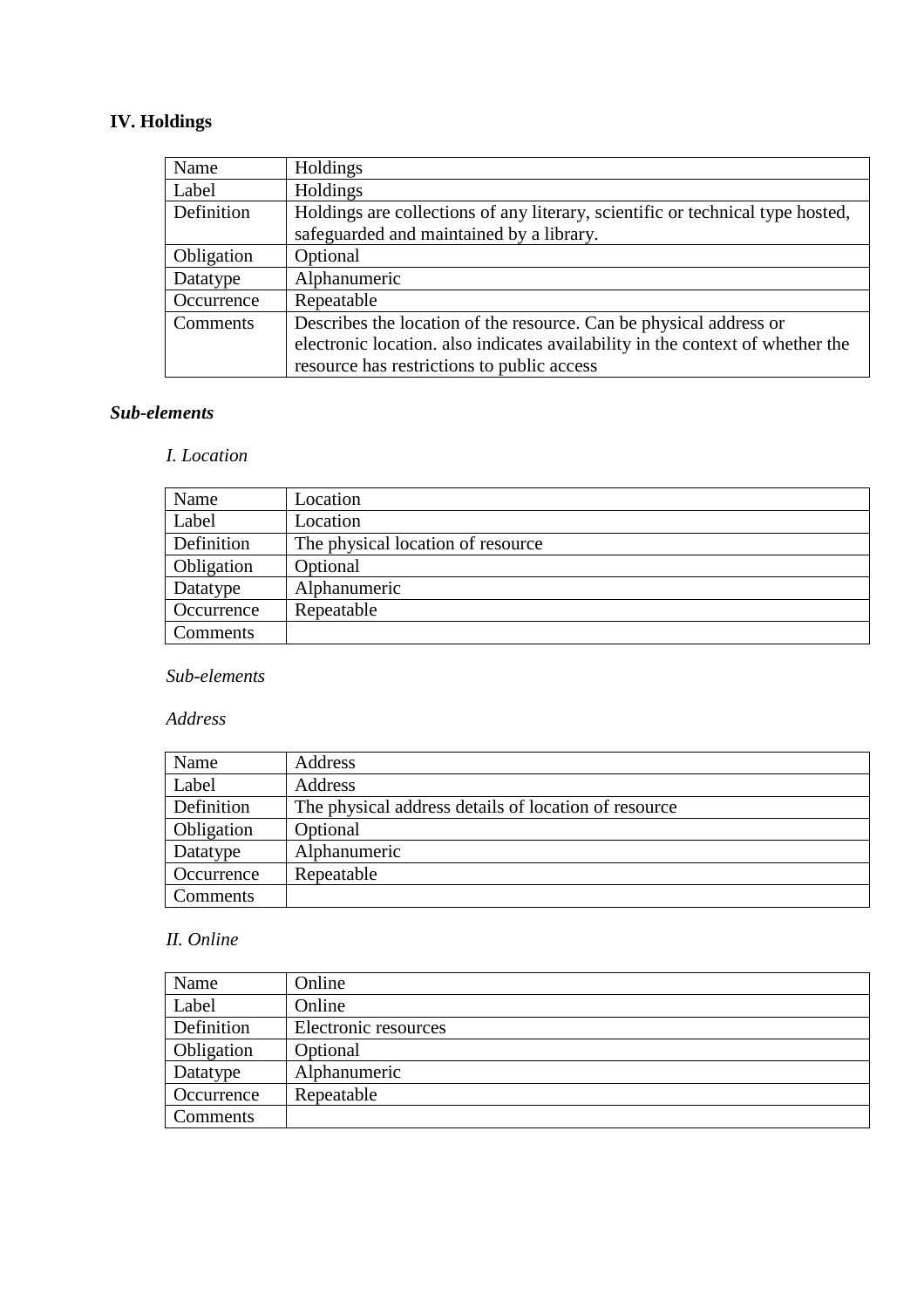## *URI*

| Name       | <b>URI</b>                  |
|------------|-----------------------------|
| Label      | URI                         |
| Definition | Uniform Resource Identifier |
| Obligation | Optional                    |
| Datatype   | Alphanumeric                |
| Occurrence | Repeatable                  |
| Comments   | Use of PURL recommended     |

### **V. Resources**

| Name       | Resources                                                                |
|------------|--------------------------------------------------------------------------|
| Label      | Resources                                                                |
| Definition | The collective means as a critical mass vital to the executing of the    |
|            | project and the obtaining of its objectives                              |
| Obligation | Optional                                                                 |
| Datatype   | Alphanumeric                                                             |
| Occurrence | repeatable                                                               |
| Comments   | The information provides an overview of dimension of the resources of    |
|            | the project. The information can be shown in available resource units in |
|            | total or on a yearly basis.                                              |

#### *Sub-elements*

#### *Human Resources*

| Name       | HumanResources                                                           |
|------------|--------------------------------------------------------------------------|
| Label      | <b>Human Resources</b>                                                   |
| Definition | The collective human input vital to the executing of the project and the |
|            | obtaining of its objectives                                              |
| Obligation | Optional                                                                 |
| Datatype   | Alphanumeric                                                             |
| Occurrence | Repeatable                                                               |
| Comments   |                                                                          |

#### *Non-Human Resources*

| Name       | <b>NonHumanResources</b>                                                 |
|------------|--------------------------------------------------------------------------|
| Label      | Non Human Resources                                                      |
| Definition | The collective non-human input vital to the executing of the project and |
|            | the obtaining of its objectives                                          |
| Obligation | Optional                                                                 |
| Datatype   | Alphanumeric                                                             |
| Occurrence | Repeatable                                                               |
| Comments   | To include information on equipment and services                         |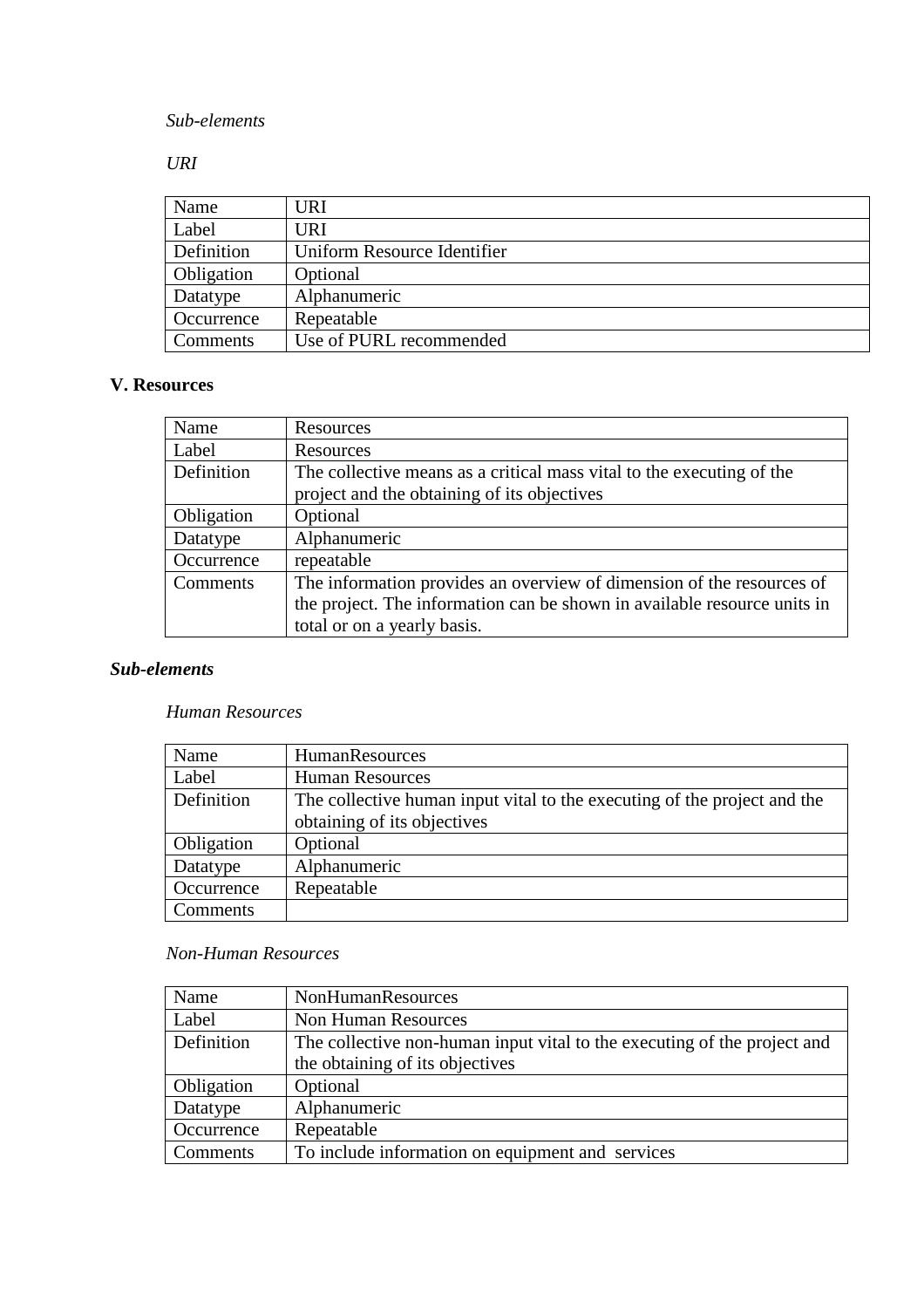#### *Financial resources*

| Name       | <b>FinancialResources</b>                                                  |
|------------|----------------------------------------------------------------------------|
| Label      | <b>Financial Resources</b>                                                 |
| Definition | Financial input vital to the executing of the project and the obtaining of |
|            | its objectives                                                             |
| Obligation | Optional                                                                   |
| Datatype   | Alphanumeric                                                               |
| Occurrence | Not repeatable                                                             |
| Comments   | To be expressed in grant amount, annual budget and/or budget               |
|            | breakdown                                                                  |

# **VI. Methodology and Results**

| Name       | MethodologyandResults                                                    |
|------------|--------------------------------------------------------------------------|
| Label      | Methodology and Results                                                  |
| Definition | The description of the scientific method or techniques used, or intended |
|            | to be used, in obtaining results in the research undertaken. Results are |
|            | usually a publication providing an itemized and detailed description of  |
|            | the research undertaken and the results obtained.                        |
| Obligation | Optional                                                                 |
| Datatype   | Alphanumeric                                                             |
| Occurrence | Repeatable                                                               |
| Comments   |                                                                          |

# **VIII. Project Objectives**

| Name       | ProjectObjectives                                                                                                                                                                                               |
|------------|-----------------------------------------------------------------------------------------------------------------------------------------------------------------------------------------------------------------|
| Label      | <b>Project Objectives</b>                                                                                                                                                                                       |
| Definition | Official statement, sometimes called "mission statement", of the aims or<br>goals of the project; initial declaration of what the project hopes to<br>achieve                                                   |
| Obligation | Optional                                                                                                                                                                                                        |
| Datatype   | Alphanumeric                                                                                                                                                                                                    |
| Occurrence | repeatable                                                                                                                                                                                                      |
| Comments   | The statement of objectives should be concise but informative, should<br>not repeat information already in the title. The title and objectives<br>together should be fully descriptive of the research project. |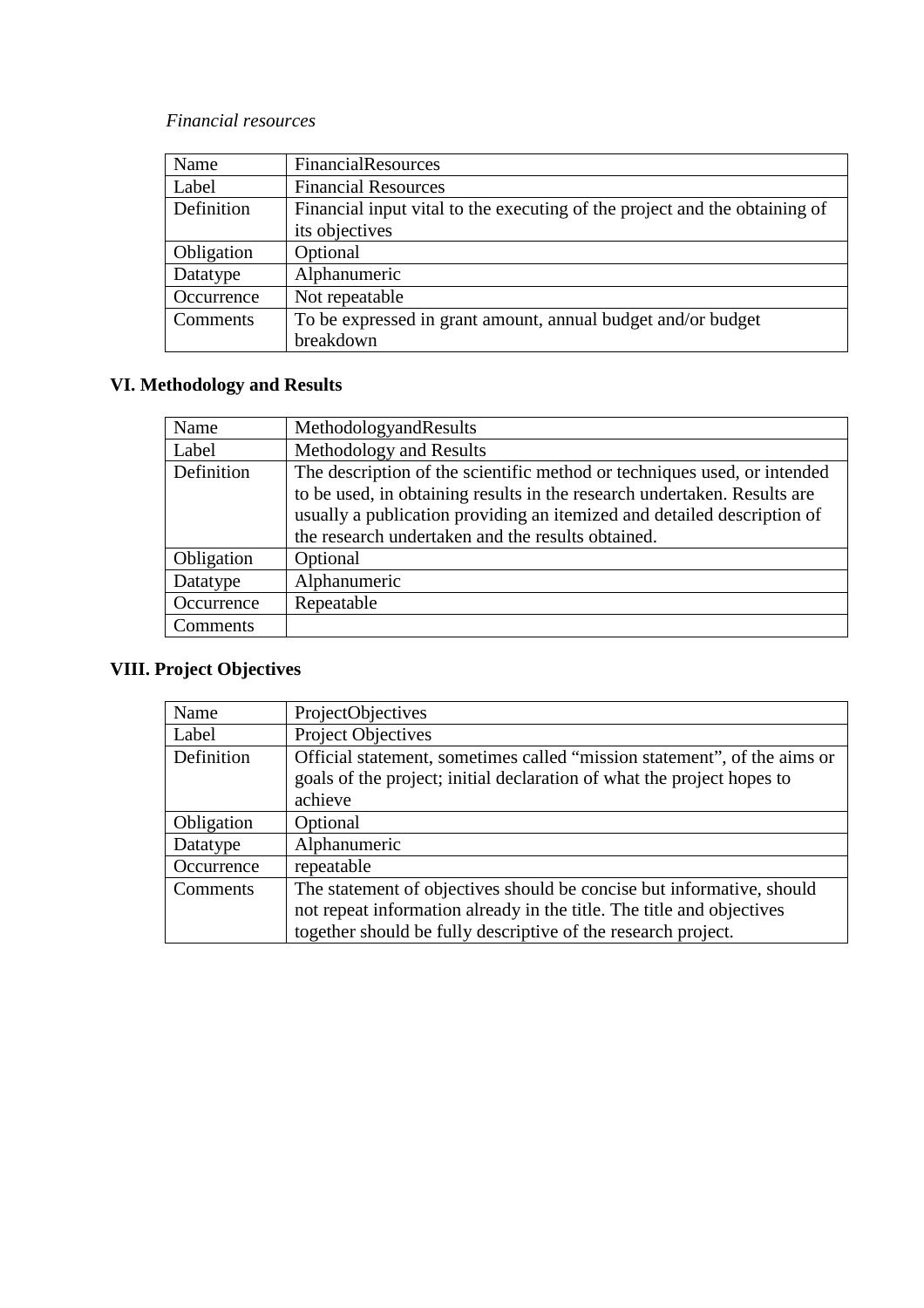# **IX. Project Status**

| Name       | ProjectStatus                                                              |
|------------|----------------------------------------------------------------------------|
| Label      | <b>Project Status</b>                                                      |
| Definition | Generally a note of the project's standing at a given point in time:       |
|            | whether it is new, at the half way stage, or at the end of its operational |
|            | period                                                                     |
| Obligation | Optional                                                                   |
| Datatype   | Alphanumeric                                                               |
| Occurrence | Not repeatable                                                             |
| Comments   | Recommended best practice is use of the letter N for New projects, C for   |
|            | continuing projects and the letter T for terminated projects.              |

### *Attributes*

| <b>New Project</b> |                   |
|--------------------|-------------------|
| Name:              | <i>NewProject</i> |
| Label:             | New Project       |
| Definition:        | A new project     |

| <b>Continuing Project</b> |                           |
|---------------------------|---------------------------|
| Name:                     | ContinuingProject         |
| Label:                    | <b>Continuing Project</b> |
| Definition:               | An on going project       |

# *Terminated Project*

| Name:       | <b>TerminatedProject</b>  |
|-------------|---------------------------|
| Label:      | <b>Terminated Project</b> |
| Definition: | A terminated project      |

# **8. Core element: Date**

| Name       | Date                                                               |
|------------|--------------------------------------------------------------------|
| Label      | Date                                                               |
| Definition | A date associated with the event in the life cycle of the resource |
| Obligation | Mandatory                                                          |
| Datatype   | Date format                                                        |
| Occurrence | Not repeatable                                                     |
| Comments   | Typically associated with creation or availability of resource.    |
|            | Recommended best practice is to use ISO 8601 encoding scheme       |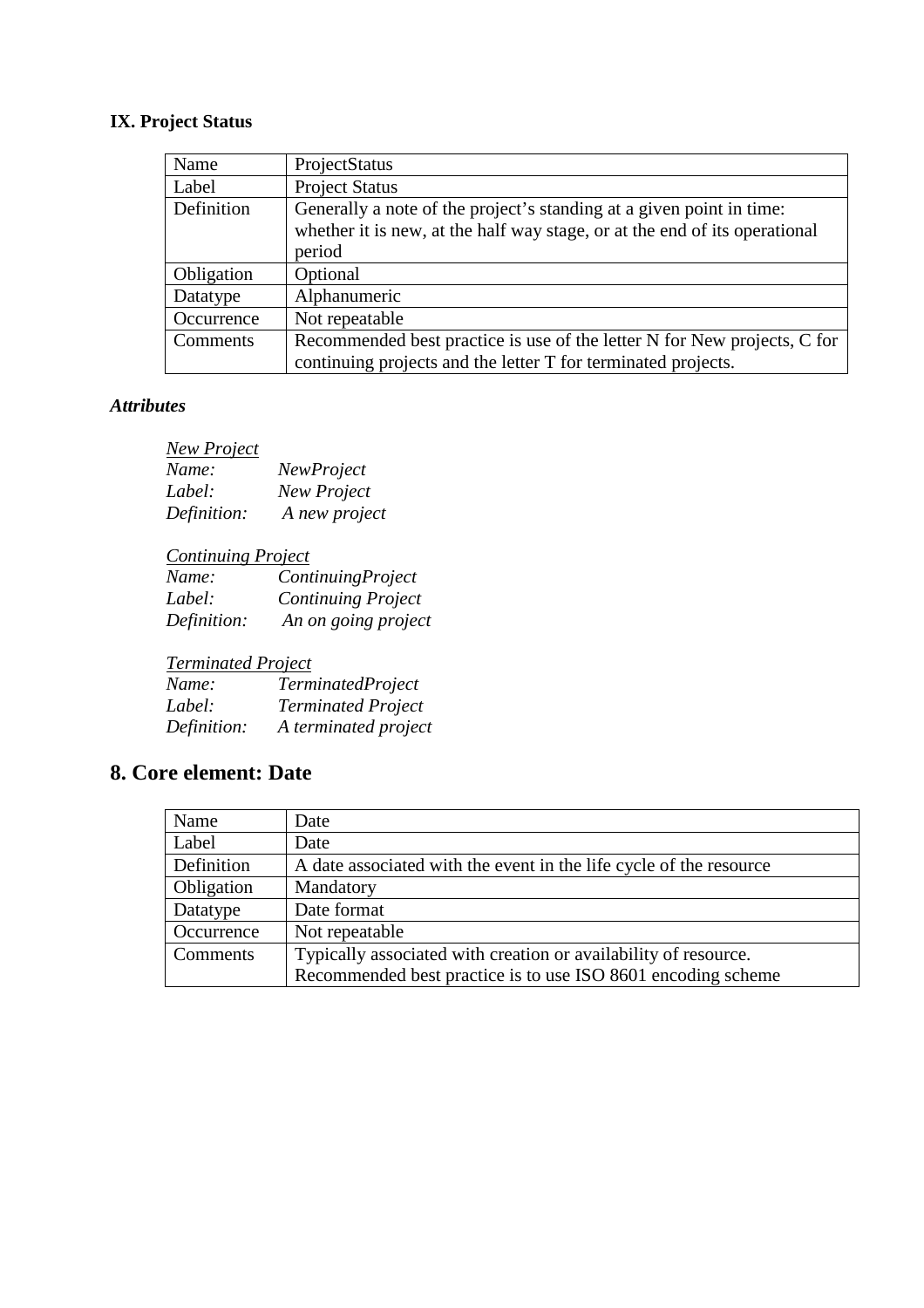# **Qualifiers for Agricultural Resources**

### **I. Publication Date**

| Name       | PublicationDate                                                 |
|------------|-----------------------------------------------------------------|
| Label      | <b>Publication Date</b>                                         |
| Definition | Date of publication of the resource                             |
| Obligation | Optional                                                        |
| Datatype   | Date format                                                     |
| Occurrence | Not repeatable                                                  |
| Comments   | Typically associated with creation or availability of resource. |
|            | Recommended best practice is to use ISO 8601 encoding scheme    |

# **II. Date Of Creation**

| Name       | DateOfCreation                                               |
|------------|--------------------------------------------------------------|
| Label      | Date Of Creation                                             |
| Definition | A date associated with the creation of the resource          |
| Obligation | Optional                                                     |
| Datatype   | Date format                                                  |
| Occurrence | Not repeatable                                               |
| Comments   | Recommended best practice is to use ISO 8601 encoding scheme |

## **III. Date Of Modification**

| Name       | DateOfModification                                                     |
|------------|------------------------------------------------------------------------|
| Label      | Date Of Modification                                                   |
| Definition | A date on which the resource was changed                               |
| Obligation | Optional                                                               |
| Datatype   | Date format                                                            |
| Occurrence | Repeatable                                                             |
| Comments   | Applicable especially to online archives that hold preprints, in which |
|            | versions of a resource are uploaded to replace the existing one        |
|            | Recommended best practice is to use ISO 8601 encoding scheme.          |

# **IV. Project Cycle**

| Name       | ProjectCycle                                                          |
|------------|-----------------------------------------------------------------------|
| Label      | Project Cycle                                                         |
| Definition | Referring to the "life" or "operational" cycle in its entirety of the |
|            | project. In relation to the date of commence to date when project is  |
|            | terminated                                                            |
| Obligation | Optional                                                              |
| Datatype   | Date format                                                           |
| Occurrence | Not repeatable                                                        |
| Comments   | Recommended best practice is to use ISO 8601 encoding scheme          |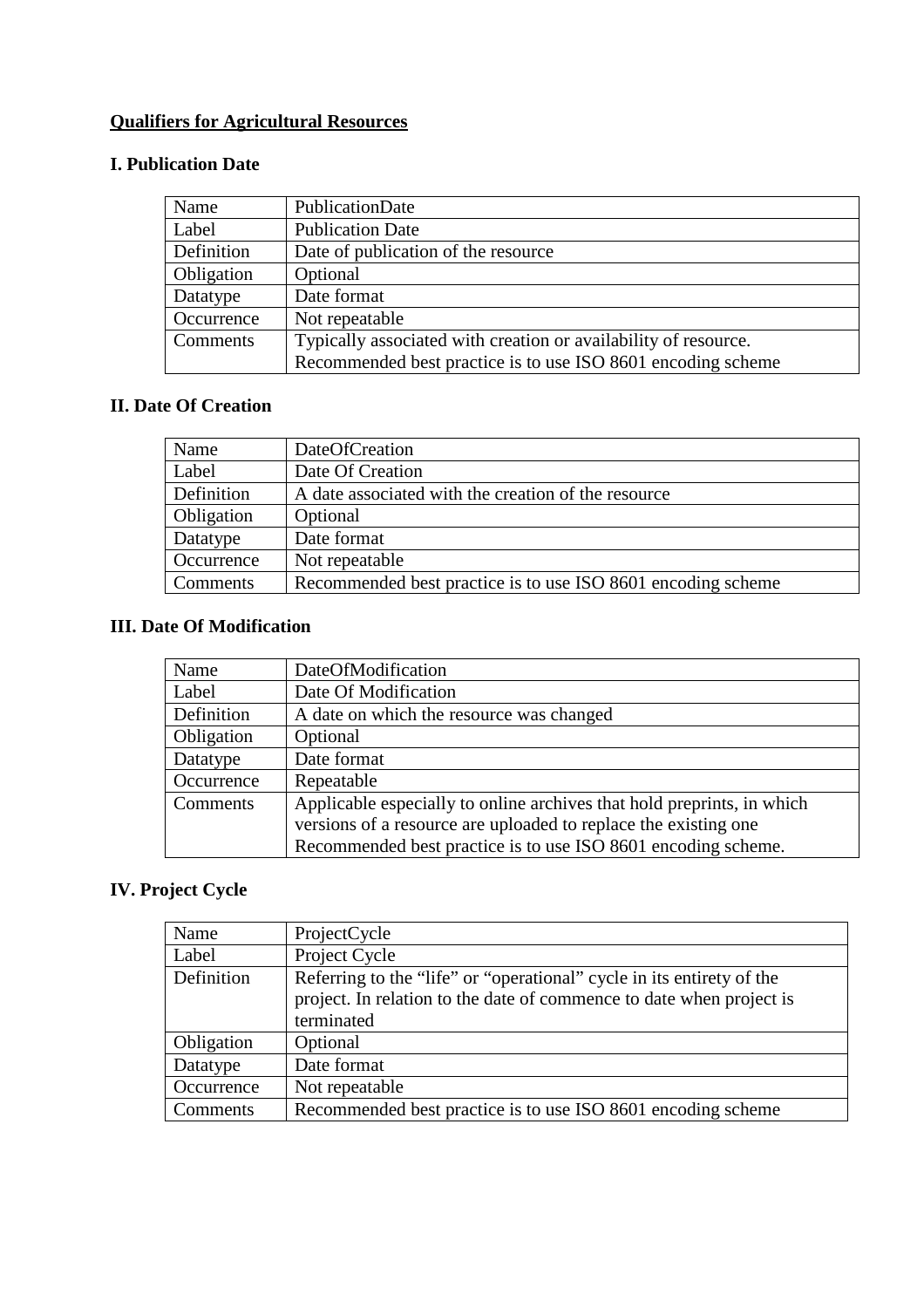#### *Attributes*

| <i>Start</i> |                                                            |
|--------------|------------------------------------------------------------|
| Name:        | <b>Start</b>                                               |
| Label:       | <b>Start</b>                                               |
| Definition:  | Date when project commences                                |
| Extension    |                                                            |
| Name:        | Extension                                                  |
| Label:       | Extension                                                  |
| Definition:  | Extension to previously determined duration of the project |
| End          |                                                            |
| Name:        | End                                                        |
| Label:       | End                                                        |
| Definition:  | Date of termination of a project                           |
|              |                                                            |

# **9. Core element: Identifier**

| Name       | Identifier                                                            |
|------------|-----------------------------------------------------------------------|
| Label      | Identifier                                                            |
| Definition | An unambiguous reference to the resource within a given context       |
| Obligation | Mandatory                                                             |
| Datatype   | Alphanumeric                                                          |
| Occurrence | Not repeatable                                                        |
| Comments   | Recommended best practice is to identify the resource by means of the |
|            | string or number conforming to a formal identification system         |

# **Qualifiers for Agricultural Resources**

## **I. Accession Number**

| Name       | AccessionNumber                                     |
|------------|-----------------------------------------------------|
| Label      | <b>Accession Number</b>                             |
| Definition | Unique number assigned to each record in a database |
| Obligation | Optional                                            |
| Datatype   | Alphanumeric                                        |
| Occurrence | Not repeatable                                      |
| Comments   |                                                     |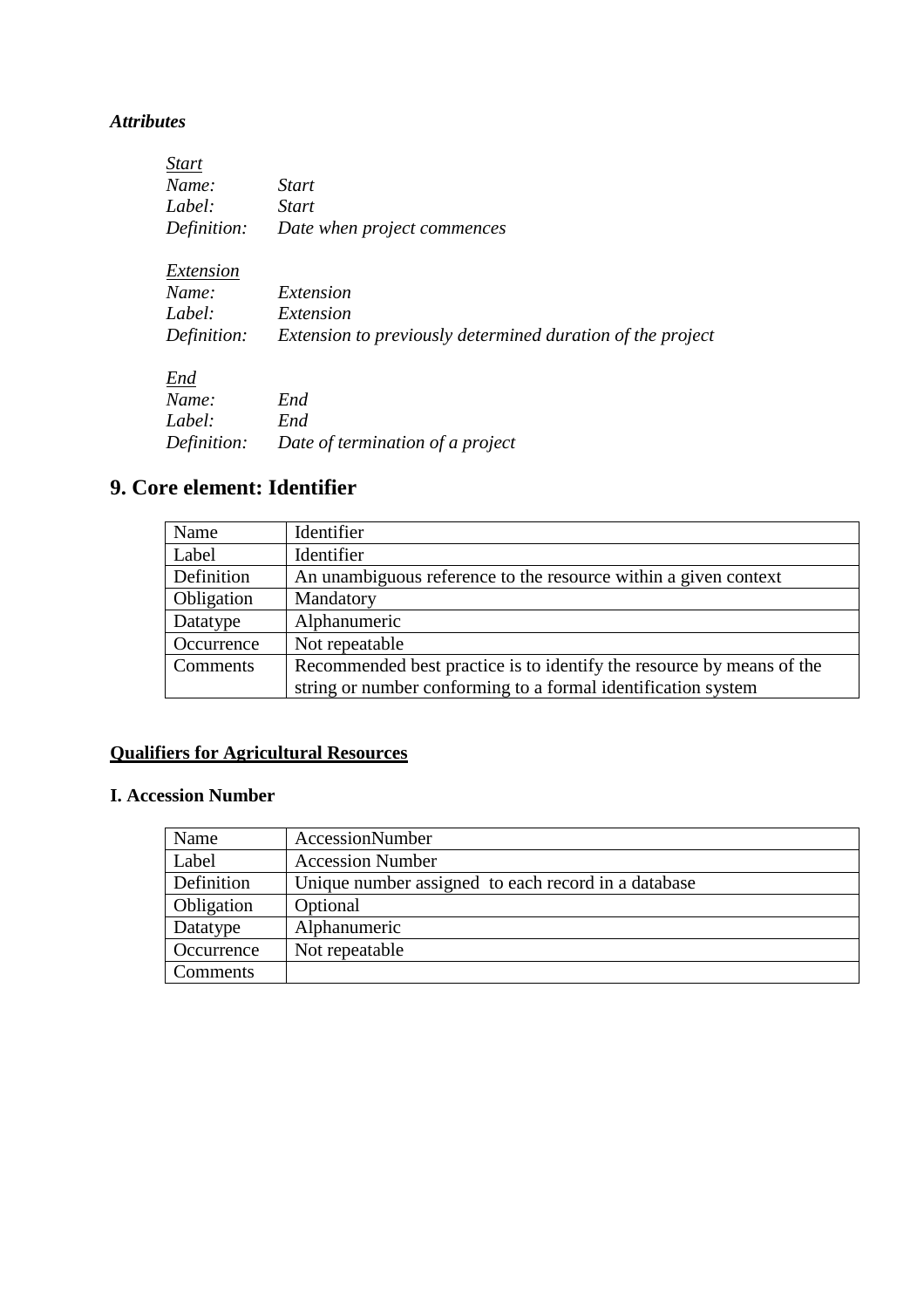## **II. URI**

| Name       | <b>URI</b>                                                          |
|------------|---------------------------------------------------------------------|
| Label      | <b>URI</b>                                                          |
| Definition | Unique resource identifier including the Universal Resource Locator |
|            | (URL)                                                               |
| Obligation | Optional                                                            |
| Datatype   | Alphanumeric                                                        |
| Occurrence | Repeatable                                                          |
| Comments   | For mirrored sites                                                  |

## **III. ISBN**

| Name       | <b>ISBN</b>                                                           |
|------------|-----------------------------------------------------------------------|
| Label      | <b>ISBN</b>                                                           |
| Definition | <b>International Standard book Number</b>                             |
| Obligation | Optional                                                              |
| Datatype   | Alphanumeric                                                          |
| Occurrence | Not repeatable                                                        |
| Comments   | Recommended best practice is to identify the resource by means of the |
|            | string or number conforming to a formal identification system         |

# **IV. ISSN**

| Name       | <b>ISSN</b>                                                           |
|------------|-----------------------------------------------------------------------|
| Label      | <b>ISSN</b>                                                           |
| Definition | <b>International Standard Serial Number</b>                           |
| Obligation | Optional                                                              |
| Datatype   | Alphanumeric                                                          |
| Occurrence | Not repeatable                                                        |
| Comments   | Recommended best practice is to identify the resource by means of the |
|            | string or number conforming to a formal identification system         |

# **V. Report Number**

| Name       | <b>ReportNumber</b>                                                        |
|------------|----------------------------------------------------------------------------|
| Label      | <b>Report Number</b>                                                       |
| Definition | Number uniquely identifying a report, ie. formal statement of the results  |
|            | of an investigation, proceedings at a meeting, or of any occurrence, event |
|            | or matter on which definite information is required                        |
| Obligation | Optional                                                                   |
| Datatype   | Alphanumeric                                                               |
| Occurrence | Not repeatable                                                             |
| Comments   | Recommended best practice is to identify resource by means of the string   |
|            | or number conforming to a formal identification system                     |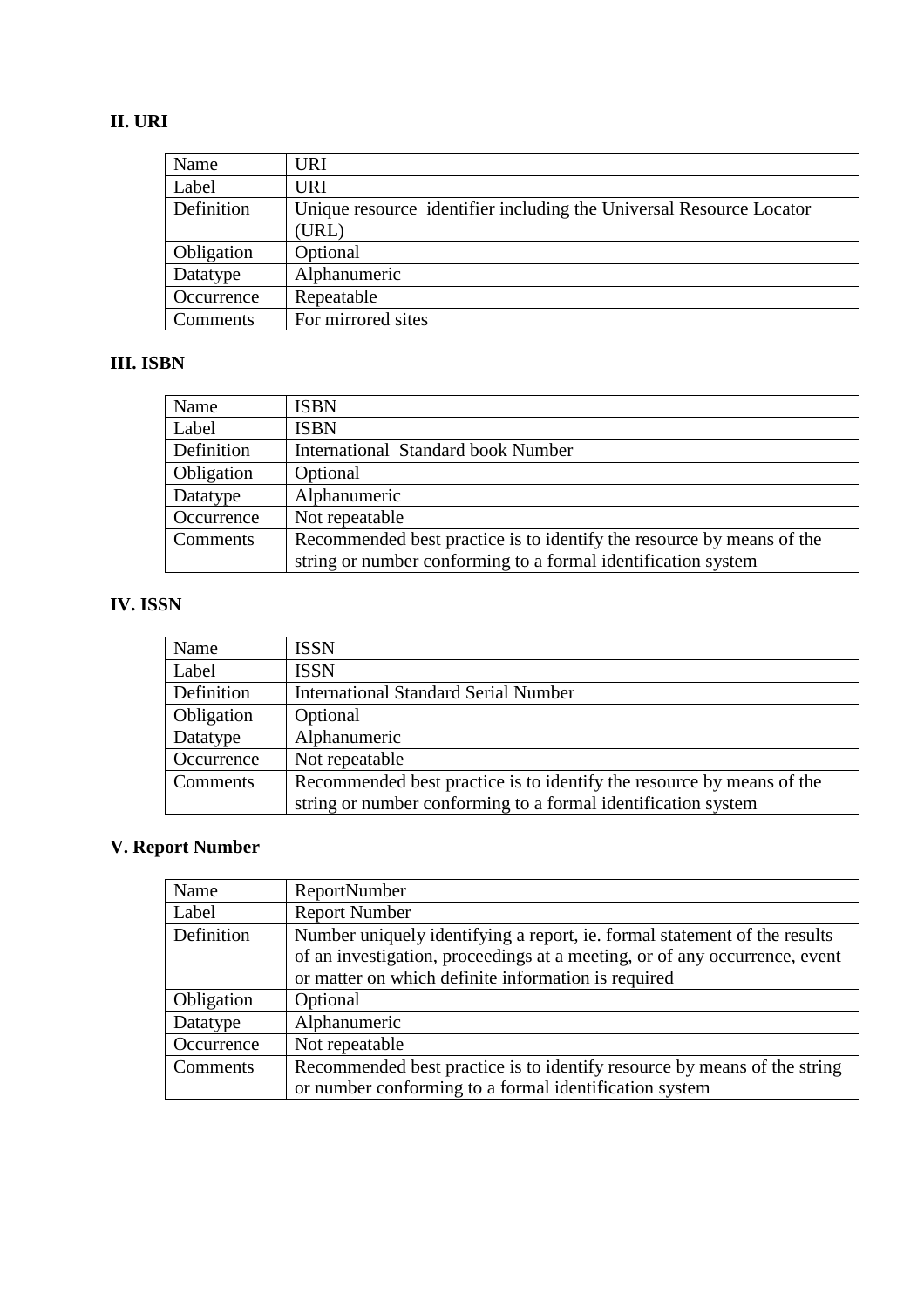# **VI. Library Call Number**

| Name       | LibraryCallNumber                                                       |
|------------|-------------------------------------------------------------------------|
| Label      | Library Call Number                                                     |
| Definition | The unique press-mark or shelf-mark of a book, documents, or collection |
|            | of texts held in a Library, for identification and retrieval purposes   |
| Obligation | Optional                                                                |
| Datatype   | Alphanumeric                                                            |
| Occurrence | Not repeatable                                                          |
| Comments   | Recommended best practice is to identify the resource by means of the   |
|            | string or number conforming to a formal identification system           |

## **VII. Patent number**

| Name       | PatentNumber                                                              |
|------------|---------------------------------------------------------------------------|
| Label      | <b>Patent Number</b>                                                      |
| Definition | Number uniquely identifying a grant made by a national government to a    |
|            | person or persons conferring the exclusive privilege of making, using, or |
|            | selling some new invention for definite period of time                    |
| Obligation | Optional                                                                  |
| Datatype   | Alphanumeric                                                              |
| Occurrence | Not repeatable                                                            |
| Comments   | Recommended best practice is to identify the resource by means of the     |
|            | string or number conforming to a formal identification system             |

#### **VIII. Job Number**

| Name       | JobNumber                                                                |
|------------|--------------------------------------------------------------------------|
| Label      | <b>Job Number</b>                                                        |
| Definition | Number allotted to a piece of work, e.g. collection of texts or document |
|            | for purposes of identification and retrieval                             |
| Obligation | Optional                                                                 |
| Datatype   | Alphanumeric                                                             |
| Occurrence | Not repeatable                                                           |
| Comments   | Recommended best practice is to identify the resource by means of the    |
|            | string or number conforming to a formal identification system            |

## **IX. Microfiche Number**

| Name       | MicroficheNumber                                                                                                 |
|------------|------------------------------------------------------------------------------------------------------------------|
| Label      | Microfiche Number                                                                                                |
| Definition | Number uniquely identifying a microfiche, i.e. document photographed in<br>reduced size for viewing on projector |
| Obligation | Optional                                                                                                         |
| Datatype   | Alphanumeric                                                                                                     |
| Occurrence | Not repeatable                                                                                                   |
| Comments   |                                                                                                                  |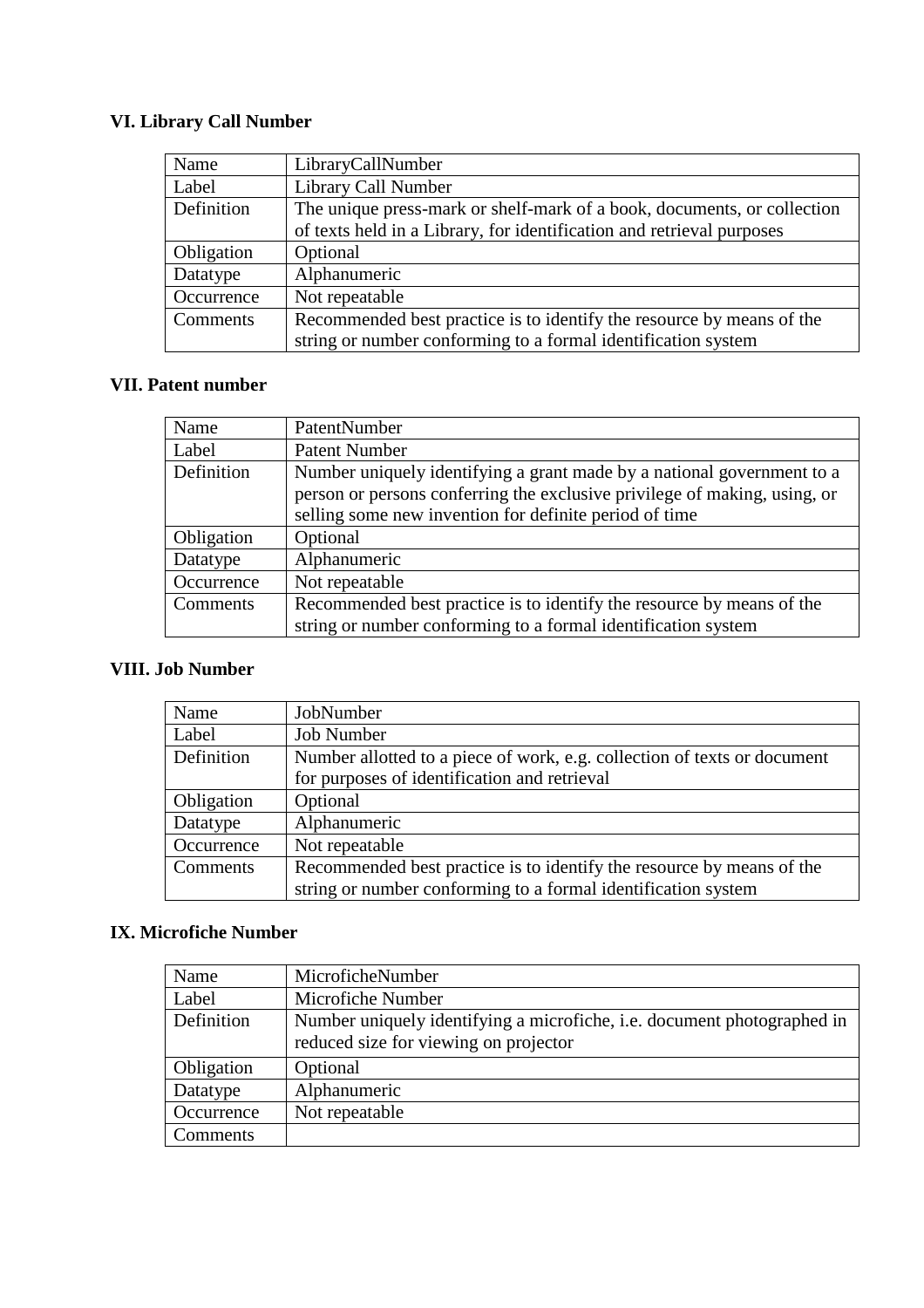# **10. Core Element: Language**

| Name       | Language                                                                                                                                                                                                                                    |
|------------|---------------------------------------------------------------------------------------------------------------------------------------------------------------------------------------------------------------------------------------------|
| Label      | Language                                                                                                                                                                                                                                    |
| Definition | A language of the intellectual content of the resource                                                                                                                                                                                      |
| Obligation | Optional                                                                                                                                                                                                                                    |
| Datatype   | Alphanumeric                                                                                                                                                                                                                                |
| Occurrence | Repeatable                                                                                                                                                                                                                                  |
| Comments   | Recommended best practice for the value is defined by RFC 1766<br>[RFC1766] which includes a two-letter language code from the ISO 639<br>standards [ISO639], followed by a two-letter country code from the ISO<br>3166 standard [ISO3166] |

# **11. Core Element: Type**

| Name       | ResourceType                                                               |
|------------|----------------------------------------------------------------------------|
| Label      | Type                                                                       |
| Definition | The nature or genre of the content of the resource. This includes terms    |
|            | describing general categories, functions, genres or aggregation levels for |
|            | content                                                                    |
| Obligation | Optional                                                                   |
| Datatype   | Alphanumeric                                                               |
| Occurrence | Repeatable                                                                 |
| Comments   | Consult the DC types draft paper for more types. However, the following    |
|            | list indicates the possible types in agricultural resources description.   |

# **Qualifiers for Agricultural Resources**

## **I. Collection**

| Name       | Collection                                                               |
|------------|--------------------------------------------------------------------------|
| Label      | Collection                                                               |
| Definition | An aggregation of items. Resource is described as a whole or group. Its  |
|            | parts may be separately described or navigated                           |
| Obligation | Optional                                                                 |
| Datatype   | Alphanumeric                                                             |
| Occurrence | Repeatable                                                               |
| Comments   | This would include resources such as Monograph, Serials, Monographic     |
|            | Serials, collections etc. Recommended best practice is to select a value |
|            | from a list                                                              |

## *Attributes*

| <u>Monograph</u> |                                                                                     |
|------------------|-------------------------------------------------------------------------------------|
| Name:            | Monograph                                                                           |
| Label:           | Monograph                                                                           |
| Definition:      | Book or volume written about a specific subject, or detailed aspect of a<br>subject |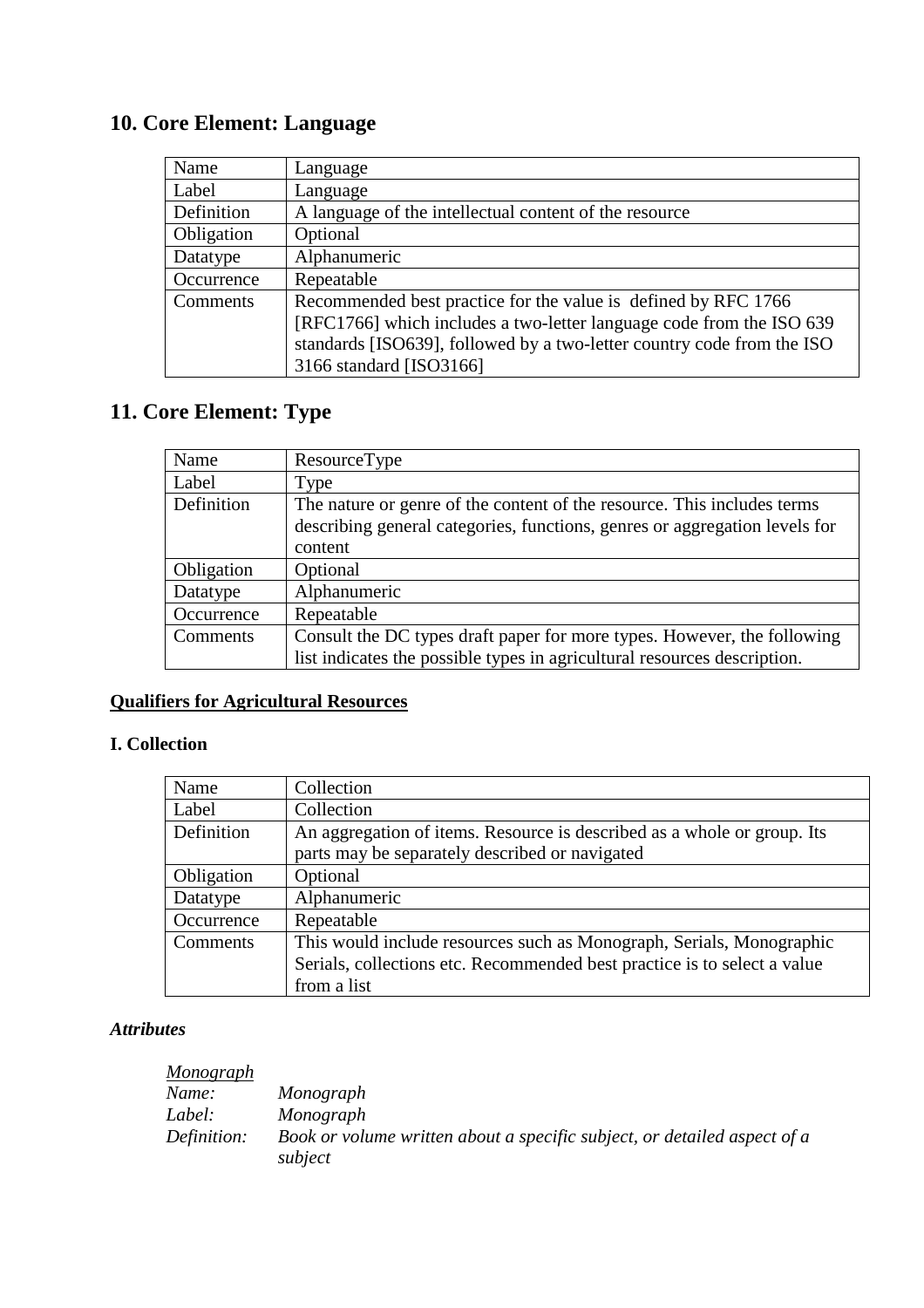| <b>Monographic Serial</b> |                                                                                                                                                                     |
|---------------------------|---------------------------------------------------------------------------------------------------------------------------------------------------------------------|
| Name:                     | MonographicSerial                                                                                                                                                   |
| Label:                    | Monograph Serial                                                                                                                                                    |
| Definition:               | Publication written about a specific subject or aspect of same, and<br>produced in separate parts at regular intervals                                              |
| Serial                    |                                                                                                                                                                     |
| Name:                     | Serial                                                                                                                                                              |
| Label:                    | Serial                                                                                                                                                              |
| Definition:               | Publication on a specific topic produced in separate parts at regular<br>intervals such as Journals                                                                 |
| <b>Web Page</b>           |                                                                                                                                                                     |
| Name:                     | WebPage                                                                                                                                                             |
| Label:                    | Web Page                                                                                                                                                            |
| Definition:               | Electronically generated pages on the Internet, which contain text or<br>graphics (or a combination of both), and may provide hyperlinks to<br>other related pages. |
| Analytical                |                                                                                                                                                                     |
| Name:                     | Analytical                                                                                                                                                          |
| Label:                    | Analytical                                                                                                                                                          |
| Definition:               | Part of a publication on a specific topic                                                                                                                           |

#### **II. Document class**

| Name       | DocumentClass                                                              |
|------------|----------------------------------------------------------------------------|
| Label      | Document Class                                                             |
| Definition | Indicate a category according whether a resource is commercially published |
|            | or not                                                                     |
| Obligation | Optional                                                                   |
| Datatype   | Alphanumeric                                                               |
| Occurrence | Repeatable                                                                 |
| Comments   | Recommended best practice is to select a value from a list. Resource types |
|            | to be included are Publication, Non conventional resources                 |

## *Attributes*

## *I. Publication*

| Name:       | Publication                    |
|-------------|--------------------------------|
| Label:      | Publication                    |
| Definition: | Principal or chief publication |

# *II. Non Conventional*

| Name:       | <i>NonConventional</i>                                            |
|-------------|-------------------------------------------------------------------|
| Label:      | <b>Non Conventional</b>                                           |
| Definition: | Resources that are not commercially published. This Include Field |
|             | documents, Working papers and Reports                             |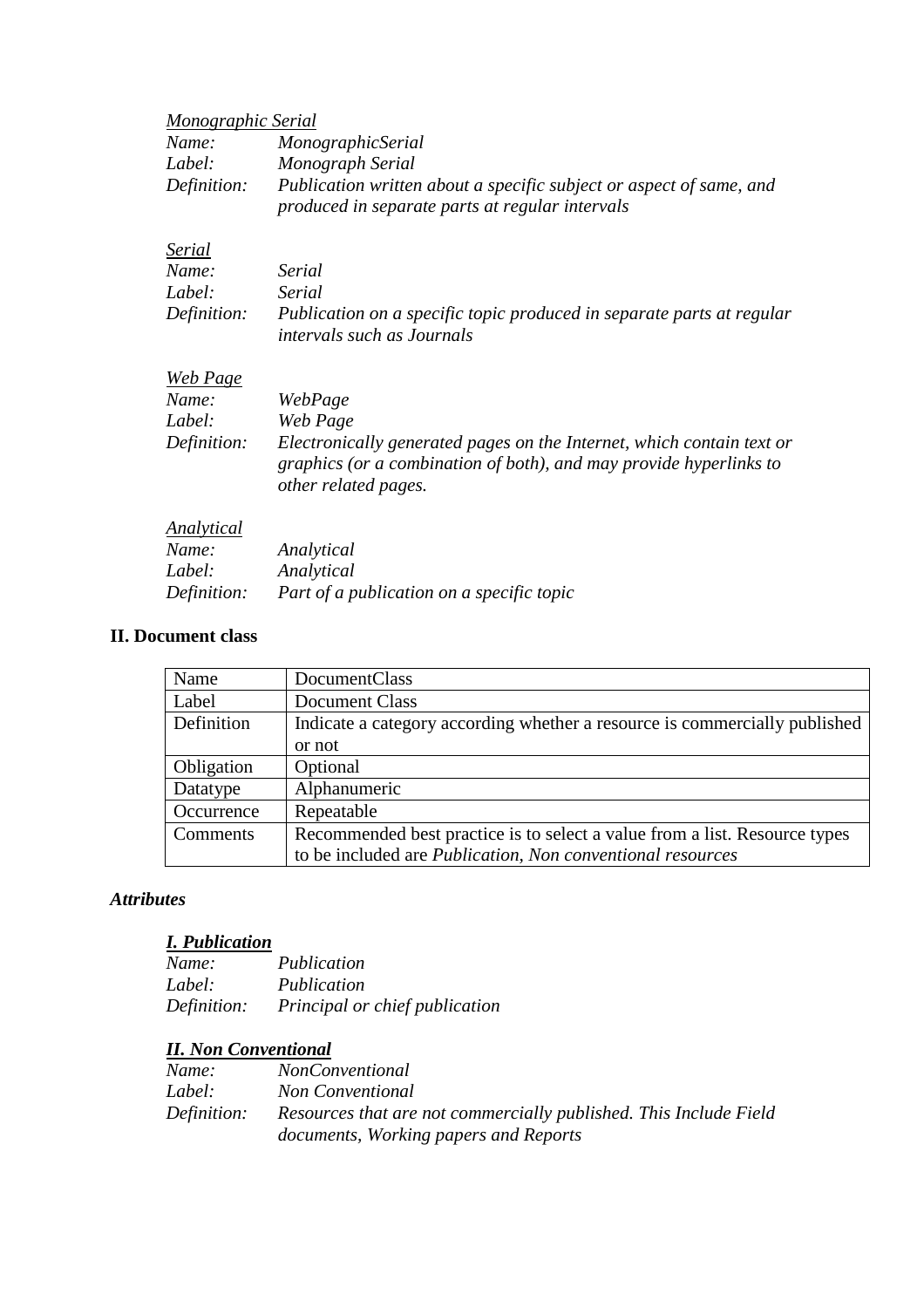|             | <b>Field Document</b>                                                                                                        |  |
|-------------|------------------------------------------------------------------------------------------------------------------------------|--|
| Name:       | FieldDocument                                                                                                                |  |
| Label:      | <b>Field Document</b>                                                                                                        |  |
| Definition: | Document produced during a period of study/work in place<br>usually a remote site such outreach stations, experimental areas |  |

| Working Paper |                                                               |
|---------------|---------------------------------------------------------------|
| Name:         | <i>WorkingPaper</i>                                           |
| Label:        | Working Paper                                                 |
| Definition:   | Draft document, part of the preparatory work for final report |

#### *Terminal Paper*

| Name:       | <i>TerminalPaper</i>                                                                             |
|-------------|--------------------------------------------------------------------------------------------------|
| Label:      | <b>Terminal Paper</b>                                                                            |
| Definition: | Report produced at the end of study, research project<br>describing findings and recommendations |

### **III. Literary Indicator**

| Name       | LiteraryIndicator                                                      |
|------------|------------------------------------------------------------------------|
| Label      | Literary Indicator                                                     |
| Definition | Specification of type of subject matter covered by resource            |
| Obligation | Optional                                                               |
| Datatype   | Alphanumeric                                                           |
| Occurrence | Repeatable                                                             |
| Comments   | Recommended best practice is to select a value from a list. This would |
|            | include types such as Bibliography, Legislation, Standard, Summary,    |
|            | Statistical data, Directory, Grey Literature                           |

#### *Attributes*

| Name:       | GreyLiterature                                                                                       |
|-------------|------------------------------------------------------------------------------------------------------|
| Label:      | Grey Literature                                                                                      |
| Definition: | Non-conventional literature, not found in commercial channels e.g.<br>Thesis, conference proceedings |

### *Legislation*

| Name:       | Legislation                                 |
|-------------|---------------------------------------------|
| Label:      | Legislation                                 |
| Definition: | Act or process of making laws; the law made |

#### *Standard Name: Standard Label: Standard Definition: Established format, presentation type used as basis for comparison or judgement of quality, value*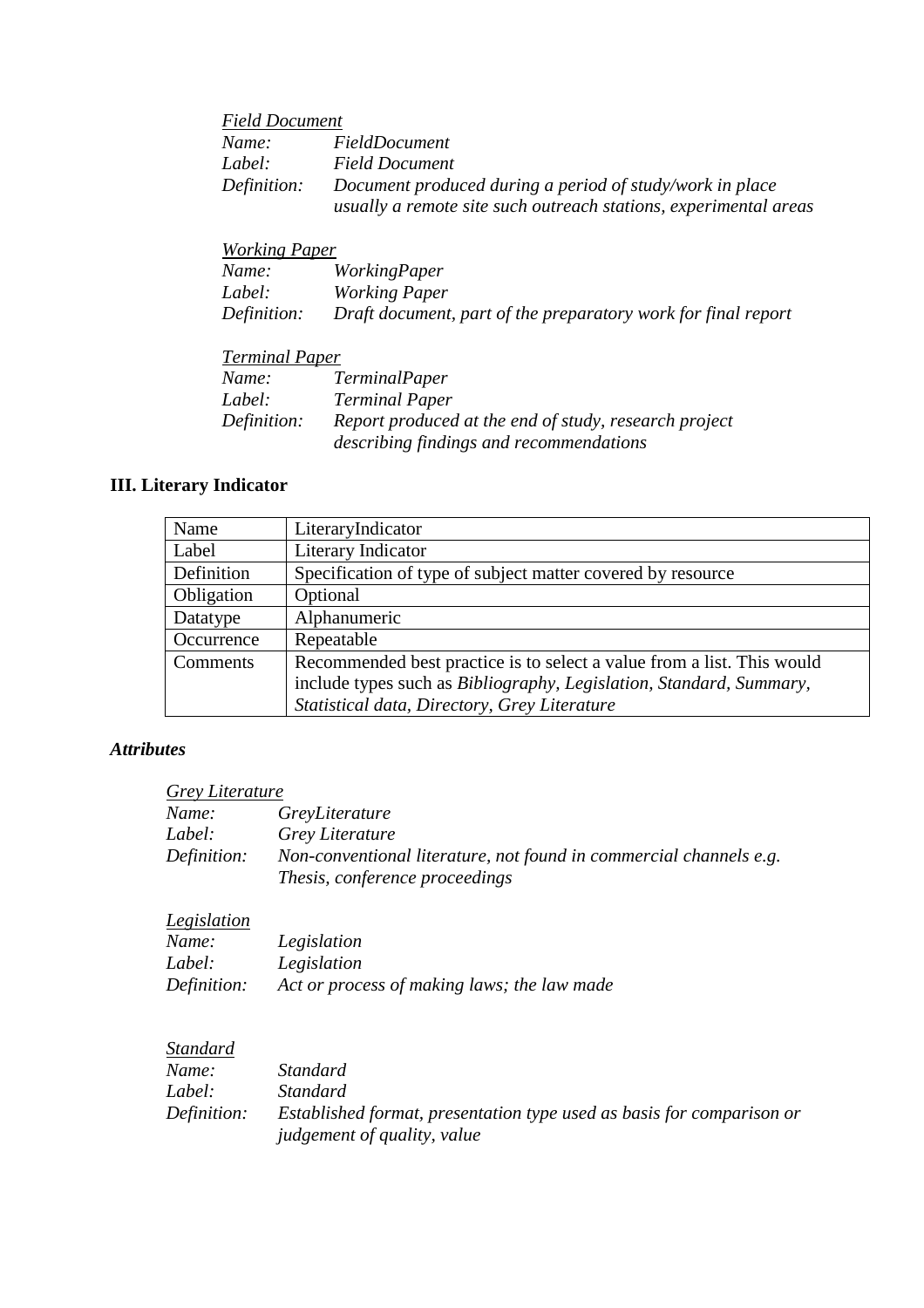| <b>Bibliography</b>     |                                                                                                                                 |
|-------------------------|---------------------------------------------------------------------------------------------------------------------------------|
| Name:                   | Bibliography                                                                                                                    |
| Label:                  | Bibliography                                                                                                                    |
| Definition:             | List of sources of information or given subject, list of literary works of<br>author, referenced resources                      |
| <b>Summary</b>          |                                                                                                                                 |
| Name:                   | Summary                                                                                                                         |
| Label:                  | Summary                                                                                                                         |
| Definition:             | Condensed explanation/account of a resource                                                                                     |
| <b>Statistical Data</b> |                                                                                                                                 |
| Name:                   | <i>StatisticalData</i>                                                                                                          |
| Label:                  | <b>Statistical Data</b>                                                                                                         |
| Definition:             | Tabulated and classified information on given subject                                                                           |
| Directory               |                                                                                                                                 |
| Name:                   | Directory                                                                                                                       |
| Label:                  | Directory                                                                                                                       |
| Definition:             | Book listing names, addresses etc. of specific group of person,<br>companies etc.                                               |
| <i>Thesis</i>           |                                                                                                                                 |
| Name:                   | <i>Thesis</i>                                                                                                                   |
| Label:                  | <i>Thesis</i>                                                                                                                   |
| Definition:             | A dissertation (or lengthy essay) presenting the results of original<br>research and supporting a specific viewpoint or theory. |

## **IV. Event**

| Name       | Event                                                                 |
|------------|-----------------------------------------------------------------------|
| Label      | Event                                                                 |
| Definition | A non-persistent, time-based occurrence.                              |
| Obligation | Optional                                                              |
| Datatype   | Alphanumeric                                                          |
| Occurrence | Repeatable                                                            |
| Comments   | This includes information on purpose, location, duration, responsible |
|            | agents, and links to related events and resources                     |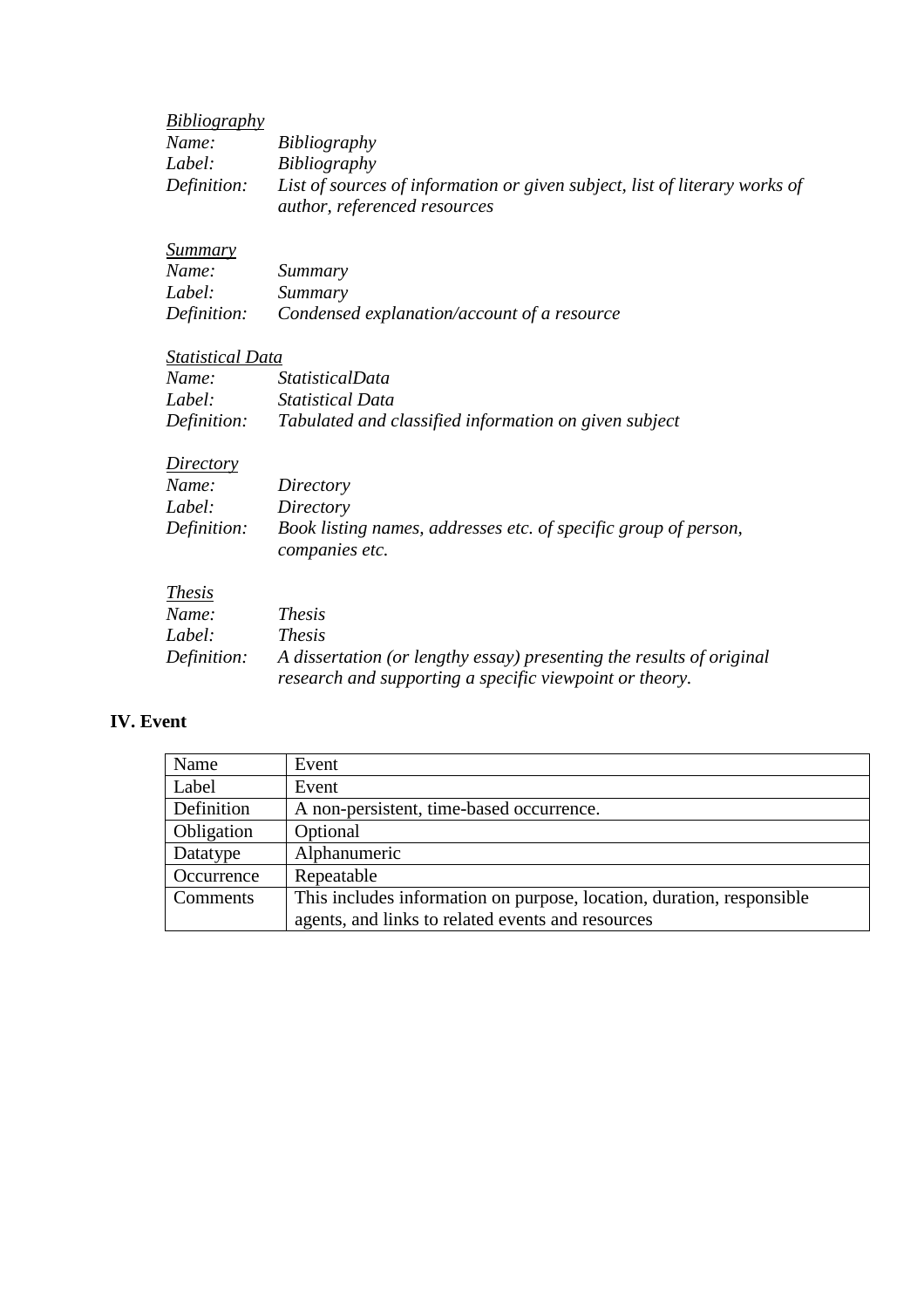## **1. Meeting**

| Name       | Meeting                                                                                                                           |
|------------|-----------------------------------------------------------------------------------------------------------------------------------|
| Label      | Meeting                                                                                                                           |
| Definition | Formal or informal meeting of significant number of people for discussion,<br>study, exchange information on a particular subject |
| Obligation | Optional                                                                                                                          |
| Datatype   | Alphanumeric                                                                                                                      |
| Occurrence | Repeatable                                                                                                                        |
| Comments   |                                                                                                                                   |

## *Sub-elements*

#### *Name*

| Name       | Name                                                                           |
|------------|--------------------------------------------------------------------------------|
| Label      | Name                                                                           |
| Definition | Title given to an occasion or occurrence of significance in particular field   |
|            | of study (e.g. conference, council); often reflecting the purpose or object of |
|            | the event itself                                                               |
| Obligation | Optional                                                                       |
| Datatype   | Alphanumeric                                                                   |
| Occurrence | Not repeatable                                                                 |
| Comments   | events include, Conference, Workshop, Seminar, Consultation, Training          |
|            | course                                                                         |

### **Attributes**

| Conference  |                                                               |
|-------------|---------------------------------------------------------------|
| Name:       | Conference                                                    |
| Label:      | Conference                                                    |
| Definition: | Formal meeting for discussion on consultation at expert level |

## *Workshop*

| Name:       | Workshop                                                                                          |
|-------------|---------------------------------------------------------------------------------------------------|
| Label:      | Workshop                                                                                          |
| Definition: | Formal meeting for discussion, study or exchange of information on a<br><i>particular subject</i> |

## *Training Course*

| Name:       | <i>TrainingCourse</i>                                                                      |
|-------------|--------------------------------------------------------------------------------------------|
| Label:      | <i>Training Course</i>                                                                     |
| Definition: | Formal meeting for discussion, study or exchange of information on a<br>particular subject |
|             |                                                                                            |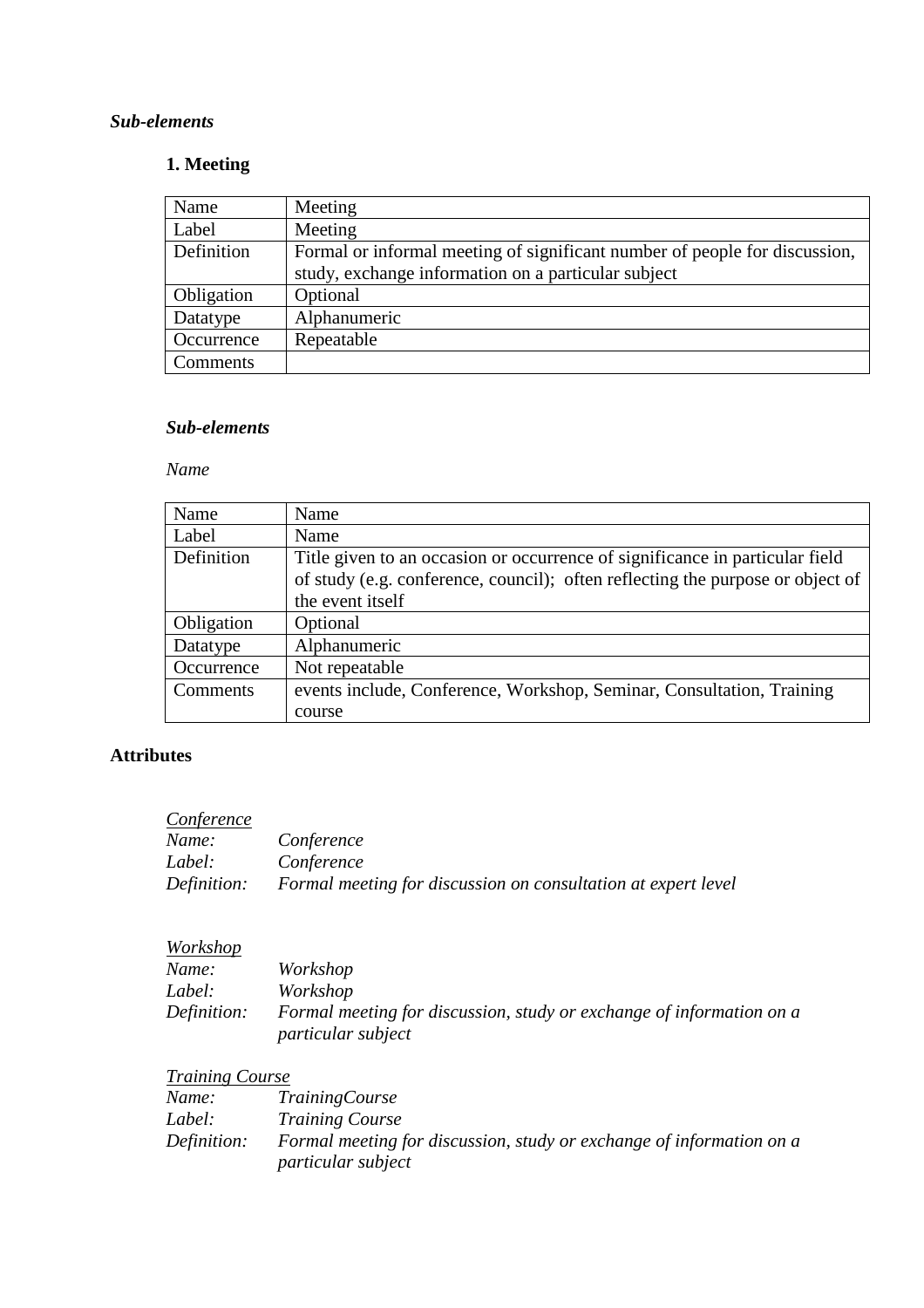## **V. Image**

| Name       | Image                                                                   |
|------------|-------------------------------------------------------------------------|
| Label      | Image                                                                   |
| Definition | Electronic or physical symbolic visual representation other than text   |
| Obligation | Optional                                                                |
| Datatype   | Alphanumeric                                                            |
| Occurrence | Repeatable                                                              |
| Comments   | Examples of images include photos, prints, drawings, maps and diagrams. |
|            | Recommended best practice is to select value from a list.               |

## *Attributes*

| Photograph        |                                                                   |
|-------------------|-------------------------------------------------------------------|
| Name:             | Photograph                                                        |
| Label:            | Photograph                                                        |
| Definition:       | Image/picture produced on photosensitive surface e.g. camera film |
| Film              |                                                                   |
| Name:             | Film                                                              |
| Label:            | Film                                                              |
| Definition:       | Motion picture, moving pictures                                   |
| Pictures          |                                                                   |
| Name:             | Pictures                                                          |
| Label:            | Pictures                                                          |
| Definition:       | Image or likeness of an object, person or scene on a flat surface |
| Map               |                                                                   |
| Name:             | Map                                                               |
| Label:            | Map                                                               |
| Definition:       | Representation on a flat surface f the earth's territory          |
| Slide             |                                                                   |
| Name:             | <b>Slide</b>                                                      |
| Label:            | <b>Slide</b>                                                      |
| Definition:       | Photographic transparency mounted for use with a viewer/projector |
| <b>Microfiche</b> |                                                                   |
| Name:             | Microfiche                                                        |
| Label:            | Microfiche                                                        |
| Definition:       | Document photographed in reduced size for viewing on a projector  |
|                   |                                                                   |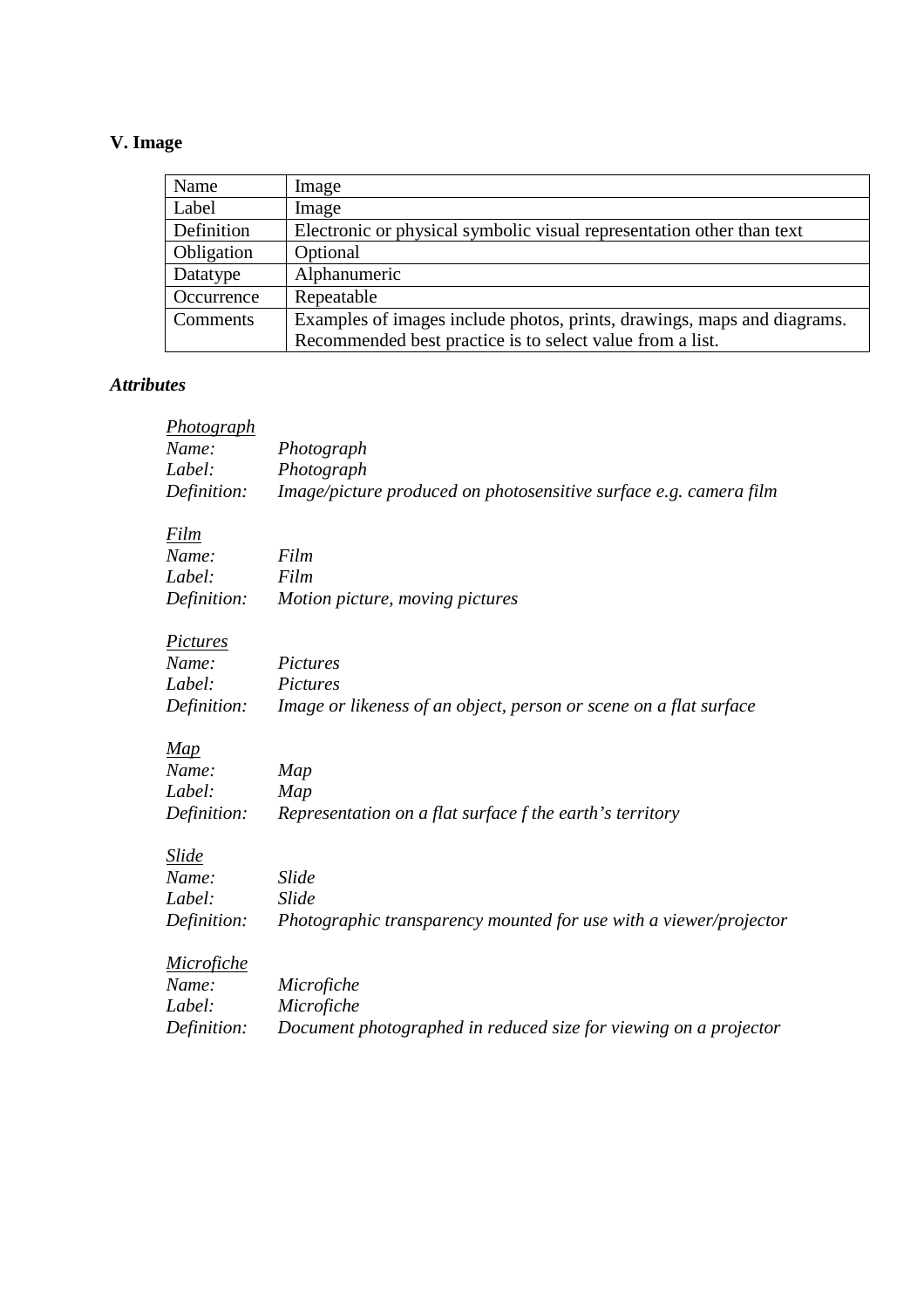## **VI. Interactive Resource**

| Name                                                                               | <b>InteractiveResource</b>                                             |  |
|------------------------------------------------------------------------------------|------------------------------------------------------------------------|--|
| Label                                                                              | <b>Interactive Resource</b>                                            |  |
| Definition<br>A resource that requires interaction from the user to be understood, |                                                                        |  |
|                                                                                    | executed, or experienced.                                              |  |
| Obligation                                                                         | Optional                                                               |  |
| Datatype                                                                           | Alphanumeric                                                           |  |
| Occurrence                                                                         | Repeatable                                                             |  |
| Comments                                                                           | Examples of interactive resources include forms on web pages, applets, |  |
|                                                                                    | multimedia learning objects, virtual reality                           |  |

## *Attributes*

| CD-ROM      |                                                                                                                                                                     |
|-------------|---------------------------------------------------------------------------------------------------------------------------------------------------------------------|
| Name:       | CD-ROM                                                                                                                                                              |
| Label:      | CD-ROM                                                                                                                                                              |
| Definition: | A disc on which a considerable volume (measured in Megabytes) of<br>sound or data is recorded digitally. Current preferred medium for<br>storing computer programs. |

| Web Forms   |                                                                                                                                                |
|-------------|------------------------------------------------------------------------------------------------------------------------------------------------|
| Name:       | WebForms                                                                                                                                       |
| Label:      | Web Forms                                                                                                                                      |
| Definition: | Web Forms are interactive, dynamic documents that permit Internet<br>users to enter data, check off preferences, select options, ask questions |
|             | and provide comments                                                                                                                           |

## **VII. Sound**

| Name       | Sound                                                                 |
|------------|-----------------------------------------------------------------------|
| Label      | Sound                                                                 |
| Definition | Resource the content of which is primarily intended to be listened to |
| Obligation | Optional                                                              |
| Datatype   | Alphanumeric                                                          |
| Occurrence | Repeatable                                                            |
| Comments   |                                                                       |

#### *Attributes*

| <b>Audio Cassettes</b> |                                         |
|------------------------|-----------------------------------------|
| Name:                  | <i>AudioCassette</i>                    |
| Label:                 | Audio Cassette                          |
|                        | Definition: Medium for storage of sound |

| Digital Audio |               |
|---------------|---------------|
| Name:         | DigitalAudio  |
| Label:        | Digital Audio |
| Definition:   |               |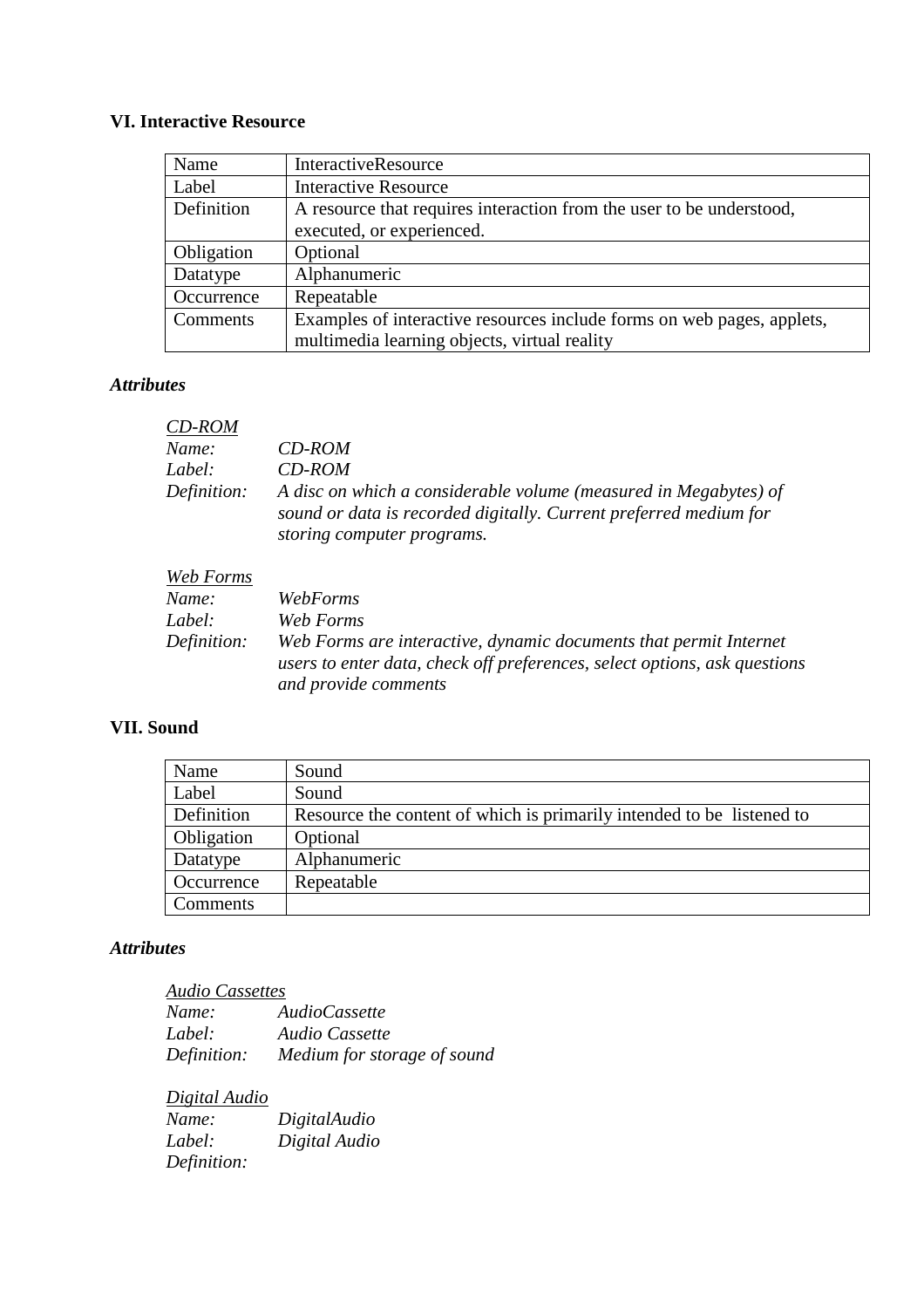# **VIII. Project Types**

| Name       | ProjectTypes      |
|------------|-------------------|
| Label      | Project Types     |
| Definition | Types of projects |
| Obligation | Optional          |
| Datatype   | Alphanumeric      |
| Occurrence | Repeatable        |
| Comments   |                   |

#### *Attributes*

| Name:       | LaboratoryExperiment                          |
|-------------|-----------------------------------------------|
| Label:      | Laboratory Experiment                         |
| Definition: | Research/Experiment conducted in a laboratory |

| Name:       | <i><b>OnStationExperiment</b></i>                  |
|-------------|----------------------------------------------------|
| Label:      | <b>On Station Experiment</b>                       |
| Definition: | Research/Experiment conducted on Institute grounds |

## *On Farm Experiment*

| Name:       | <i><b>OnFarmExperiment</b></i>          |
|-------------|-----------------------------------------|
| Label:      | On Farm Experiment                      |
| Definition: | Research/Experiment conducted on a farm |

# **12. Core Element: Format**

| Name       | Format                                                                    |
|------------|---------------------------------------------------------------------------|
| Label      | Format                                                                    |
| Definition | The physical or digital manifestation of the resource. This includes the  |
|            | media types or dimensions of the resource                                 |
| Obligation | Optional                                                                  |
| Datatype   | Alphanumeric                                                              |
| Occurrence | Repeatable                                                                |
| Comments   | This may be used to determine the software, hardware or other equipment   |
|            | needed to display or operate the resource. Examples of dimensions include |
|            | extent and size. Recommended best practice is to select a value from a    |
|            | controlled vocabulary. Example is the list of Internet Media Types [MIME] |
|            | defining computer media formats                                           |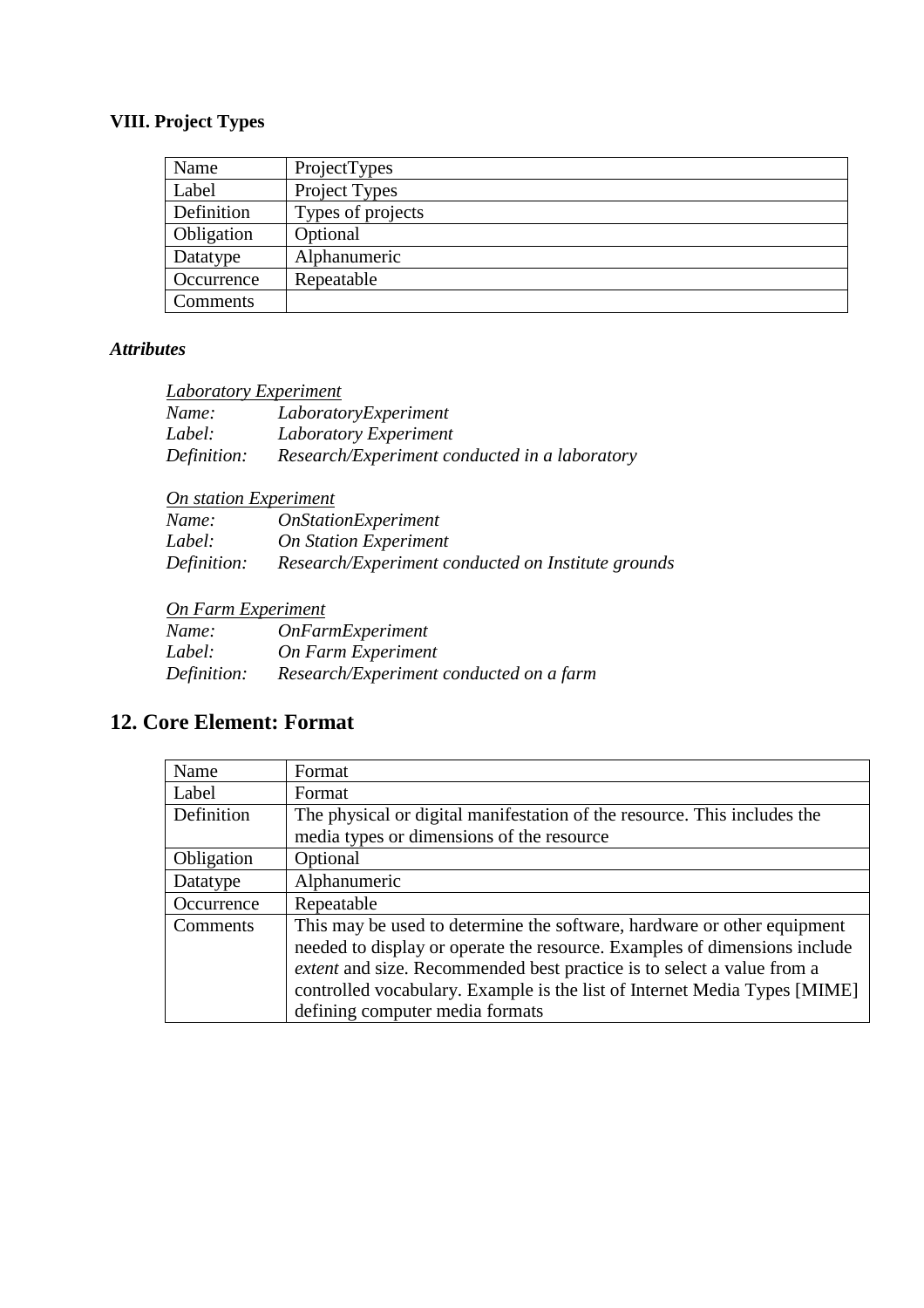# **Qualifiers for Agricultural Resources**

## **I. Medium**

| Name       | Medium                                                   |
|------------|----------------------------------------------------------|
| Label      | Medium                                                   |
| Definition | Agency, Material, technique used in production of object |
| Obligation | Optional                                                 |
| Datatype   | Alphanumeric                                             |
| Occurrence | Repeatable                                               |
| Comments   |                                                          |

#### *Sub-elements*

# *I. Internet Media Types*

| Name       | InternetMediaTypes                                                          |
|------------|-----------------------------------------------------------------------------|
| Label      | <b>Internet Media Types</b>                                                 |
| Definition | The categories of communication types used/compatible with Internet use.    |
|            | Including applications to run programs producing sound, images, text either |
|            | separately or combined                                                      |
| Obligation | Optional                                                                    |
| Datatype   | Alphanumeric                                                                |
| Occurrence | Repeatable                                                                  |
| Comments   |                                                                             |

### *Attributes*

| <i><u><b>Application</b></u></i> |                                                                                                                                  |
|----------------------------------|----------------------------------------------------------------------------------------------------------------------------------|
| Name:                            | Application                                                                                                                      |
| Label:                           | Application                                                                                                                      |
| Definition:                      | A computer program designed to carry out tasks or solve problems<br>that are specific to a given use, e.g. system(s) program(s). |
| Audio                            |                                                                                                                                  |
| Name:                            | Audio                                                                                                                            |
| Label:                           | Audio                                                                                                                            |
| Definition:                      | Recorded or transmitted sound also produced for the computer by<br>specific software programs.                                   |
| <u>Image</u>                     |                                                                                                                                  |
| Name:                            | Image                                                                                                                            |
| Label:                           | <i>Image</i>                                                                                                                     |
| Definition:                      | Graphical artistic representations of all sizes<br>embellishing printed and electronic texts                                     |
| Text                             |                                                                                                                                  |
| Name:                            | Text                                                                                                                             |
| Label:                           | Text                                                                                                                             |
| Definition:                      | Written portion of printed or electronic resource                                                                                |
|                                  |                                                                                                                                  |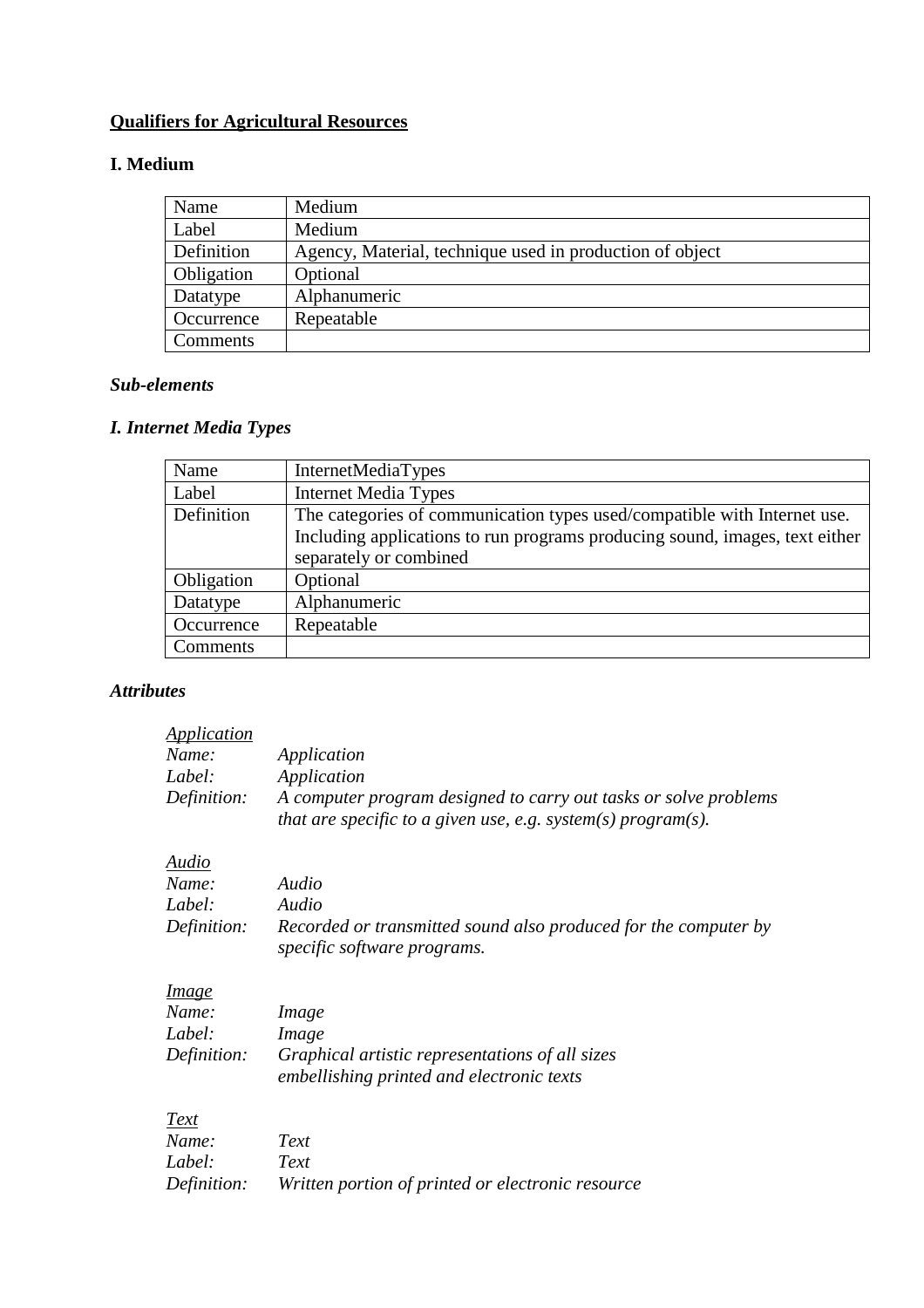*Video Cassette*  $Video Cassette$  *Label: Video Cassette Definition: Storage medium for moving pictures* 

#### *II. Print*

| Name              | Print                                   |
|-------------------|-----------------------------------------|
| Label             | Print                                   |
| Definition        | Printed, typeset lettering on hard copy |
| <b>Obligation</b> | Optional                                |
| Datatype          | Alphanumeric                            |
| Occurrence        | Not repeatable                          |
| Comments          |                                         |

#### *III. Electronic Medium*

| Name       | ElectronicMedium                                           |
|------------|------------------------------------------------------------|
| Label      | <b>Electronic Medium</b>                                   |
| Definition | Agent/technique used in production of electronic resources |
| Obligation | Optional                                                   |
| Datatype   | Alphanumeric                                               |
| Occurrence | Repeatable                                                 |
| Comments   | Example include CD-ROM, diskettes, DVD                     |

### *Attributes*

| CD-ROM      |                                                                                                                                                                     |
|-------------|---------------------------------------------------------------------------------------------------------------------------------------------------------------------|
| Name:       | CD-ROM                                                                                                                                                              |
| Label:      | $CD$ -ROM                                                                                                                                                           |
| Definition: | A disc on which a considerable volume (measured in Megabytes) of<br>sound or data is recorded digitally. Current preferred medium for<br>storing computer programs. |

#### *Diskette*

| Name:       | <i>Diskette</i>                                                          |
|-------------|--------------------------------------------------------------------------|
| Label:      | Diskette                                                                 |
| Definition: | A small, flexible plastic disc (also called a "floppy") used as a light- |
|             | weight storage device of moderate capacity                               |

#### *DVD*

| Name:       | <i>DVD</i>             |
|-------------|------------------------|
| Label:      | DVD.                   |
| Definition: | Digital Versatile Disc |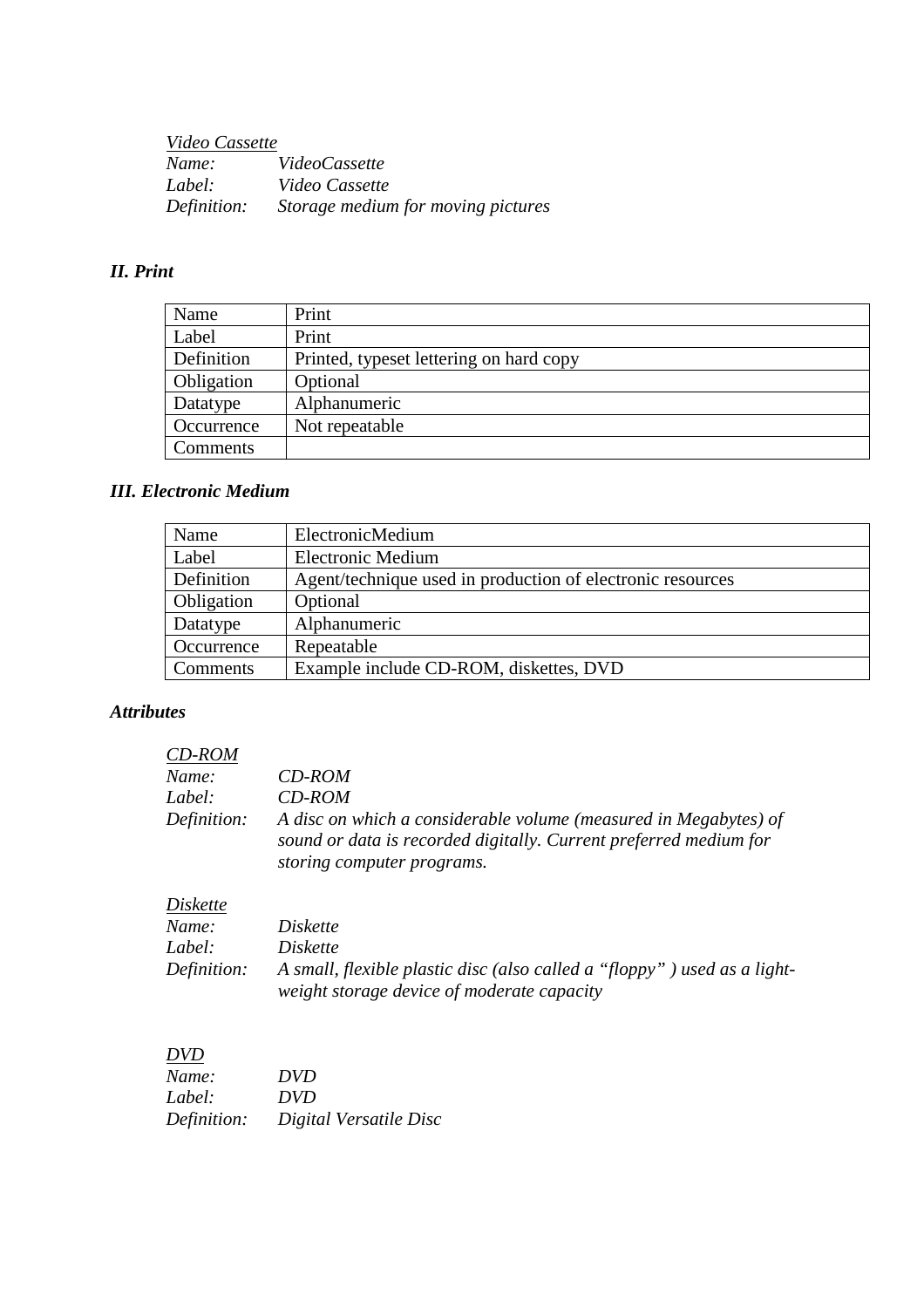## **II. Extent**

| Name       | Extent                                                                    |
|------------|---------------------------------------------------------------------------|
| Label      | Extent                                                                    |
| Definition | The description of the physical makeup of a resource expressed in numbers |
|            | of pages, illustrations                                                   |
| Obligation | Optional                                                                  |
| Datatype   | Alphanumeric                                                              |
| Occurrence | Not Repeatable                                                            |
| Comments   | The extent or size of a physical resource.                                |

#### *Sub-elements*

#### *Collation*

| Name       | Collation                                                                   |
|------------|-----------------------------------------------------------------------------|
| Label      | Collation                                                                   |
| Definition | The description of the physical makeup of a resource expressed in numbers   |
|            | of pages or volumes in case of serials                                      |
| Obligation | Optional                                                                    |
| Datatype   | Alphanumeric                                                                |
| Occurrence | Not Repeatable                                                              |
| Comments   | The extent or size of a physical resource. Mandatory for physical resources |
|            | that part of other resources                                                |

### *Attributes*

| Pagination  |                                                                                                                     |
|-------------|---------------------------------------------------------------------------------------------------------------------|
| Name:       | Pagination                                                                                                          |
| Label:      | Pagination                                                                                                          |
| Definition: | The description of the physical makeup of a resource expressed in<br>numbers of pages or volumes in case of serials |

| Duration    |                                                     |
|-------------|-----------------------------------------------------|
| Name:       | Duration                                            |
| Label:      | Duration                                            |
| Definition: | The extent, length in time of a resource i.e., film |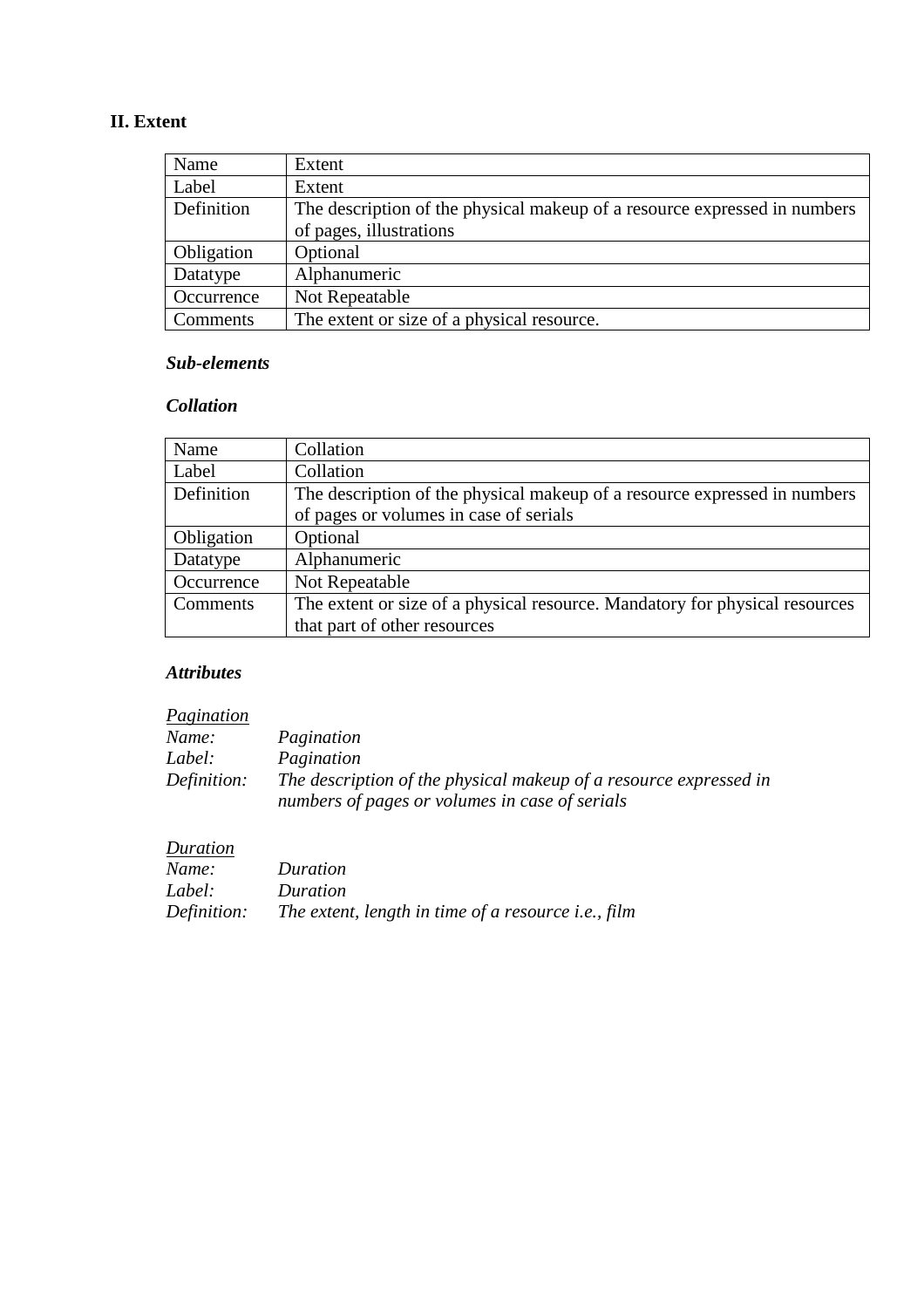# **13. New Core Element: Target Audience**

| Name       | TargetAudience                                                       |
|------------|----------------------------------------------------------------------|
| Label      | <b>Target Audience</b>                                               |
| Definition | Intended, preferred sector to which the resource is addressed        |
| Obligation | Optional                                                             |
| Datatype   | Alphanumeric                                                         |
| Occurrence | Repeatable                                                           |
| Comments   | Target audience for agricultural information resources would include |
|            | policy makers, planners, researchers, research using institutions,   |
|            | educational institutions, innovators, information intermediaries and |
|            | media                                                                |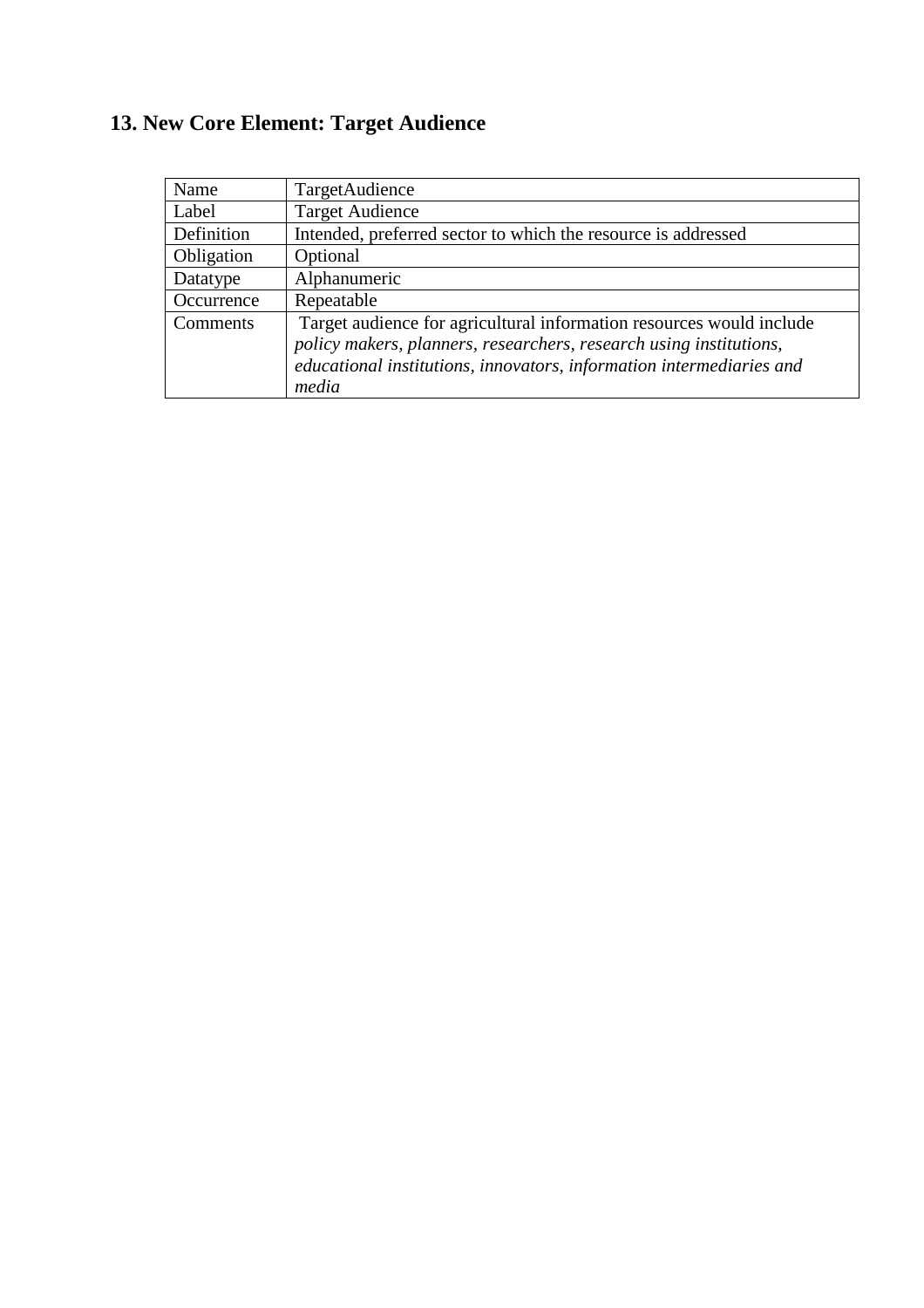# **PART II. AUTHORITY FILES**

# **Core Element Contributor Authority File No. 1 Qualifier: Personal Author**

| Name       | PersonalAuthor                                                            |
|------------|---------------------------------------------------------------------------|
| Label      | Personal Author                                                           |
| Definition | Person primarily responsible for creating the intellectual content of the |
|            | resource                                                                  |
| Obligation | Optional                                                                  |
| Datatype   | Alphanumeric                                                              |
| Occurrence | Repeatable                                                                |
| Comments   |                                                                           |

#### *Sub-elements*

#### *I. Name*

| Name       | Name                                                               |
|------------|--------------------------------------------------------------------|
| Label      | Name                                                               |
| Definition | Name given to the organisation or agency primarily responsible for |
|            | creating the intellectual content of the resource                  |
| Obligation | Optional                                                           |
| Datatype   | Alphanumeric                                                       |
| Occurrence | Not repeatable                                                     |
| Comments   |                                                                    |

## *II. Affiliation*

| Name       | Affiliation                                                |
|------------|------------------------------------------------------------|
| Label      | Affiliation                                                |
| Definition | Corporation or institute to which the author is affiliated |
| Obligation | Optional                                                   |
| Datatype   | Alphanumeric                                               |
| Occurrence | Repeatable                                                 |
| Comments   |                                                            |

## *III. Address*

| Name       | Address                                                                  |
|------------|--------------------------------------------------------------------------|
| Label      | Address                                                                  |
| Definition | Address of the organisation or agency primarily responsible for creating |
|            | the intellectual content of the resource                                 |
| Obligation | Optional                                                                 |
| Datatype   | Alphanumeric                                                             |
| Occurrence | Not repeatable                                                           |
| Comments   |                                                                          |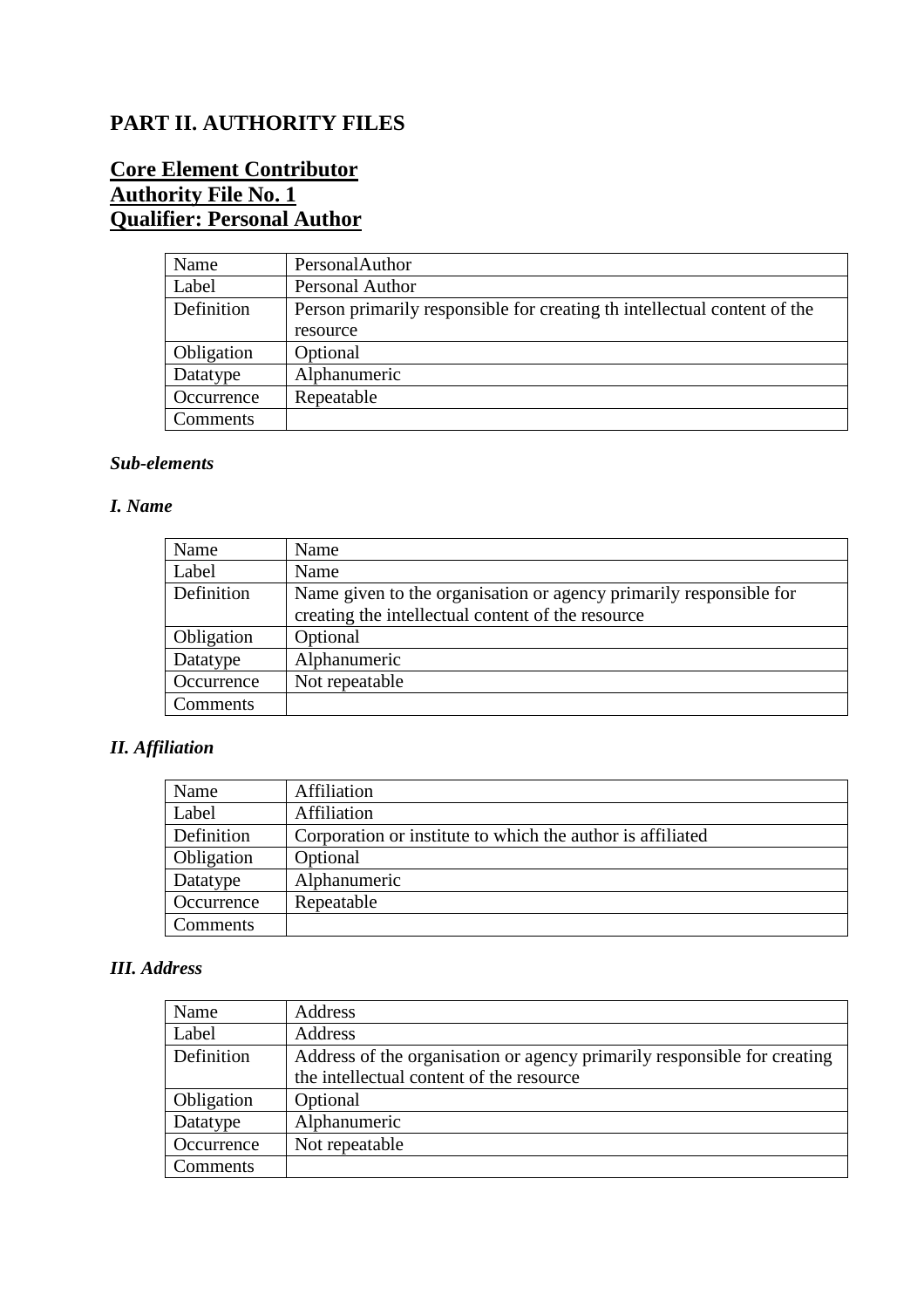#### *IV. Email Address*

| Name       | <b>Email Address</b>                                                   |
|------------|------------------------------------------------------------------------|
| Label      | <b>Email Address</b>                                                   |
| Definition | E mail address of the organisation or agency primarily responsible for |
|            | creating the intellectual content of the resource                      |
| Obligation | Optional                                                               |
| Datatype   | Alphanumeric                                                           |
| Occurrence | Repeatable                                                             |
| Comments   |                                                                        |

## *IV. Telephone*

| Name       | TelephoneNumber            |
|------------|----------------------------|
| Label      | Telephone Number.          |
| Definition | Telephone number of Author |
| Obligation | Optional                   |
| Datatype   | Alphanumeric               |
| Occurrence | Repeatable                 |
| Comments   |                            |

#### *IV. Fax*

| Name       | FaxNumber            |
|------------|----------------------|
| Label      | Fax Number           |
| Definition | Fax number of Author |
| Obligation | Optional             |
| Datatype   | Alphanumeric         |
| Occurrence | Repeatable           |
| Comments   |                      |

# **Authority File No. 2 Qualifiers: Corporate Author/Institution**

# **Corporate Author**

| Name       | CorporateAuthor                                                            |
|------------|----------------------------------------------------------------------------|
| Label      | Corporate Author                                                           |
| Definition | Organisation or agency primarily responsible for creating the intellectual |
|            | content of the resource                                                    |
| Obligation | Optional                                                                   |
| Datatype   | Alphanumeric                                                               |
| Occurrence | Repeatable                                                                 |
| Comments   |                                                                            |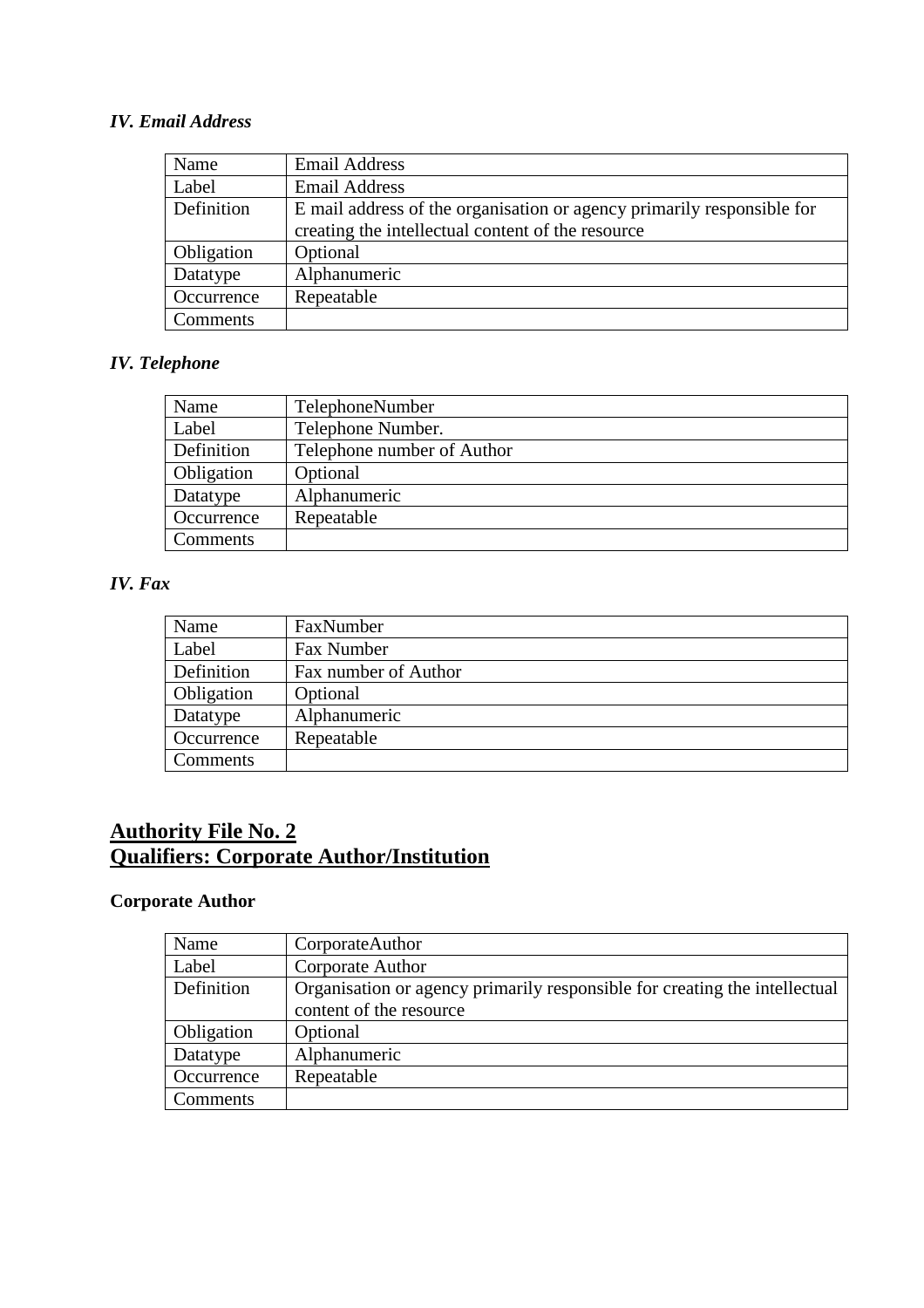### *I. Name*

| Name       | Name                                                                                                                    |
|------------|-------------------------------------------------------------------------------------------------------------------------|
| Label      | Name                                                                                                                    |
| Definition | Name given to the organisation or agency primarily responsible for<br>creating the intellectual content of the resource |
| Obligation | Optional                                                                                                                |
| Datatype   | Alphanumeric                                                                                                            |
| Occurrence | Not repeatable                                                                                                          |
| Comments   |                                                                                                                         |

# *II. Department*

| Name       | Affiliation                                               |
|------------|-----------------------------------------------------------|
| Label      | Affiliation                                               |
| Definition | The department under which the research work in conducted |
| Obligation | Optional                                                  |
| Datatype   | Alphanumeric                                              |
| Occurrence | Repeatable                                                |
| Comments   |                                                           |

## *III. Address*

| Name       | Name                                                                  |
|------------|-----------------------------------------------------------------------|
| Label      | Name                                                                  |
| Definition | Address of the organisation responsible for creating the intellectual |
|            | content of the resource                                               |
| Obligation | Optional                                                              |
| Datatype   | Alphanumeric                                                          |
| Occurrence | Repeatable                                                            |
| Comments   |                                                                       |

## *IV. Website*

| Name       | Website                                                             |
|------------|---------------------------------------------------------------------|
| Label      | Web site address                                                    |
| Definition | Electronic address of the organisation responsible for creating the |
|            | intellectual content of the resource                                |
| Obligation | Optional                                                            |
| Datatype   | Alphanumeric                                                        |
| Occurrence | Repeatable                                                          |
| Comments   |                                                                     |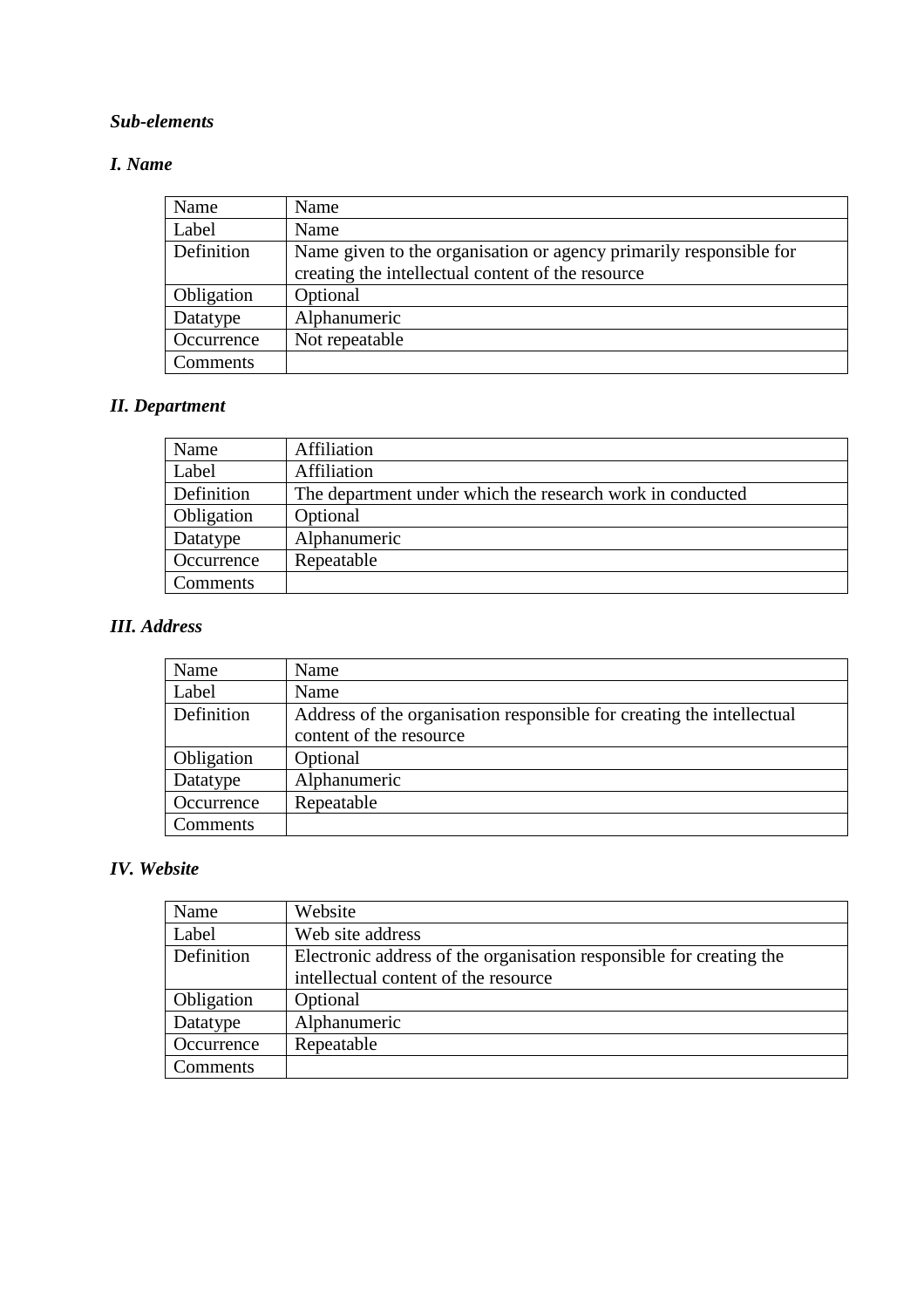## *V. Email Address*

| Name       | <b>Email Address</b>                                            |
|------------|-----------------------------------------------------------------|
| Label      | <b>Email Address</b>                                            |
| Definition | E mail address of the organisation responsible for creating the |
|            | intellectual content of the resource                            |
| Obligation | Optional                                                        |
| Datatype   | Alphanumeric                                                    |
| Occurrence | Repeatable                                                      |
| Comments   |                                                                 |

# *VI. Telephone*

| Name       | TelephoneNumber            |
|------------|----------------------------|
| Label      | Telephone Number.          |
| Definition | Telephone number of Author |
| Obligation | Optional                   |
| Datatype   | Alphanumeric               |
| Occurrence | Repeatable                 |
| Comments   |                            |

#### *VII. Fax*

| Name       | FaxNumber            |
|------------|----------------------|
| Label      | Fax Number           |
| Definition | Fax number of Author |
| Obligation | Optional             |
| Datatype   | Alphanumeric         |
| Occurrence | Repeatable           |
| Comments   |                      |

## **Authority File No. 3 Qualifier: Researcher**

| Name       | Researcher                                                  |
|------------|-------------------------------------------------------------|
| Label      | Researcher                                                  |
| Definition | Person primarily responsible for the research investigation |
| Obligation | Optional                                                    |
| Datatype   | Alphanumeric                                                |
| Occurrence | Repeatable                                                  |
| Comments   |                                                             |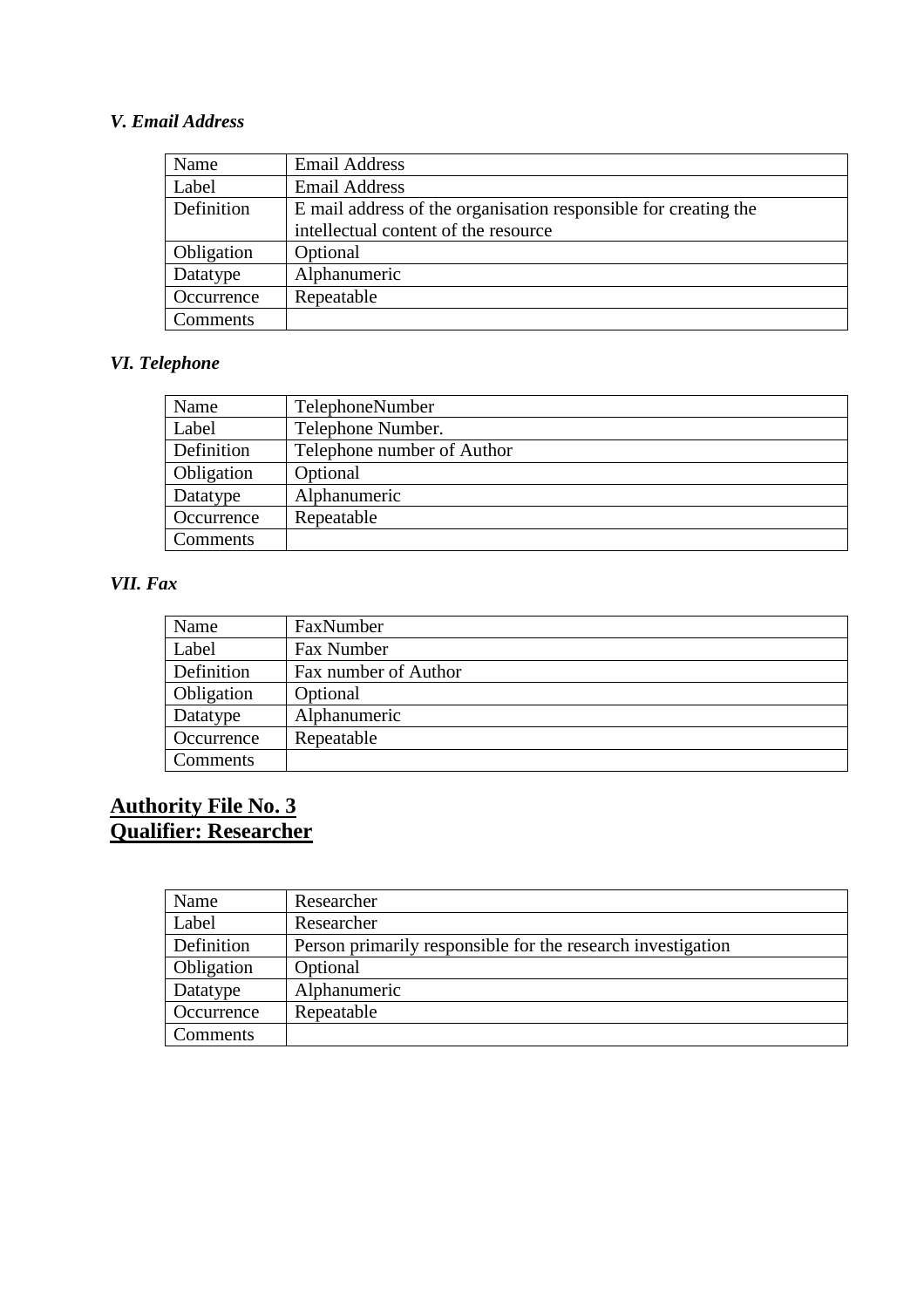### *I. Name*

| Name       | Name                                                                             |
|------------|----------------------------------------------------------------------------------|
| Label      | Name                                                                             |
| Definition | Name given to the person primarily responsible for the research<br>investigation |
| Obligation | Optional                                                                         |
| Datatype   | Alphanumeric                                                                     |
| Occurrence | Not repeatable                                                                   |
| Comments   |                                                                                  |

# *II. Affiliation*

| Name       | Affiliation                                       |
|------------|---------------------------------------------------|
| Label      | Affiliation                                       |
| Definition | Institution to which the researcher is affiliated |
| Obligation | Optional                                          |
| Datatype   | Alphanumeric                                      |
| Occurrence | Repeatable                                        |
| Comments   |                                                   |

# *III. Speciality*

| Name       | Speciality                                                                   |
|------------|------------------------------------------------------------------------------|
| Label      | Speciality                                                                   |
| Definition | The specific field of interest in which the research expert has built up his |
|            | knowledge and expertise.                                                     |
| Obligation | Optional                                                                     |
| Datatype   | Alphanumeric                                                                 |
| Occurrence | Not repeatable                                                               |
| Comments   | Best practice is to use controlled vocabulary (e.g. AGROVOC)                 |
|            | descriptor which best describes the subject speciality of the researcher.    |
|            | Only one descriptor may be entered; where the research worker has            |
|            | several specialities only the one directly connected with the subject        |
|            | and/or object of the research project should be entered.                     |

## *IV. Address*

| Name       | Name                                                                |
|------------|---------------------------------------------------------------------|
| Label      | Name                                                                |
| Definition | Address of the organisation or agency primarily responsible for the |
|            | research project                                                    |
| Obligation | Optional                                                            |
| Datatype   | Alphanumeric                                                        |
| Occurrence | Not repeatable                                                      |
| Comments   |                                                                     |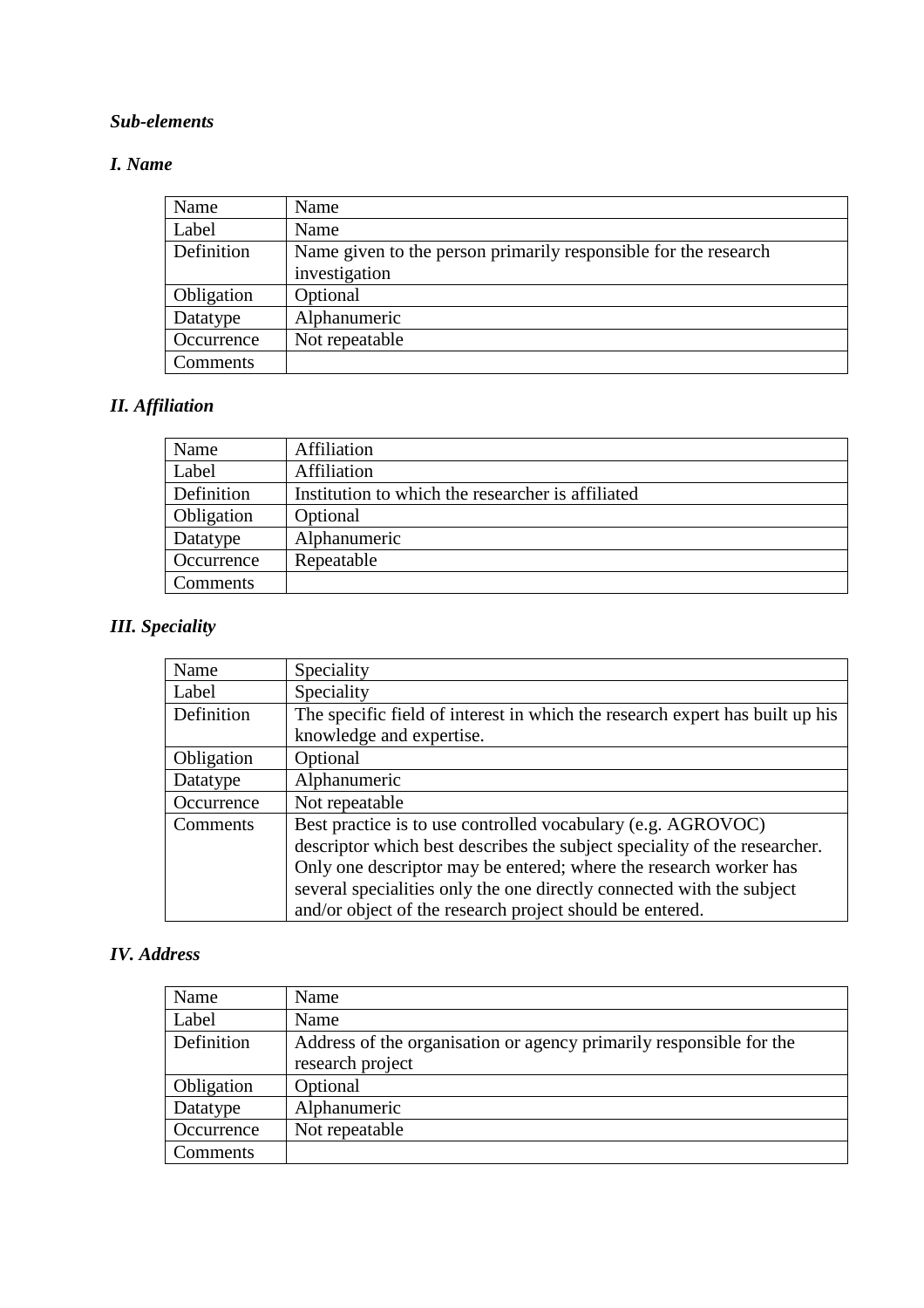## *V. Email Address*

| Name       | <b>Email Address</b>                                                   |
|------------|------------------------------------------------------------------------|
| Label      | <b>Email Address</b>                                                   |
| Definition | E mail address of the organisation or researcher primarily responsible |
|            | for the research project                                               |
| Obligation | Optional                                                               |
| Datatype   | Alphanumeric                                                           |
| Occurrence | Repeatable                                                             |
| Comments   |                                                                        |

# *VI. Telephone*

| Name       | TelephoneNumber                                              |
|------------|--------------------------------------------------------------|
| Label      | Telephone Number.                                            |
| Definition | Telephone number of the researcher or organisation primarily |
|            | responsible for the research project                         |
| Obligation | Optional                                                     |
| Datatype   | Alphanumeric                                                 |
| Occurrence | Repeatable                                                   |
| Comments   |                                                              |

## *VII. Fax*

| Name       | FaxNumber                                                              |
|------------|------------------------------------------------------------------------|
| Label      | Fax Number                                                             |
| Definition | Fax number of the researcher or organisation primarily responsible for |
|            | the research project                                                   |
| Obligation | Optional                                                               |
| Datatype   | Alphanumeric                                                           |
| Occurrence | Repeatable                                                             |
| Comments   |                                                                        |

## **Authority file No. 4 Qualifier: Publisher**

| Name       | Publisher                                            |
|------------|------------------------------------------------------|
| Label      | Publisher                                            |
| Definition | Entity responsible for making the resource available |
| Obligation | Optional                                             |
| Datatype   | Alphanumeric                                         |
| Occurrence | Not repeatable                                       |
| Comments   |                                                      |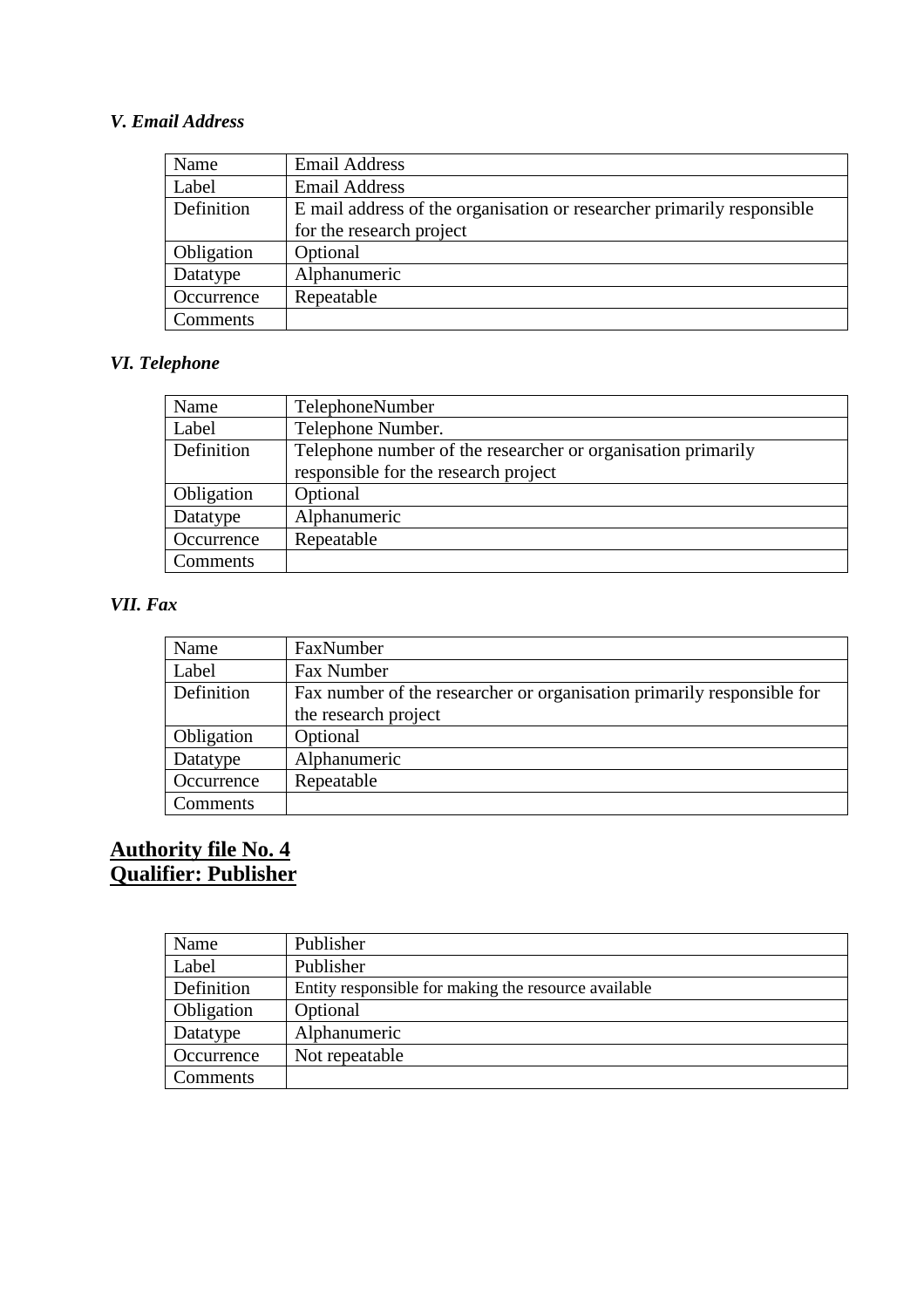#### *I. Name*

| Name       | Name                                                         |
|------------|--------------------------------------------------------------|
| Label      | Name                                                         |
| Definition | Name of entity responsible for making the resource available |
| Obligation | Optional                                                     |
| Datatype   | Alphanumeric                                                 |
| Occurrence | Not repeatable                                               |
| Comments   |                                                              |

#### *II. Publication place*

| Name       | PublicationPlace                                                                          |
|------------|-------------------------------------------------------------------------------------------|
| Label      | <b>Publication Place</b>                                                                  |
| Definition | Location (city) where entity responsible for making the resource<br>available is situated |
| Obligation | Optional                                                                                  |
| Datatype   | Alphanumeric                                                                              |
| Occurrence | Not repeatable                                                                            |
| Comments   |                                                                                           |

## **Authority file No. 5 Core element Type Qualifier: Event**

#### **IV. Event**

| Name       | Event                                                                      |
|------------|----------------------------------------------------------------------------|
| Label      | Event                                                                      |
| Definition | A non-persistent, time-based occurrence                                    |
| Obligation | Optional                                                                   |
| Datatype   | Alphanumeric                                                               |
| Occurrence | Repeatable                                                                 |
| Comments   | This includes information on purpose, location, duration, responsible      |
|            | agents, and links to related events and resources. Includes events such as |
|            | Meetings, Workshops, Conferences etc.                                      |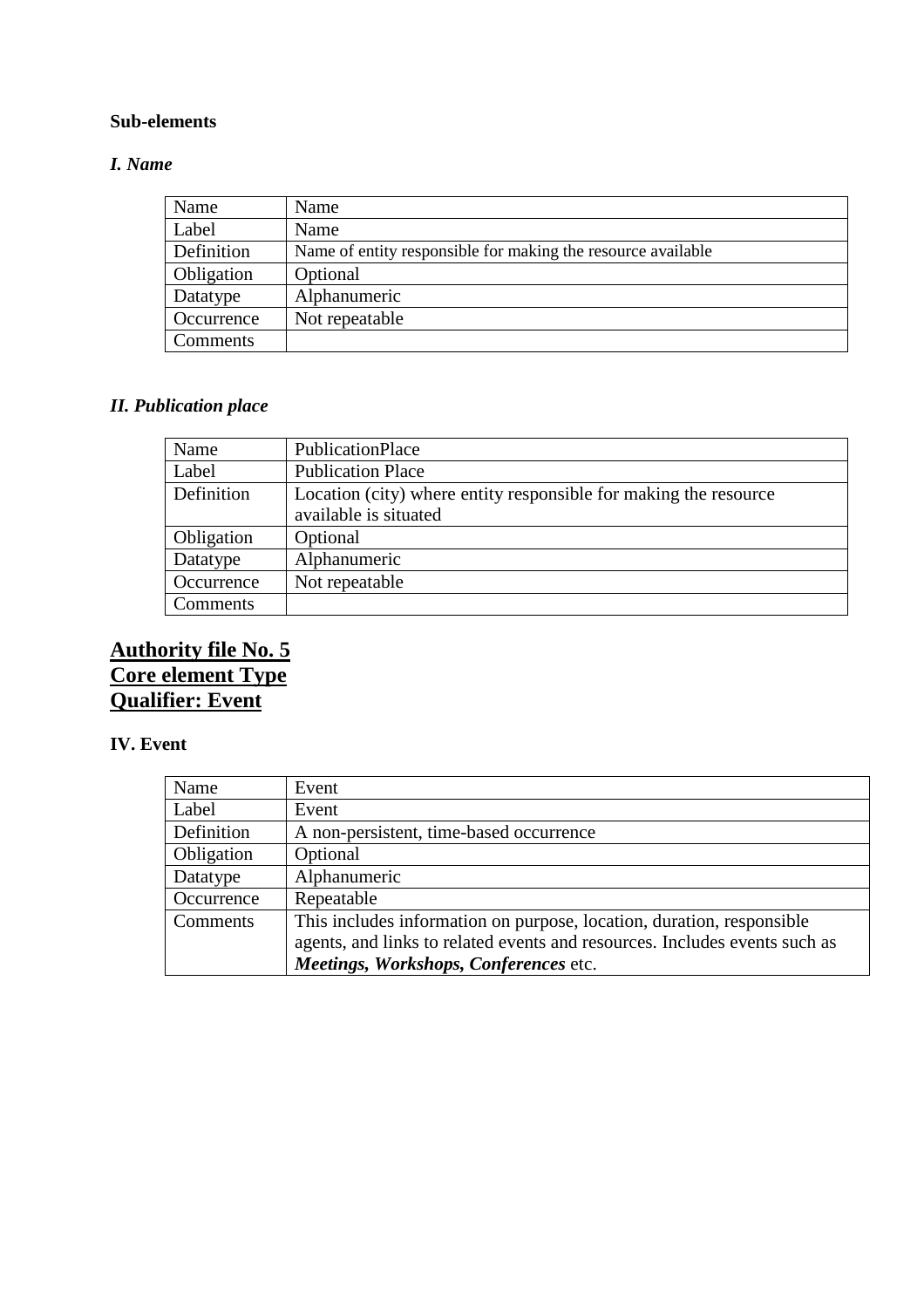#### *I. Name*

| Name       | Name                                                                           |
|------------|--------------------------------------------------------------------------------|
| Label      | Name                                                                           |
| Definition | Title given to an occasion or occurrence of significance in particular field   |
|            | of study (e.g. conference, council); often reflecting the purpose or object of |
|            | the event itself                                                               |
| Obligation | Optional                                                                       |
| Datatype   | Alphanumeric                                                                   |
| Occurrence | Not repeatable                                                                 |
| Comments   |                                                                                |

## *II. Session*

| Name       | Session                                                                 |
|------------|-------------------------------------------------------------------------|
| Label      | Session                                                                 |
| Definition | A single continuous sitting of persons assembled for a conference or    |
|            | business meeting. A number identifying the sequence of sessions (single |
|            | sitting) for a given event                                              |
| Obligation | Optional                                                                |
| Datatype   | Alphanumeric                                                            |
| Occurrence | Repeatable                                                              |
| Comments   |                                                                         |

# *III. Place*

| Name       | Place                                                        |
|------------|--------------------------------------------------------------|
| Label      | Place                                                        |
| Definition | Geographical location in which the event occurs              |
| Obligation | Mandatory                                                    |
| Datatype   | Alphanumeric                                                 |
| Occurrence | Repeatable                                                   |
| Comments   | Recommended best practice is to include the city and country |

## *IV. Date*

| Name       | Date                                                                                                                         |
|------------|------------------------------------------------------------------------------------------------------------------------------|
| Label      | Date                                                                                                                         |
| Definition | Date of event                                                                                                                |
| Obligation | Optional                                                                                                                     |
| Datatype   | Alphanumeric                                                                                                                 |
| Occurrence | Not Repeatable                                                                                                               |
| Comments   | Recommended best practice for encoding a date value is defined in a<br>profile of ISO 8601 and follows the YYYY-MM-DD format |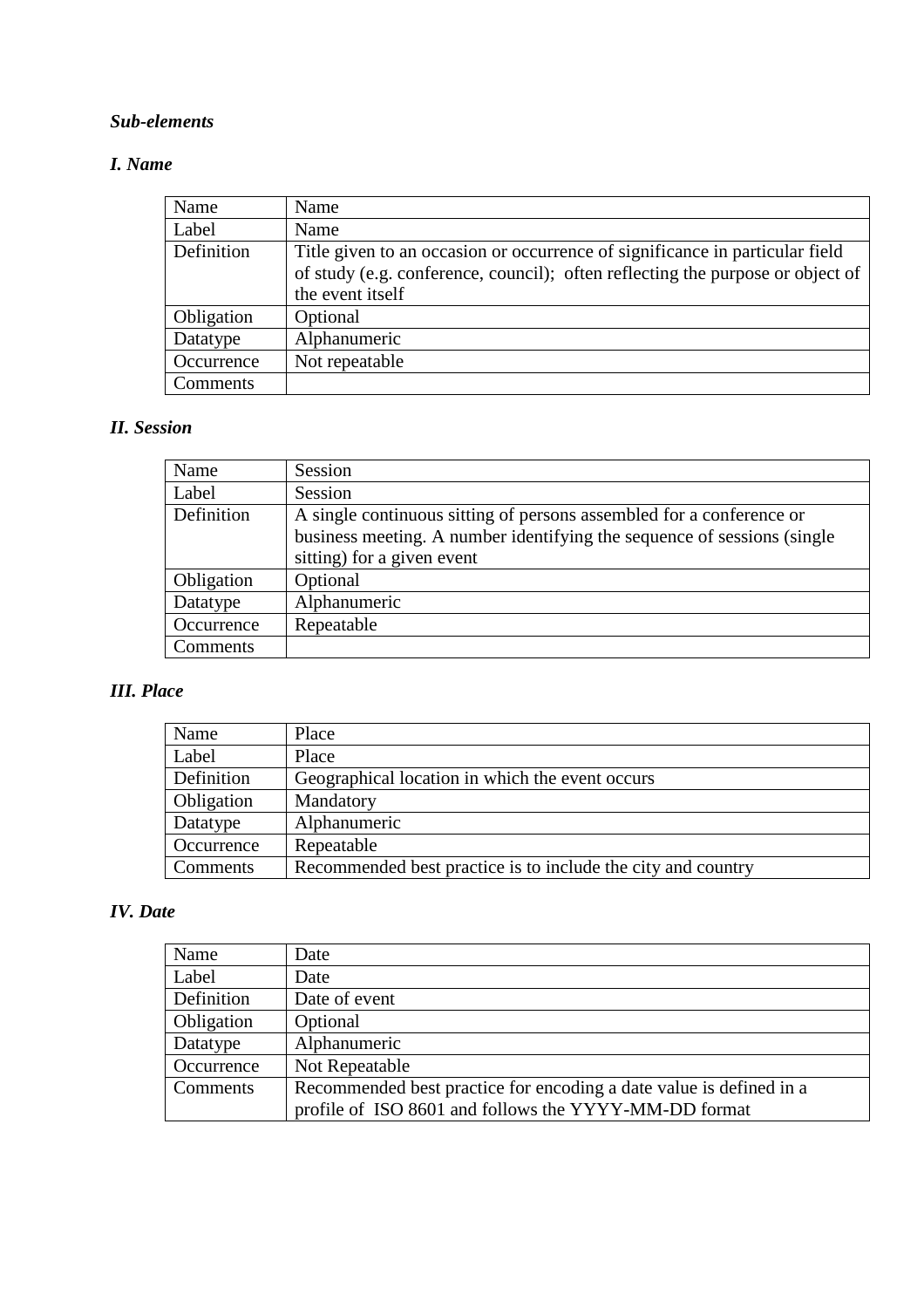## **Appendix 1**

## **Qualified DC and proposed new elements for Agricultural Information Resource Description**

 The paper describes the qualification of the proposed Dublin Core elements and proposed new for agricultural information resources. Preference is given to notation, vocabularies and terms that are currently used in describing agricultural resources.

As shown below agricultural information resource can be described from broad to very specific levels. The top level in the hierarchy defines the Dublin Core and proposed new elements while the qualifiers for agricultural resources are shown down the hierarchy.

#### **Important notice:**

- *1.* The element **Creator** has been revised to represent all the agent elements namely, *Creator, Contributor and Publisher.*
- 2. Some attributes of elements that have been in the past considered necessary in resource description are not included in this description of a specific resource because this information is currently not considered as primary information that is important for discovery of a particular resource. However to include this information which is also important for resource discovery at a secondary level, *Authority files* shall be created and linked to the metadata. Element that will have Authority files include: *Author, Researcher, Corporate Author, Publisher* and *Type*, qualifier *Event* (Conferences, Workshops, Meetings)

#### **Personal Author**

*Name Affiliation Address Email Address Telephone Fax* 

#### **Researcher**

*Name Speciality Affiliation Address Email Address Telephone Fax*

#### **Corporate Author**

*Name Department Address Email Address Web site*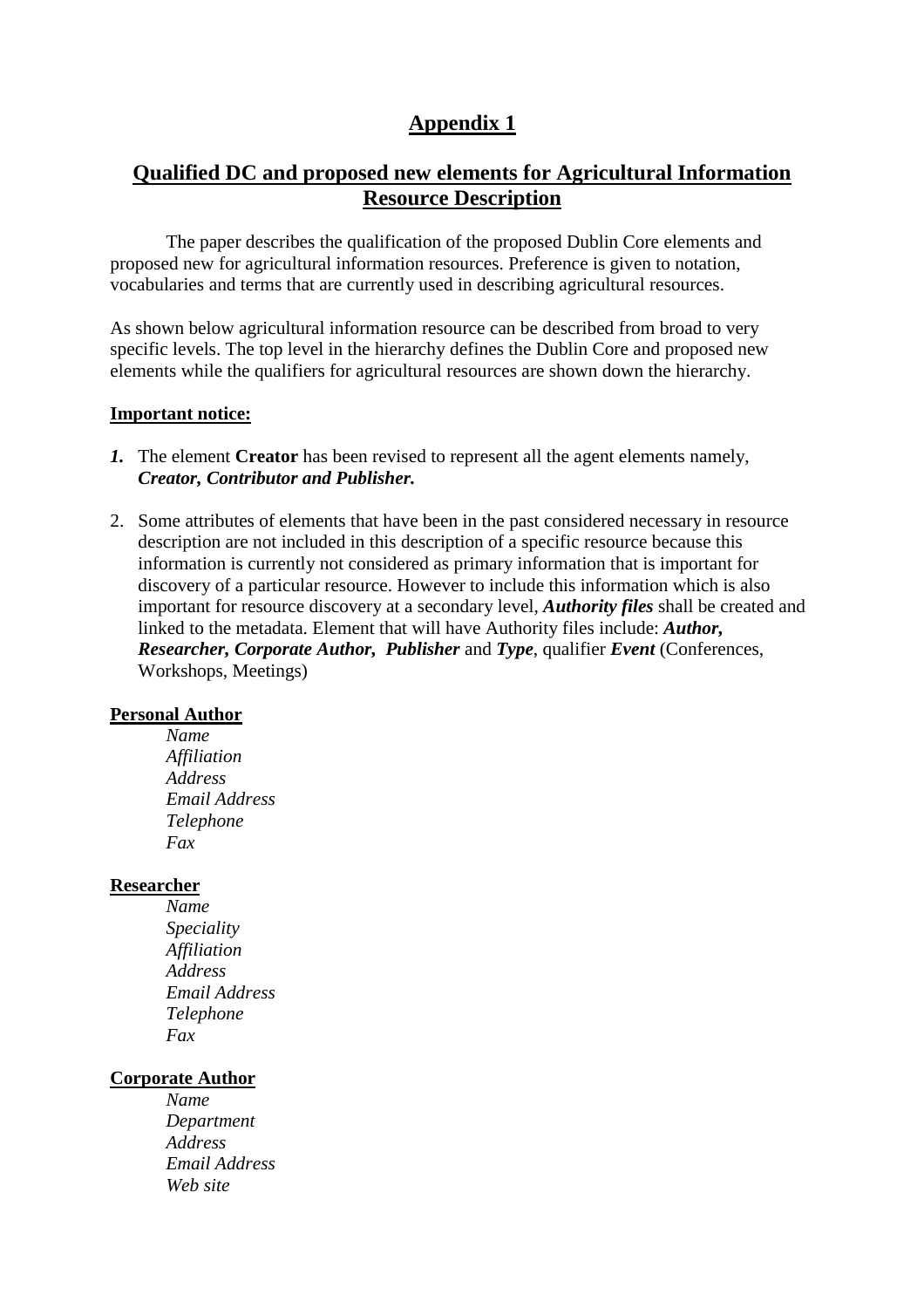*Telephone Fax*

#### **Publisher**

*Name Place*

## **Type (Event)**

*Meeting, Conference, Workshop Name Session Date Place*

The hierarchical notation is represented by use of different formats as indicated in the legend below

### **Legend**

| <b>Bold:</b>   | DC Elements & AGRIS/CARIS elements                        |
|----------------|-----------------------------------------------------------|
| Underlined:    | Qualifiers for agricultural resource description          |
| <i>Italic:</i> | Sub-elements or attributes of the qualifiers              |
| Red:           | Elements and sub elements specific to project description |
| Blue:          | Attributes of sub-elements                                |

The proposed levels of description are:

- DC & AGRIS/CARIS elements
	- Qualifiers
		- 1. Element refinement
		- 2. Encoding schemes
			- Sub elements of qualifiers

## Schematic representation of the description levels

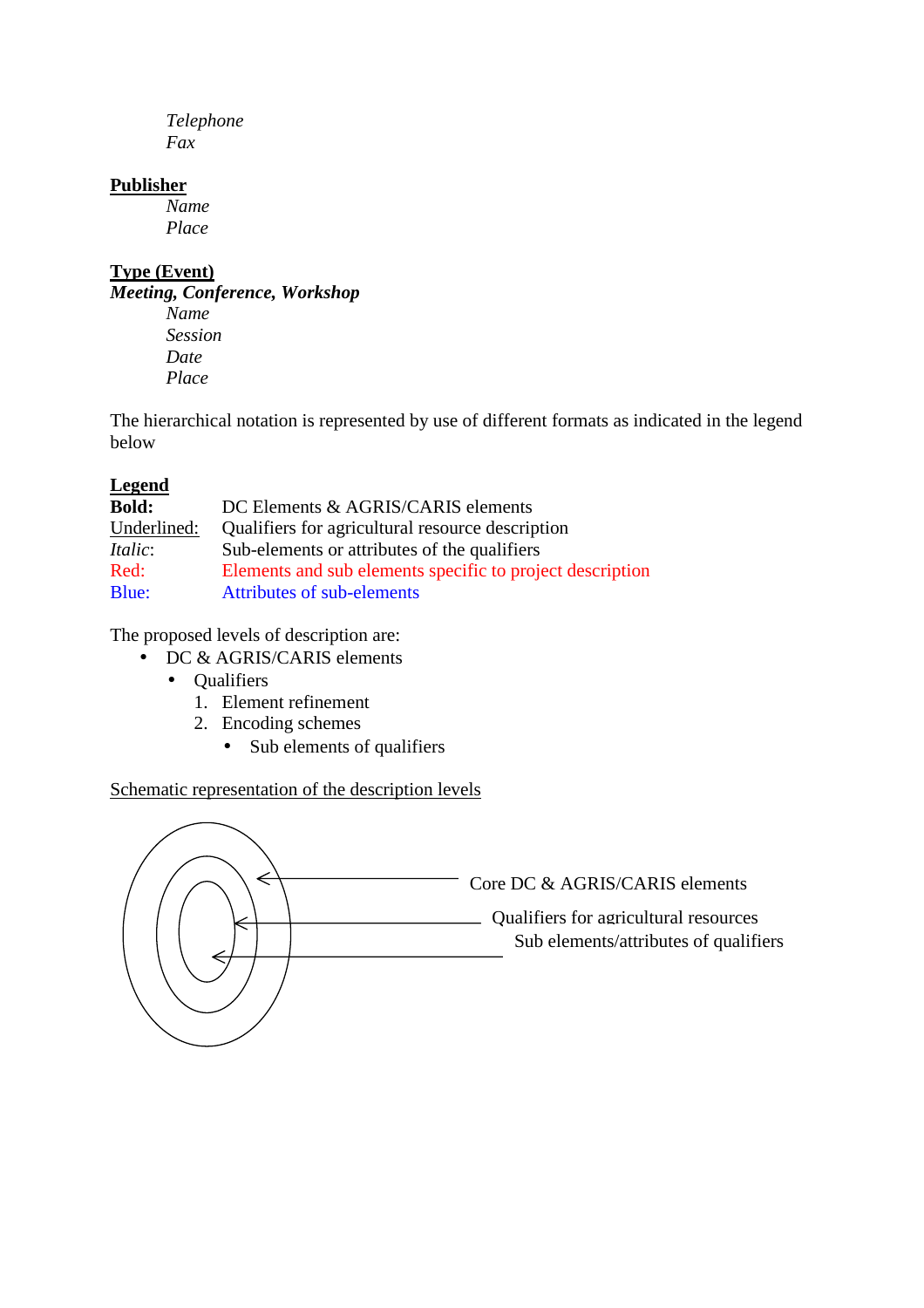## **1. Core element: Creator**

#### **Qualifiers for Agricultural Resources**

Corporate author *Name*  Personal author *Name*  Researcher (used if describing a project) *Name*  Institution name (used if describing a project) *Name* Publisher *Name*  Editor *Name*  Compiler *Name*  Donor (used if describing a project) *Name*  Co-operating institution (used if describing a project) *Name* 

### **2. Core element: Rights**

**Qualifiers for Agricultural Resources**

 Statement Terms of use Patent

### **3. Core element: Title**

#### **Qualifiers for Agricultural Resources**

Main title Title supplement Alternative title

## **4. Core element: Relation**

#### **Qualifiers for Agricultural Resources**

Is Part Of

*part of* monograph (AM) (Unique identifier of related record. If URI should be PURL)

*part of monographic series (A*MS)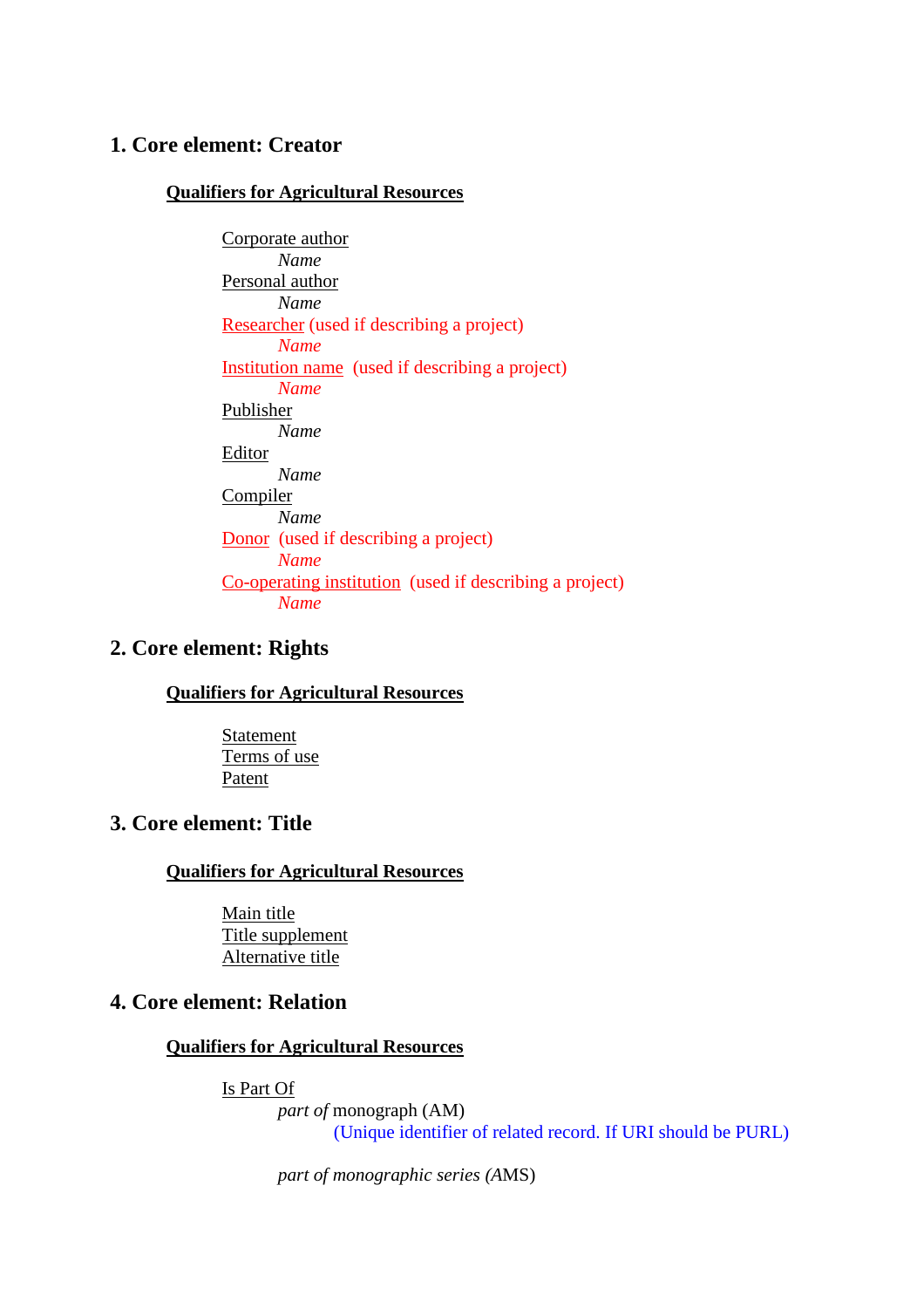(Unique identifier of related record. If URI should be PURL) *part of series (A*S) (Unique identifier of related record. If URI should be PURL) *has part (analytical)* (Unique identifier of related record. If URI should be PURL) Edition *Version Of Monograph,*  (Unique identifier of other version)  *URI* (Unique identifier if URI should be PURL) References (Unique identifiers of related record. If URI should be PURL) (Unique identifiers of related language versions

*URI* 

If URI should be PURL)

#### **5. Core element: Subject**

#### **Qualifiers for Agricultural Resources**

 Subject classification *AGRIS subject Categories* CABI Codes *LCSH DDC* 

 *LCC UDC*

#### Thesaurus

 *CABI Thesaurus AGROVOC Thesaurus NAL Thesurus ASFA Thesaurus*

### **6. Core element: Coverage**

#### **Qualifiers for Agricultural Resources**

 Thesaurus *AGROVOC Thesaurus GTN*  Country codes *ISO 3166 country codes*

## **7. Core element: Description**

### **Qualifiers for Agricultural Resources**

Abstract Table of contents **Notes**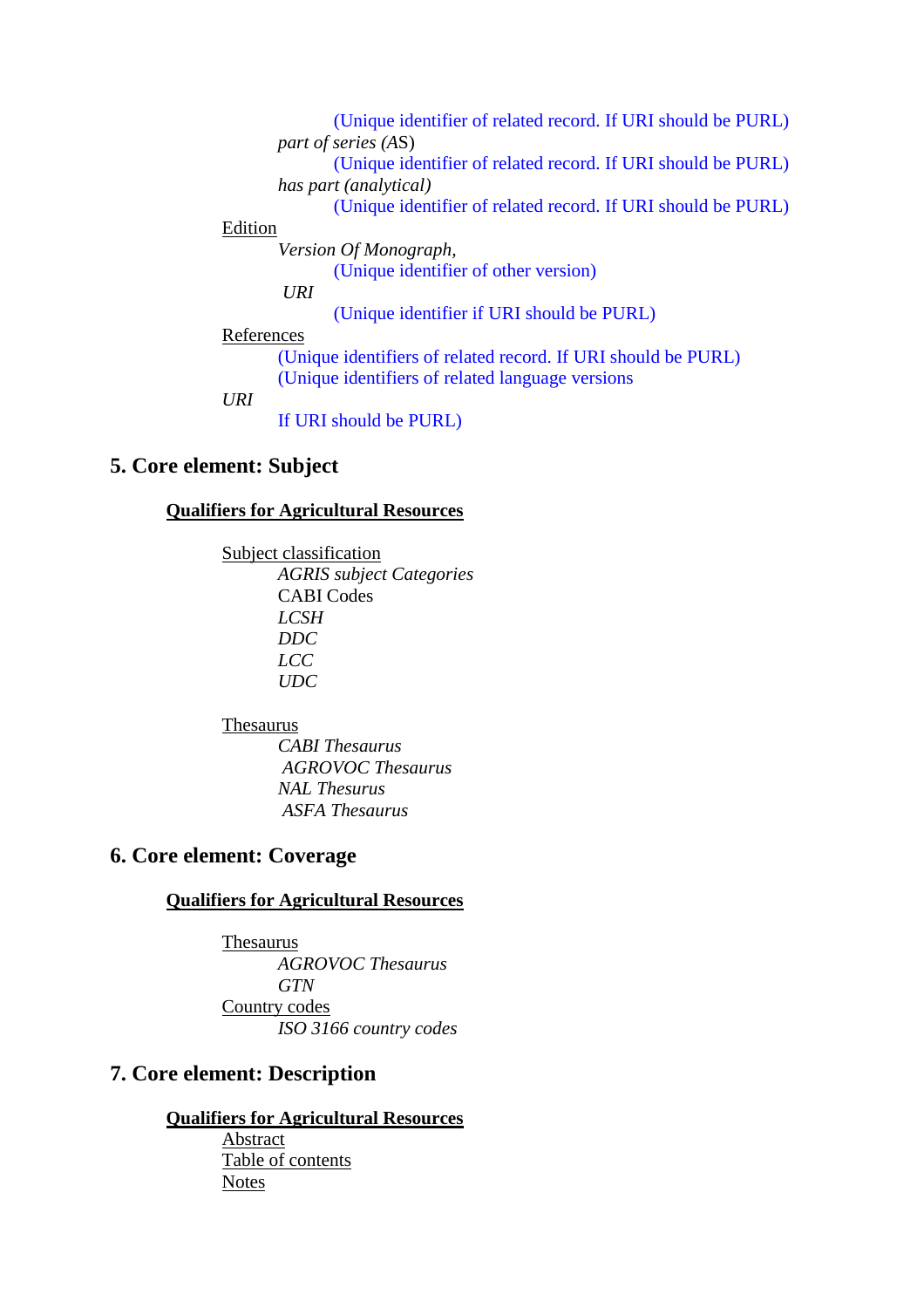Holdings *Location*  Address *Online*  URI (PURL) Resources (use if describing a project) *Human Resources Non-Human Resources Financial Resources* Methodology and Results (use if describing a project) Project Status (use if describing a project) *New Continuing Terminated*

## **8. Core element: Date**

#### **Qualifiers for Agricultural Resources**

Publication date Date of Creation Date of Modification Project cycle (use if describing a project) *Start End Extension/Duration*

#### **Identifier**

 URL ISBN ISSN Report no. Accession no. Call no. Patent no. Job no.

## **9. Core element: Language**

#### **Qualifiers for Agricultural Resources**

 Language of text *ISO 639 language codes*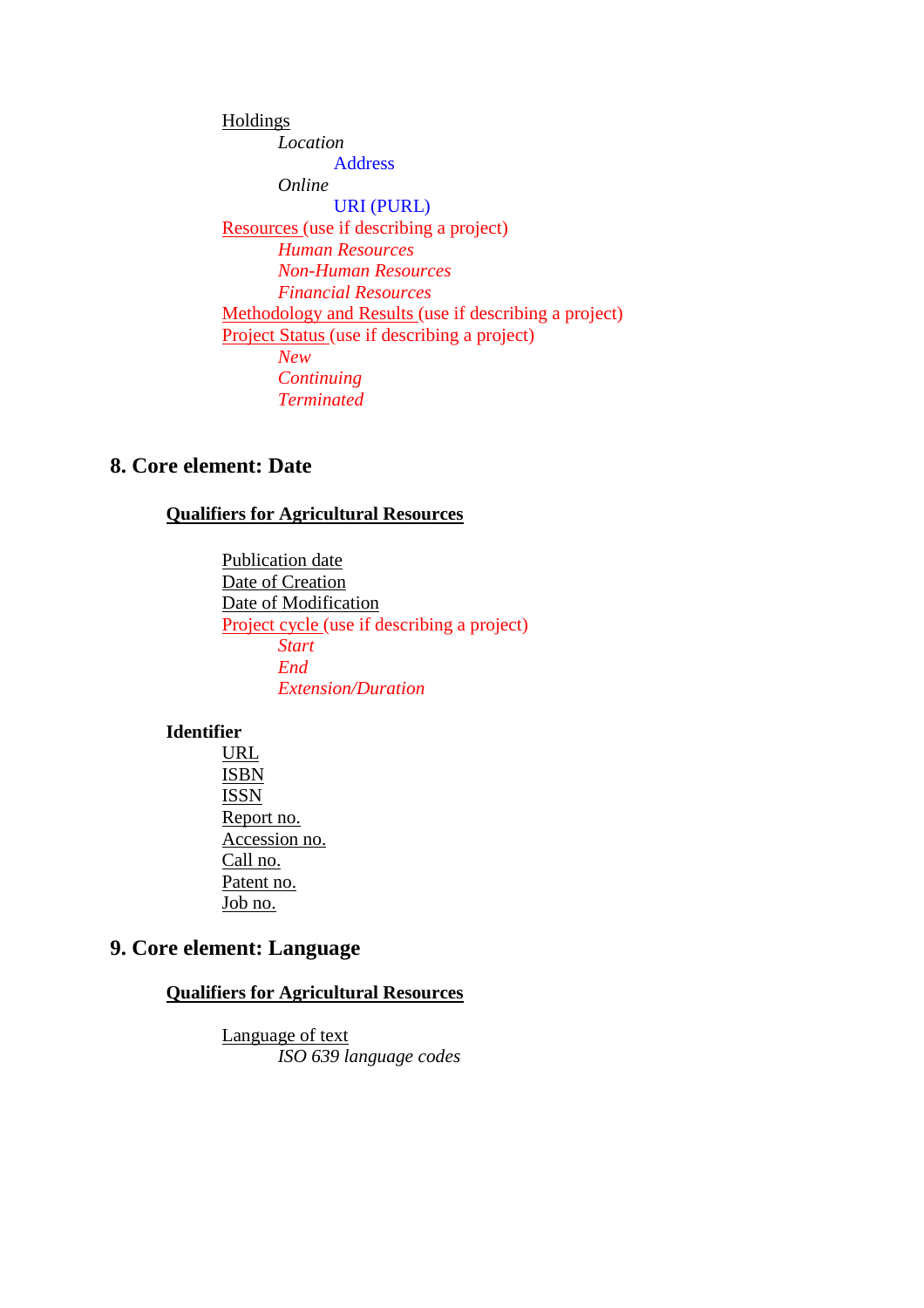## **10. Core element: Type**

#### **Qualifiers for Agricultural Resources**

**Collection**  *Monographs Serials Monographic serials Web Pages Analyticals* Document class *Publication Non Conventional*  Literary indicator *Grey Literature Legislation Standard Bibliography Summary Statistical data Directory Thesis* Event C*onference Workshop Training course Seminars Consultation*  Images *Photograph Film Picture Map Slide Microfiche Video Cassettes* Sound *Audio cassettes Digital audio*  Interactive Resources *CD-ROM* 

 *Web Forms*